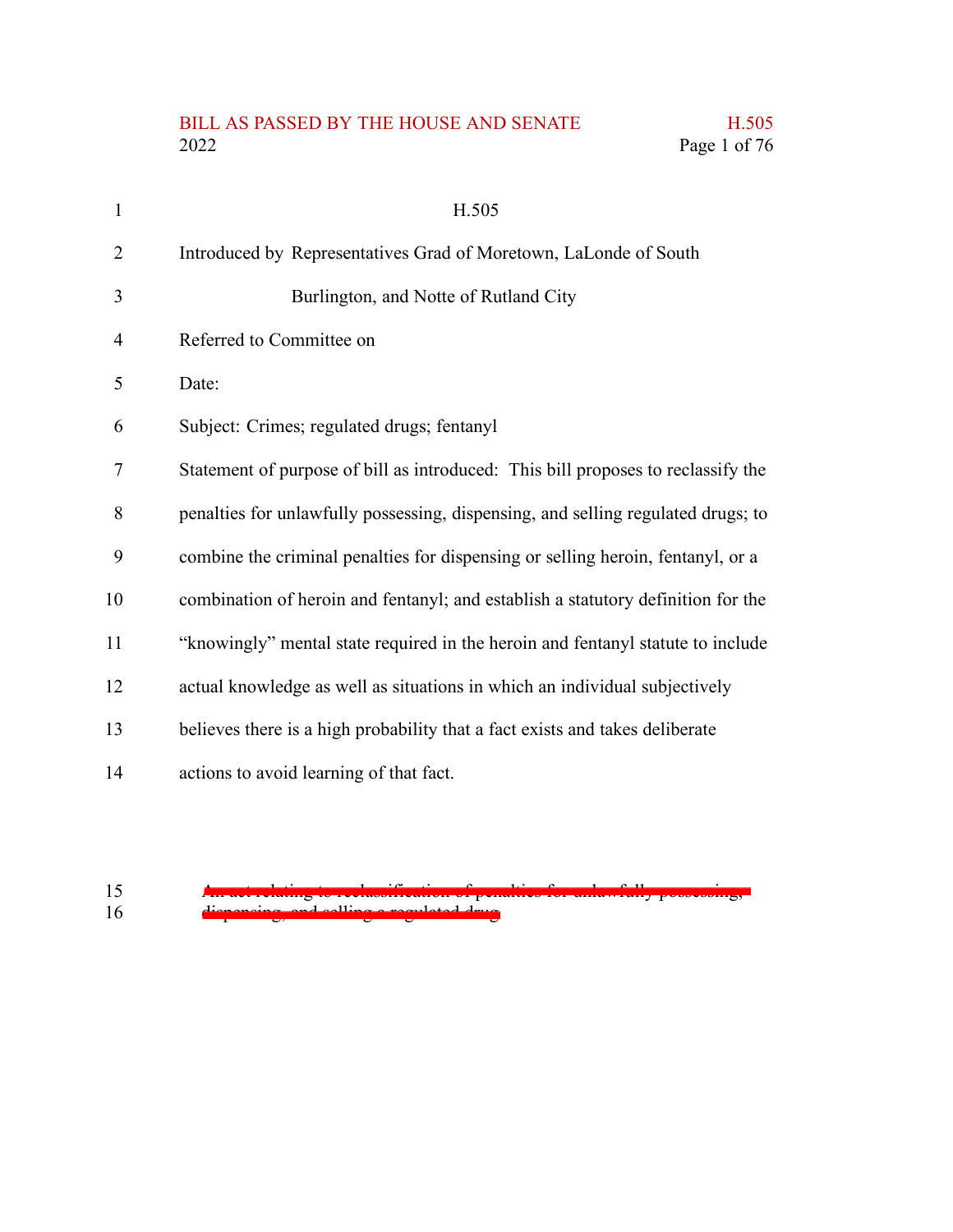#### BILL AS PASSED BY THE HOUSE AND SENATE H.505 2022 Page 2 of 76

#### *An act relating to the creation of the Drug Use Standards Advisory Board within the Vermont Sentencing Commission*

It is hereby enacted by the General Assembly of the State of Vermont:

| $\mathbf{1}$   | $1 \t19 VQA 842150$ is amended to read.                                                  |
|----------------|------------------------------------------------------------------------------------------|
| 2              | § 4215a. SALE OF SCHEDULE V DRUGS                                                        |
| 3              | (a) A luly licensed pharmacist may sell and dispense schedule V drugs                    |
| $\overline{4}$ | only upon written prescription or oral prescription which that is promptly               |
| 5              | reduced to writing w a pharmacist, of a licensed physician, dentist, or                  |
| 6              | veterinarian, dated and signed by the person prescribing or, if an oral                  |
| 7              | prescription, by the pharmach t on the date when written.                                |
| 8              | * * *                                                                                    |
| 9              | (d) For a first offense, a $\underline{A}$ person knowingly and unlawfully violating the |
| 10             | provisions of this section may be imprisoned for not more than six months or             |
| 11             | fined not more than \$500.00, or both. For a secon d or subsequent offense, a            |
| 12             | person knowingly and unlawfully violating the provisting of this section may             |
| 13             | be imprisoned for not more than two years or fined not more than \$2,000.00,             |
| 14             | or both commits a Class C misdemeanor.                                                   |
| 15             | Sec. 2. 18 V.S.A. § 4223 is amended to read:                                             |
| 16             | §4223. FRAUD OR DECEIT                                                                   |
| 17             |                                                                                          |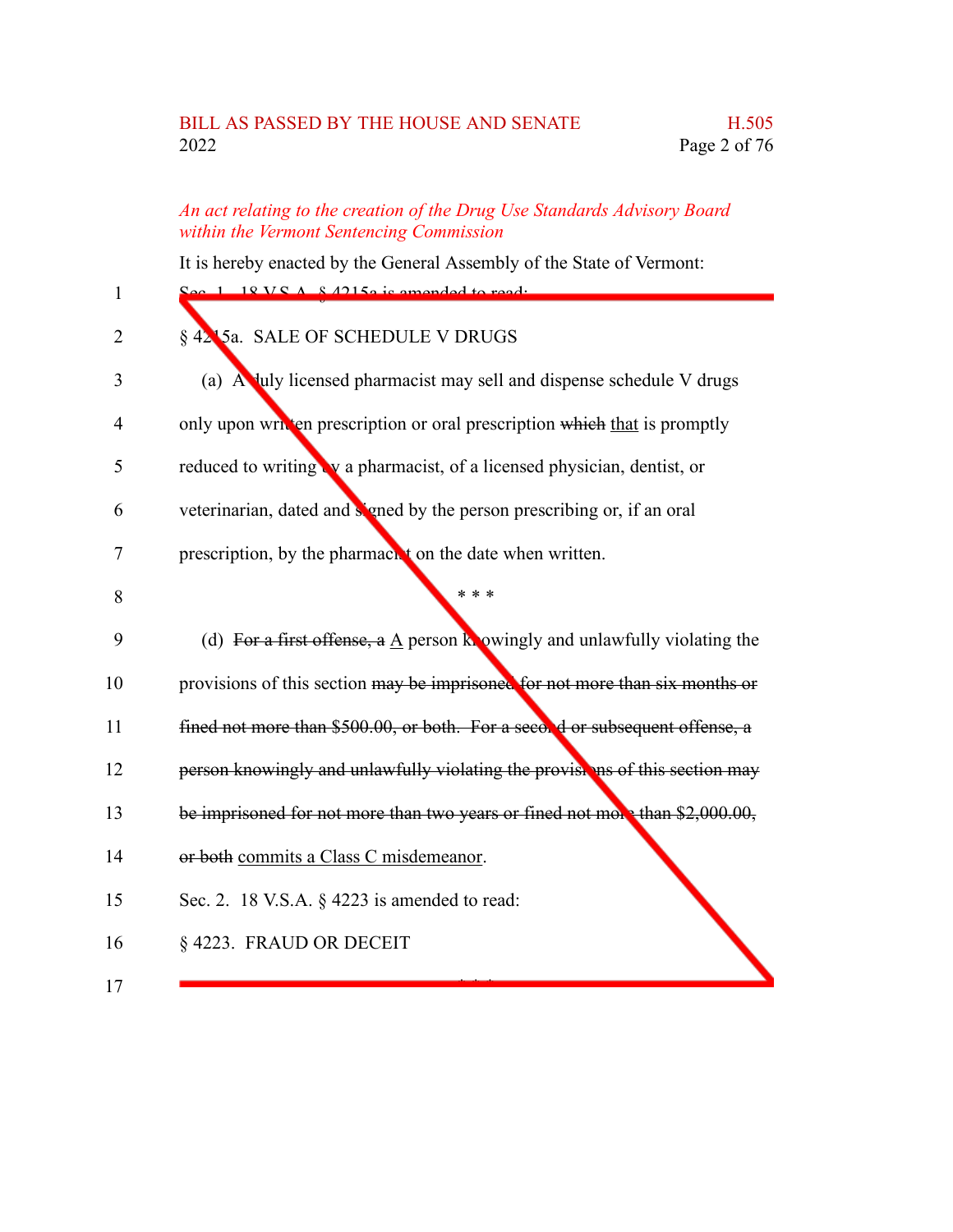$\mathbf{w}_{\mathbf{p}}$  relates this section shall be imprisoned not more two years and one day or fined not more than \$5,000.00, or both commits a Class A misdemeanor. Sec. 3. 18 V.S.A. § 4229a is added to read: § 4229a. FELONY POSSESSION; AFFIRMATIVE DEFENSE (a) In any prosecution for felony possession under section  $4230$  or sections 4231–4235a of this title, the defendant may raise as an affirmative defense that the amount of the unlawfully possessed drug was intended for personal use by the defendant. (b) If the defendant proves by a preponderance of the evidence that the drugs unlawfully possessed were for personal use by the defendant, the defendant shall be subject to a Class B miscomeanor. Sec. 4. 18 V.S.A. § 4228 is amended to read: § 4228. UNLAWFUL MANUFACTURE, DISTRIBUTION, DISPENSING, OR SALE OF A NONCONTROLLED DRUG OR SUBSTANCE (a) It is unlawful for any person to knowingly dispense, manufacture, process, package, distribute, or sell or attempt to dispense, manufacture, process, package, distribute, or sell a noncontrolled drug or substance upon either: (1) the express or implied representation that the drug or substance is 1 2 3 4 5 6 7 8 9 10 11 12 13 14 15 16 17 18 19 20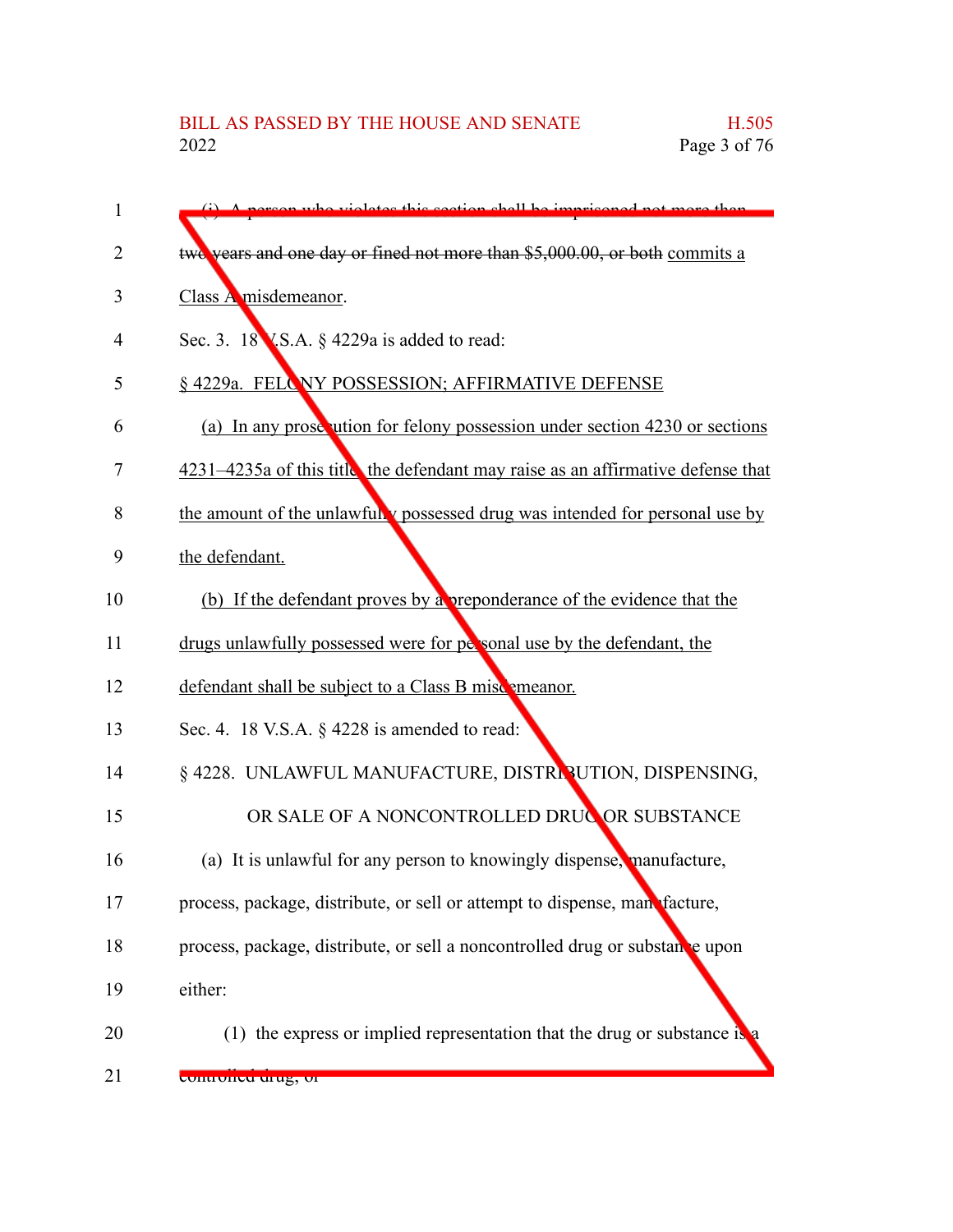| $\mathbf{1}$ | $(2)$ the express or implied representation that the drug or substance is of                |
|--------------|---------------------------------------------------------------------------------------------|
| 2            | such nature or appearance that the dispensee or purchaser will be able to                   |
| 3            | dispense or sell the drug or substance as a controlled drug.                                |
| 4            | (b) For the purposes of this section, a "controlled" drug or substance shall                |
| 5            | mean those drugs or substances listed under schedules I through $V$ in the                  |
| 6            | federal Controlled Upstances Act, 21 U.S.C. § 801 et seq. as amended.                       |
| 7            | * * *                                                                                       |
| 8            | (f) A person convicted $\mathbf{d}$ violating this section shall be subject to              |
| 9            | imprisonment for a term of up $\frac{1}{2}$ one year or a fine of up to \$5,000.00, or both |
| 10           | commits a Class B misdemeanor. $\mathbf{R}$ the violation of this section involves          |
| 11           | dispensing, distributing, or selling to a <b>Person</b> under the age of 21 years of age,   |
| 12           | the person shall be subject to a term of imprisonment of not more than two                  |
| 13           | years or fined up to \$10,000.00, or both commonly a Class A misdemeanor.                   |
| 14           | Sec. 5. 18 V.S.A. § 4230 is amended to read:                                                |
| 15           | §4230. CANNABIS                                                                             |
| 16           | (a) Possession and cultivation.                                                             |
| 17           | (1) No person shall knowingly and unlawfully possess more than one                          |
| 18           | ounce of cannabis or more than five grams of hashish or cultivate nore than                 |
| 19           | two mature cannabis plants or four immature cannabis plants. A person who                   |
| 20           | violates this subdivision shall be assessed a civil penalty as follows:                     |
| 21           | (A) not more than provide to a mist offense,                                                |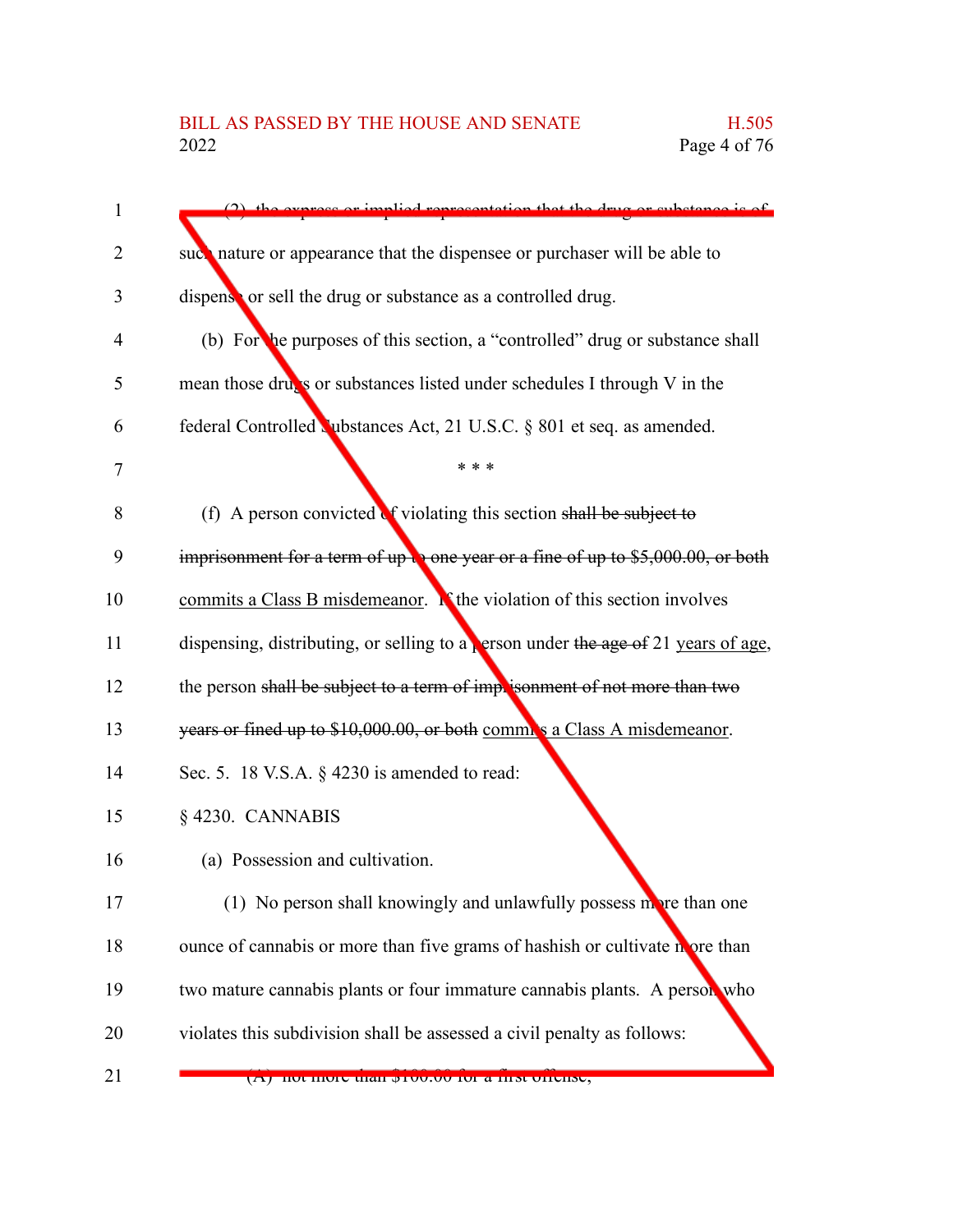| $\mathbf{1}$   | not more than \$200.00 for a second offenser and                                          |
|----------------|-------------------------------------------------------------------------------------------|
| 2              | (C) not more than \$500.00 for a third or subsequent offense.                             |
| 3              | $\triangle$ (A) No person shall knowingly and unlawfully possess two ounces               |
| $\overline{4}$ | 60 grams of more of cannabis or ten grams or more of hashish or more than                 |
| 5              | three mature calmabis plants or six immature cannabis plants. For a first                 |
| 6              | offense under this subdivision $(2)$ , a person shall be provided the opportunity         |
| 7              | to participate in the Court Diversion Program unless the prosecutor states on             |
| 8              | the record why a referral to the Court Diversion Program would not serve the              |
| 9              | ends of justice. A person convicted of a first offense under this subdivision             |
| 10             | shall be imprisoned not more than $\frac{1}{2}$ x months or fined not more than \$500.00, |
| 11             | or both (2) commits a Class B misdeme nor.                                                |
| 12             | (B) A person convicted of a second or subsequent offense of                               |
| 13             | violating subdivision (A) of this subdivision $(2)$ shall be imprisoned not more          |
| 14             | than two years or fined not more than \$2,000.00, or both commits a Class A               |
| 15             | misdemeanor.                                                                              |
| 16             | (C) Upon an adjudication of guilt for a first or second offense under                     |
| 17             | this subdivision $(2)$ , the court may defer sentencing as provided in 13 V.S.A.          |
| 18             | § 7041, except that the court may in its discretion defer sentence wh hout the            |
| 19             | filing of a presentence investigation report and except that sentence may be              |
| 20             | imposed at any time within two years from and after the date of entry of                  |
| 21             | determent. The court may, prior to senteneing, order that the detendant submit            |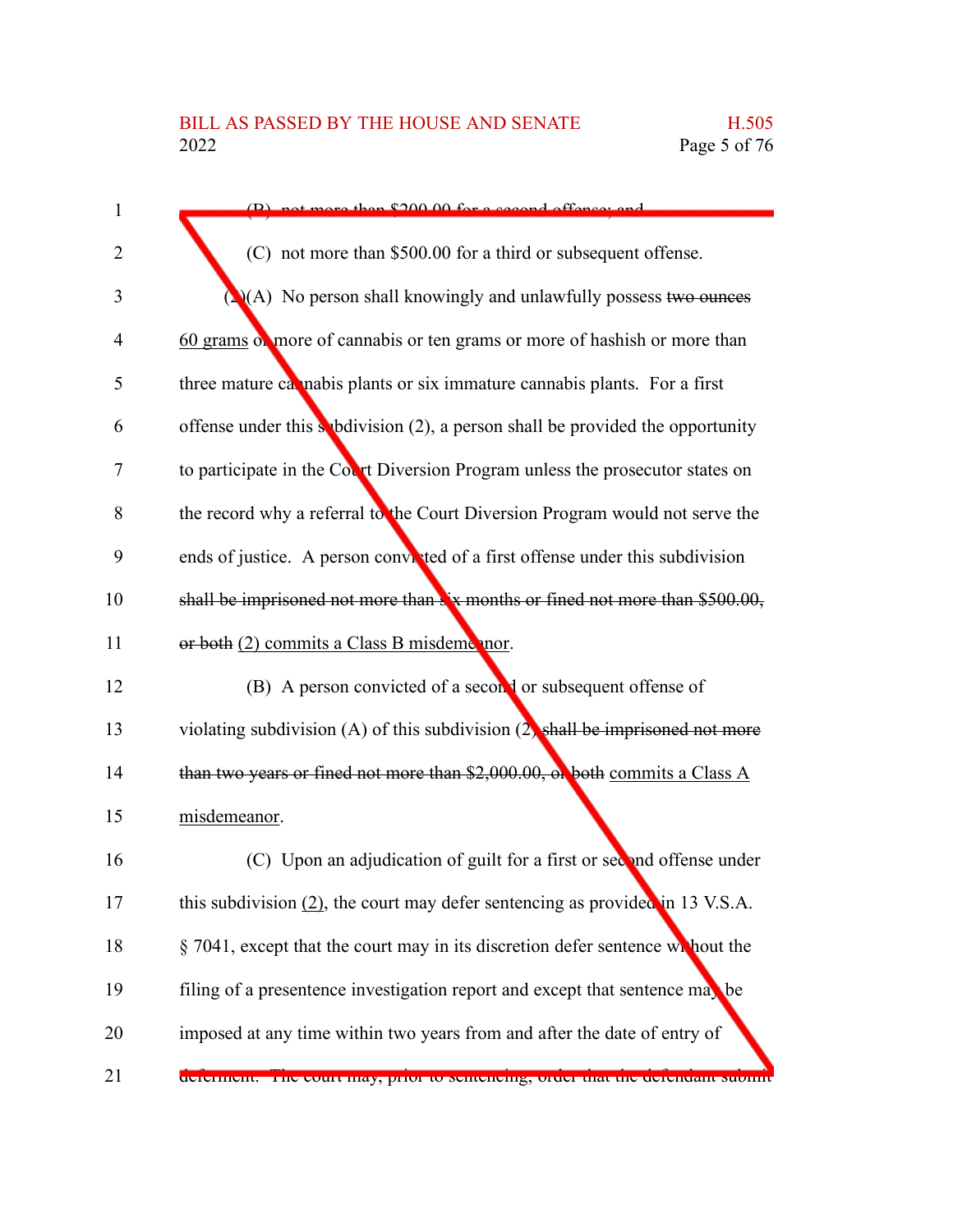| ment coroning which may be considered at contensing in the                        |
|-----------------------------------------------------------------------------------|
| san manner as a presentence report.                                               |
| A person knowingly and unlawfully possessing eight ounces of                      |
| cannabis on 1.4 ounces of hashish or knowingly and unlawfully cultivating         |
| more than four nature cannabis plants or eight immature cannabis plants shall     |
| be imprisoned not thore than three years or fined not more than \$10,000.00, or   |
| both commits a Class A misdemeanor.                                               |
| (4) A person knowingly and unlawfully possessing more than one                    |
| pound of cannabis or more than 2.8 ounces of hashish or knowingly and             |
| unlawfully cultivating more than six mature cannabis plants or 12 immature        |
| cannabis plants shall be imprisoned not more than five years or fined not more    |
| than \$10,000.00, or both commits a Class L felony.                               |
| (5) A person knowingly and unlawfully possessing more than 10 pounds              |
| of cannabis or more than one pound of hashish or knowingly and unlawfully         |
| cultivating more than 12 mature cannabis plants or $24$ m mature cannabis         |
| plants shall be imprisoned not more than 15 years or fined bot more than          |
| \$500,000.00, or both commits a Class D felony.                                   |
| (6) If a court fails to provide the defendant with notice of collateral           |
| consequences in accordance with 13 V.S.A. § 8005(b) and the defendant later       |
| at any time shows that the plea and conviction for a violation of this subsection |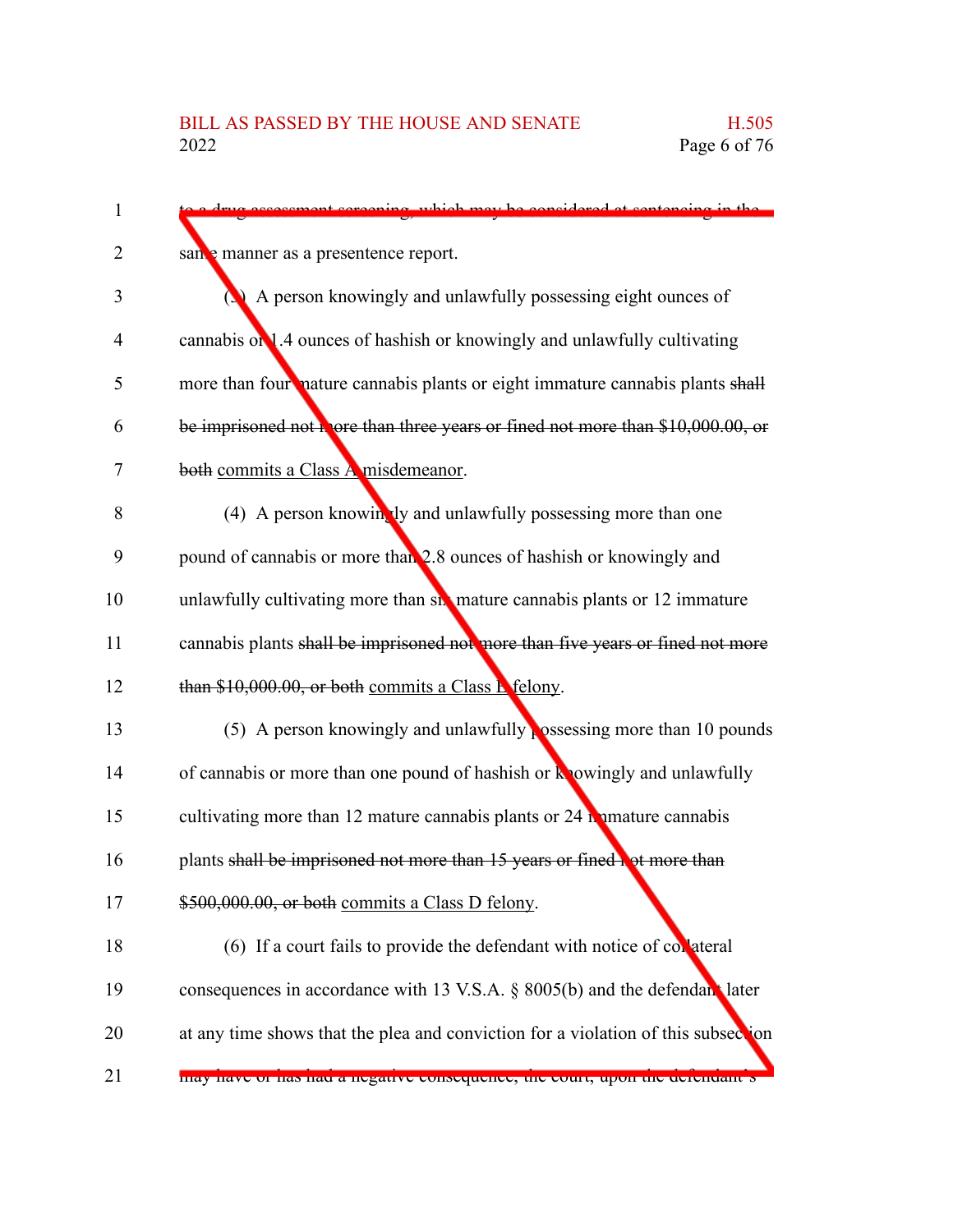| 1              | stion, shall yessets the judgment and permit the defendant to withdraw the       |
|----------------|----------------------------------------------------------------------------------|
| $\overline{2}$ | plea or admission and enter a plea of not guilty. Failure of the court to advise |
| 3              | the defendant of a particular collateral consequence shall not support a motion  |
| 4              | to vacate.                                                                       |
| 5              | (7) The a mounts of cannabis in this subsection shall not include                |
| 6              | cannabis cultivated, harvested, and stored in accordance with section 4230e of   |
| 7              | this title.                                                                      |
| 8              | (b) Selling or dispensing                                                        |
| 9              | (1) A person knowingly and unlawfully selling cannabis or hashish shall          |
| 10             | be imprisoned not more than two years or fined not more than \$10,000.00, or     |
| 11             | both commits a Class B misdemeanor.                                              |
| 12             | (2) A person knowingly and unlawfully selling or dispensing more than            |
| 13             | one ounce of cannabis or five grams or more of hashish shall be imprisoned       |
| 14             | not more than five years or fined not more than \$10,000.00, or both commits     |
| 15             | a Class A misdemeanor.                                                           |
| 16             | (3) A person knowingly and unlawfully selling or diversing one pound             |
| 17             | or more of cannabis or 2.8 ounces or more of hashish shall be a prisoned not     |
| 18             | more than 15 years or fined not more than \$500,000.00, or both con units a      |
| 19             | Class D felony.                                                                  |
| 20             | (4) A person 21 years of age or older may dispense one ounce or less of          |
| 21             | Cannauis of tive grains of tess of hashish to another person who is 21 years of  |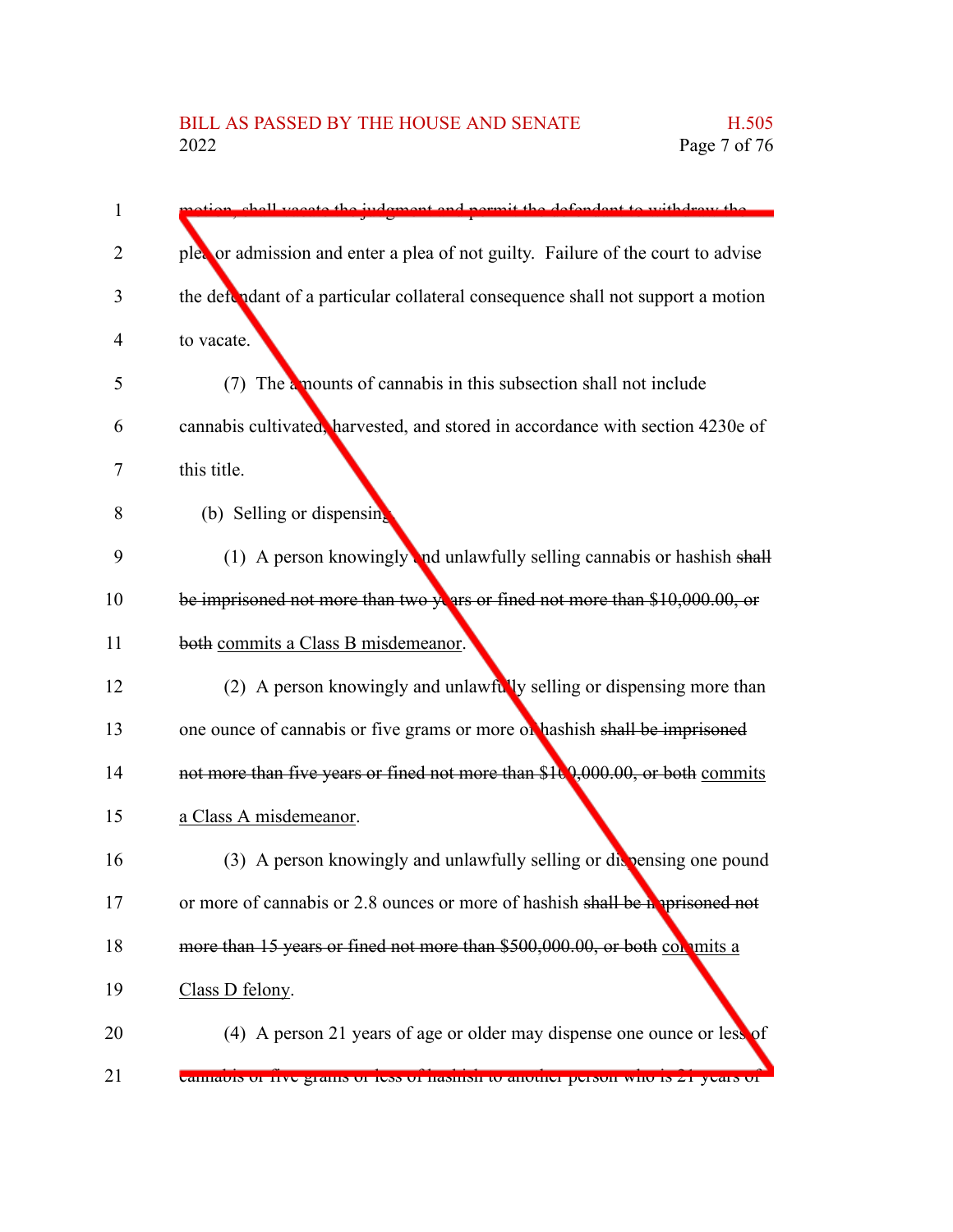| $\mathbf{1}$ | provided that the dispensing is not advertised or promoted to the               |
|--------------|---------------------------------------------------------------------------------|
| 2            | public.                                                                         |
| 3            | Frafficking. A person knowingly and unlawfully possessing 50 pounds<br>(c)      |
| 4            | or more of annabis or five pounds or more of hashish with the intent to sell or |
| 5            | dispense the cal nabis or hashish shall be imprisoned not more than 30 years or |
| 6            | fined not more than \$1,000,000.00, or both commits a Class C felony. There     |
| 7            | shall be a permissive in ference that a person who possesses 50 pounds or more  |
| 8            | of cannabis or five pounds or more of hashish intends to sell or dispense the   |
| 9            | cannabis or hashish.                                                            |
| 10           | * * *                                                                           |
| 11           | Sec. 6. 18 V.S.A. § 4230f is amended $\mathbf{R}$ read:                         |
| 12           | § 4230f. DISPENSING CANNABIS TO A PERSON UNDER 21 YEARS                         |
| 13           | OF AGE; CRIMINAL OFFENSE                                                        |
| 14           | (a) No person shall:                                                            |
| 15           | (1) dispense cannabis to a person under 21 years of age; or                     |
| 16           | (2) knowingly enable the consumption of cannabis $\mathbf{b}$ a person under    |
| 17           | 21 years of age.                                                                |
| 18           | (b) As used in this section, "enable the consumption of cannabis" means         |
| 19           | creating a direct and immediate opportunity for a person to consume camabis.    |
| 20           | (c) Except as provided in subsection (d) of this section, a person who          |
| 21           | violates subsection (a) of this section share be imprisoned not more than two   |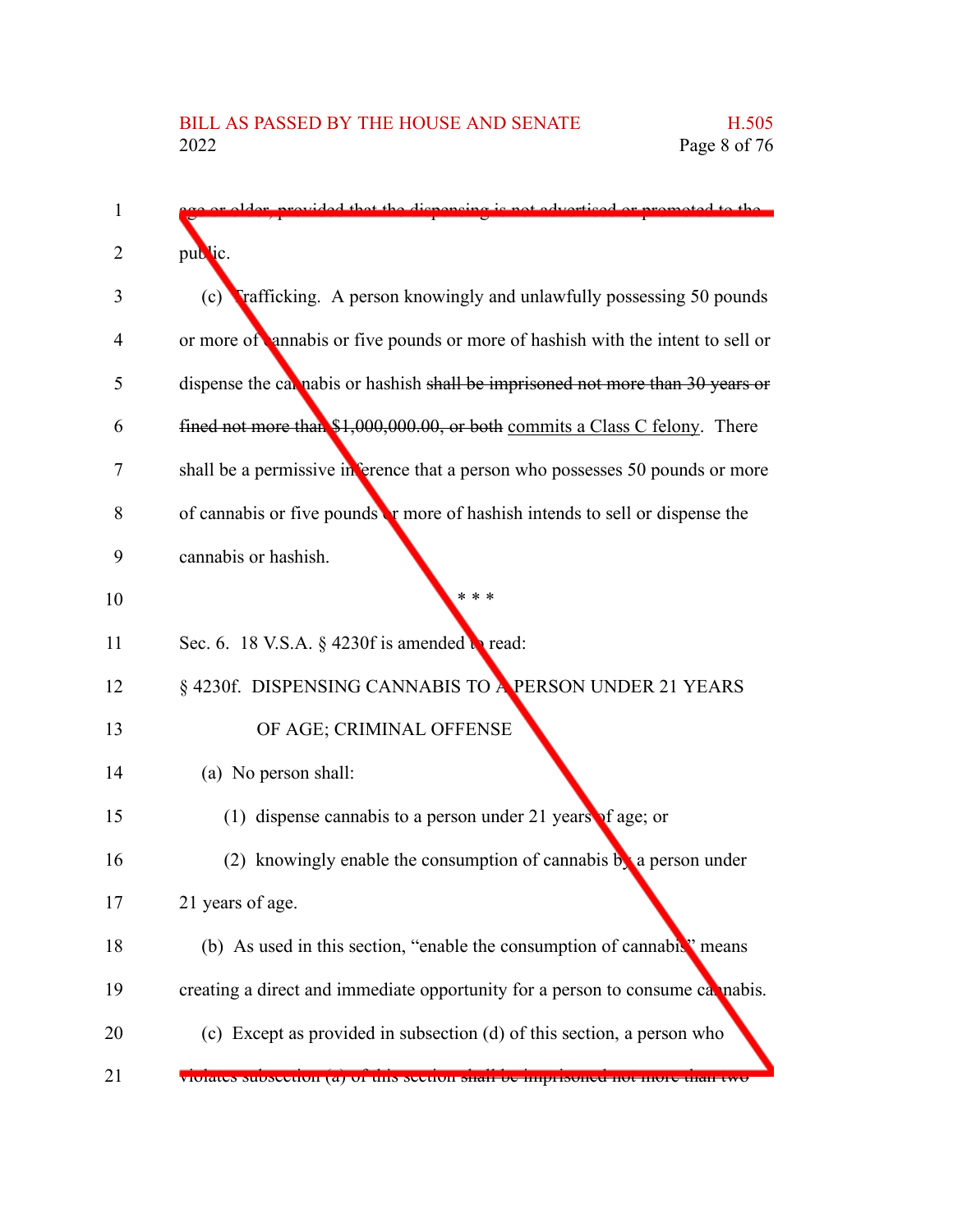| 1              | or fined not more than \$2,000,00, or both commits a Class A                      |
|----------------|-----------------------------------------------------------------------------------|
| 2              | mis lemeanor.                                                                     |
| 3              | (d) <b>A</b> person who violates subsection (a) of this section, where the person |
| $\overline{4}$ | under 21 years of age while operating a motor vehicle on a public highway         |
| 5              | causes death or verious bodily injury to himself or herself themselves or to      |
| 6              | another person as a result of the violation, shall be imprisoned not more than    |
| 7              | five years or fined not more than \$10,000.00, or both commits a Class D          |
| 8              | felony.                                                                           |
| 9              | (e)(1) Subsections (a)–(d) of his section shall not apply to a person under       |
| 10             | 21 years of age who dispenses cannables to a person under 21 years of age or      |
| 11             | who knowingly enables the consumption of cannabis by a person under               |
| 12             | 21 years of age.                                                                  |
| 13             | (2) A person who is 18, 19, or 20 years of $\frac{1}{2}$ who knowingly dispenses  |
| 14             | cannabis to a person who is 18, 19, or 20 years of age commits a civil violation  |
| 15             | and shall be referred to the Court Diversion Program for the purpose of           |
| 16             | enrollment in the Youth Substance Awareness Safety Program in accordance          |
| 17             | with the provisions of section 4230b of this title and shall be subject to the    |
| 18             | penalties in that section for failure to complete the program successfully        |
| 19             | (3) A person 18, 19, or 20 years of age who knowingly dispenses to                |
| 20             | person under to years or age who is at least three years that person s jumor      |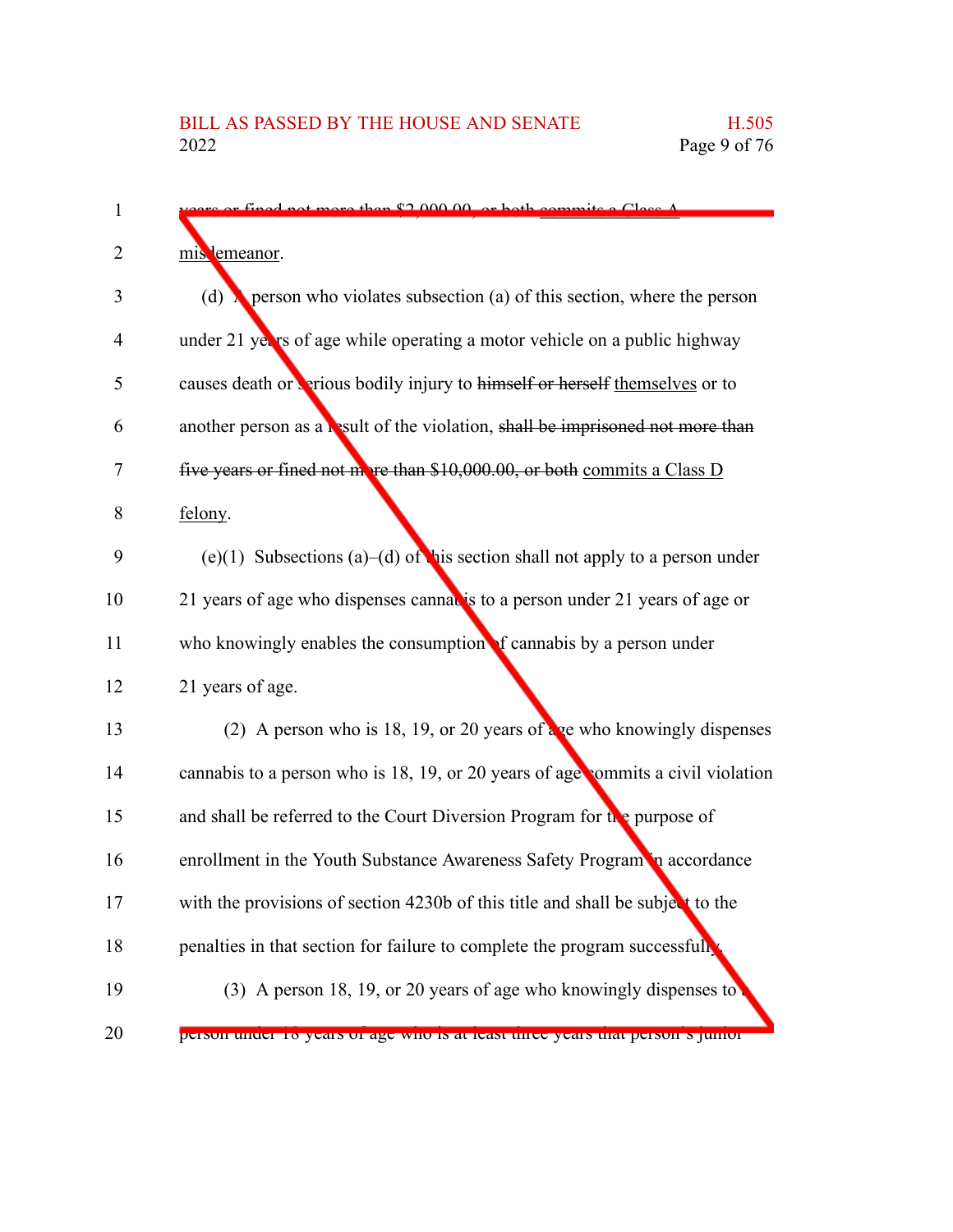| 1  | contenced to a term of imprisonment of not more than five years in              |
|----|---------------------------------------------------------------------------------|
| 2  | accordance with section 4237 of this title commits a Class B misdemeanor.       |
| 3  | A person who is 19 years of age who knowingly dispenses to a                    |
| 4  | person 17 years of age or a person who is 18 years of age who knowingly         |
| 5  | dispenses cannabis to a person who is 16 or 17 years of age commits a           |
| 6  | misdemeanor crime and shall be fined not more than \$500.00 Class E             |
| 7  | misdemeanor.                                                                    |
| 8  | $(5)$ A person who is nder 18 years of age who knowingly dispenses              |
| 9  | cannabis to another person who is under 18 years of age commits a delinquent    |
| 10 | act and shall be subject to 33 V.S.A. chapter 52.                               |
| 11 |                                                                                 |
| 12 | Sec. 7. 18 V.S.A. § 4230h is amended to read:                                   |
| 13 | § 4230h. CHEMICAL EXTRACTION VIA BUTANE OR HEXANE                               |
| 14 | <b>PROHIBITED</b>                                                               |
| 15 | (a) No person shall manufacture concentrated cannabis by chemical               |
| 16 | extraction or chemical synthesis using butane or hexane unass authorized as a   |
| 17 | dispensary pursuant to a registration issued by the Department of Public Safety |
| 18 | pursuant to chapter 86 of this title.                                           |
| 19 | (b) A person who violates subsection (a) of this section shall be imprisoned    |
| 20 | not more than two years or fined not more than \$2,000.00, or both commits a    |
| 21 | Class A misucineanor. A person who violates subsection (a) of this section      |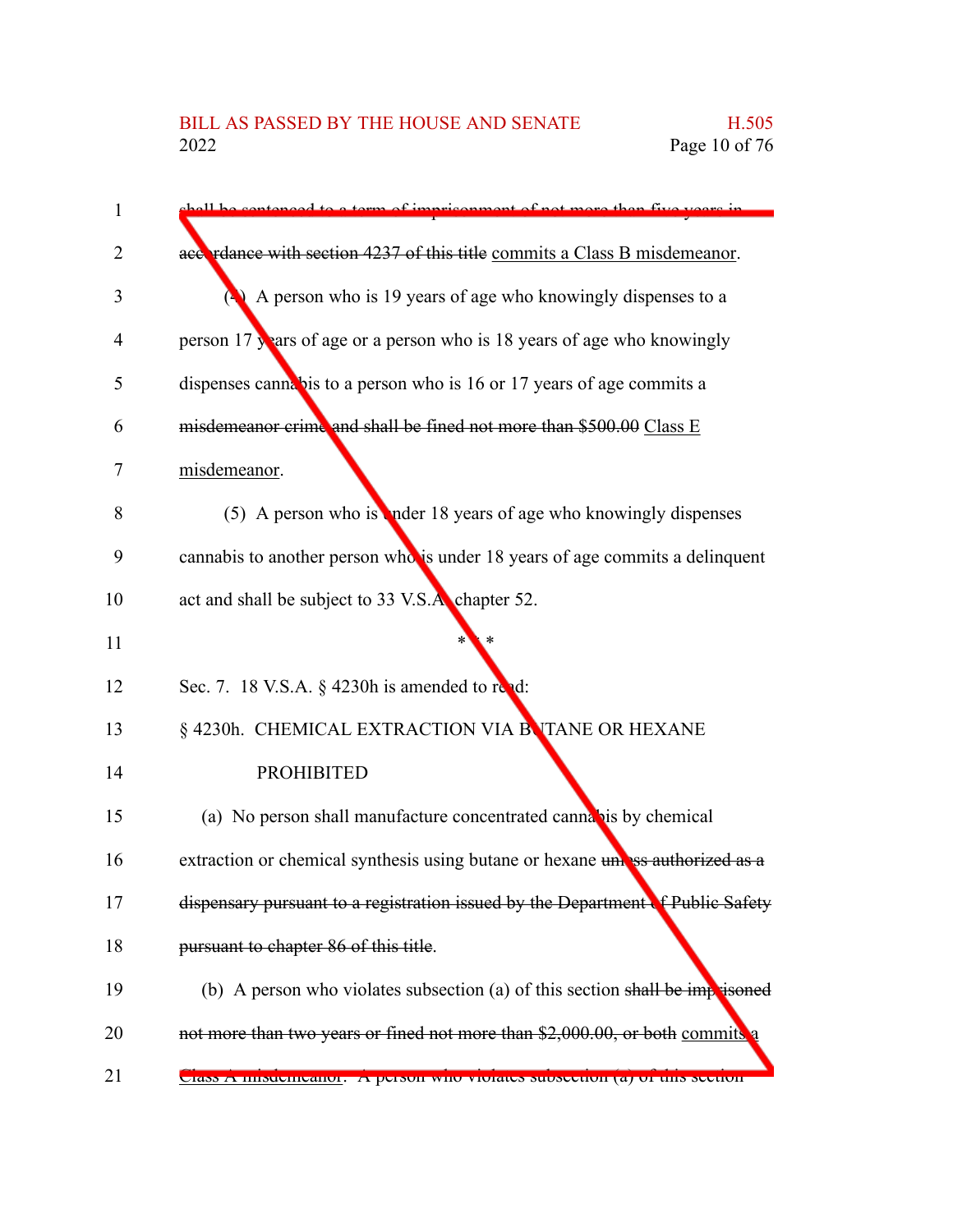| 1  | causes serious hodily injury to enother person shall be imprisoned not              |
|----|-------------------------------------------------------------------------------------|
| 2  | more than five years or fined not more than \$5,000.00, or both commits a           |
| 3  | Class E felony.                                                                     |
| 4  | Sec. 8. 18 $\blacktriangleright$ S.A. § 4231 is amended to read:                    |
| 5  | § 4231. COCANE                                                                      |
| 6  | (a) Possession.                                                                     |
| 7  | (1) A person knowingly and unlawfully possessing cocaine shall be                   |
| 8  | imprisoned not more than one year or fined not more than \$2,000.00, or both        |
| 9  | commits a Class B misdemeanor.                                                      |
| 10 | (2) A person knowingly and unlawfully possessing cocaine in an                      |
| 11 | amount consisting of $2.5 \underline{5}$ grams or more of one or more preparations, |
| 12 | compounds, mixtures, or substances containing cocaine shall be imprisoned           |
| 13 | not more than five years or fined not more than \$100,000.00, or both commits       |
| 14 | a Class E felony.                                                                   |
| 15 | (3) A person knowingly and unlawfully possessing <b>collection</b> in an            |
| 16 | amount consisting of one ounce 30 grams or more of one or more preparations,        |
| 17 | compounds, mixtures, or substances containing cocaine shall be in prisoned          |
| 18 | not more than 10 years or fined not more than \$250,000.00, or both commits a       |
| 19 | Class D felony.                                                                     |
| 20 | ( <del>1) peleteu.</del> Ixepealeu. <sub>1</sub>                                    |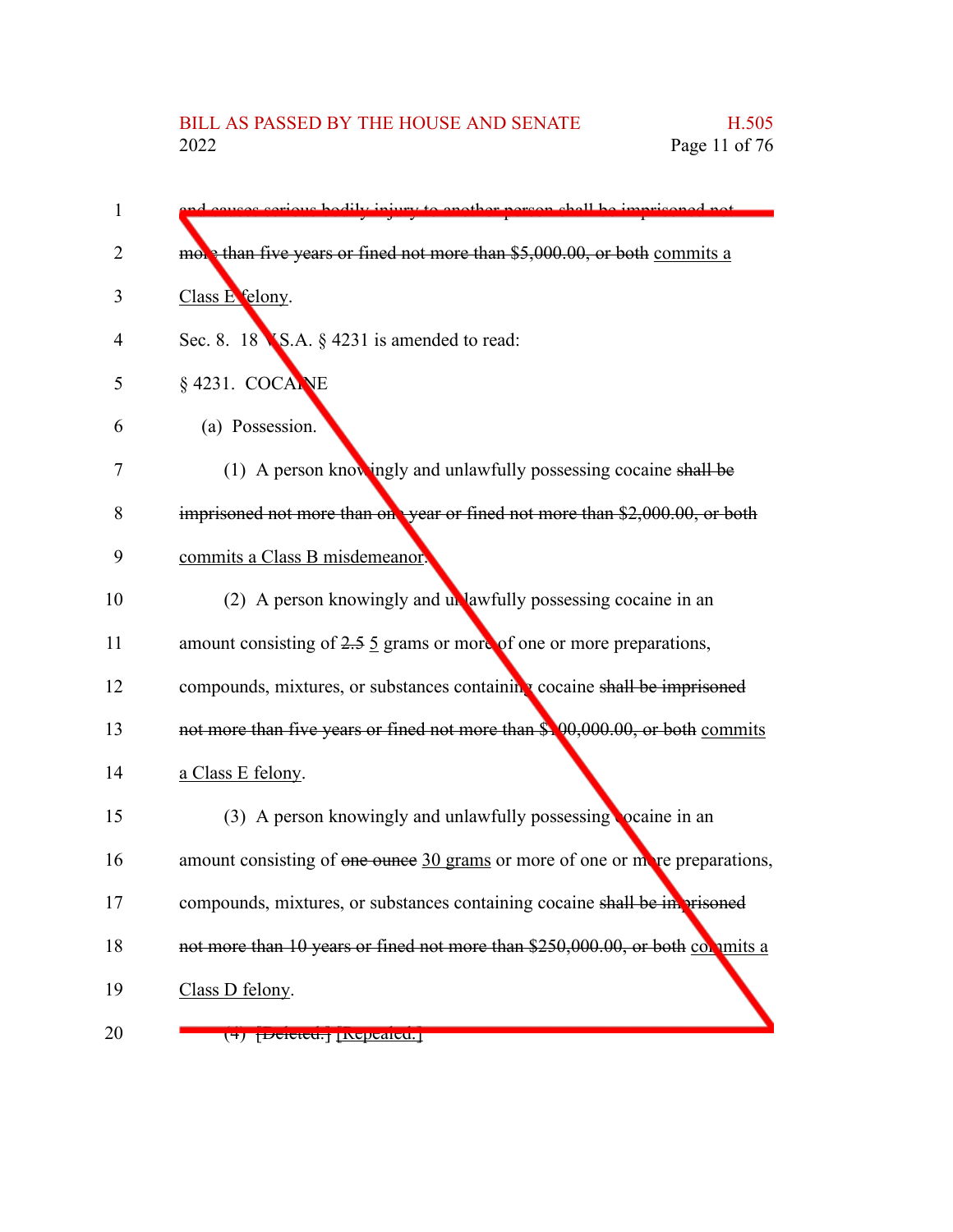| $\mathbf{1}$ | (h) Solling or disponsing                                                        |
|--------------|----------------------------------------------------------------------------------|
| 2            | (1) A person knowingly and unlawfully dispensing cocaine shall be                |
| 3            | imprisched not more than three years or fined not more than \$75,000.00, or      |
|              |                                                                                  |
| 4            | both comm'ts a Class E felony. A person knowingly and unlawfully selling         |
| 5            | cocaine shall be imprisoned not more than five years or fined not more than      |
| 6            | \$100,000.00, or both commits a Class D felony.                                  |
| 7            | (2) A person knc vingly and unlawfully selling or dispensing cocaine in          |
| 8            | an amount consisting of 2.3 grams or more of one or more preparations,           |
| 9            | compounds, mixtures, or substances containing cocaine shall be imprisoned        |
| 10           | not more than 10 years or fined not more than \$250,000.00, or both.             |
| 11           | [Repealed.]                                                                      |
| 12           | (3) A person knowingly and unlawfully selling or dispensing cocaine in           |
| 13           | an amount consisting of one ounce 30 grams or more of one or more                |
| 14           | preparations, compounds, mixtures, or substances containing cocaine shall be     |
| 15           | imprisoned not more than 20 years or fined not more than \$1,000,000.00, or      |
| 16           | both commits a Class C felony.                                                   |
| 17           | (c) Trafficking.                                                                 |
| 18           | (1) <del>Trafficking.</del> A person knowingly and unlawfully possessing cocaine |
| 19           | in an amount consisting of $150 \underline{100}$ grams or more of one or more    |
| 20           | preparations, compounds, mixtures, or substances containing cocaine with the     |
| 21           | mient to sen or enspense the cocanne sharr be imprisoned not more than 50        |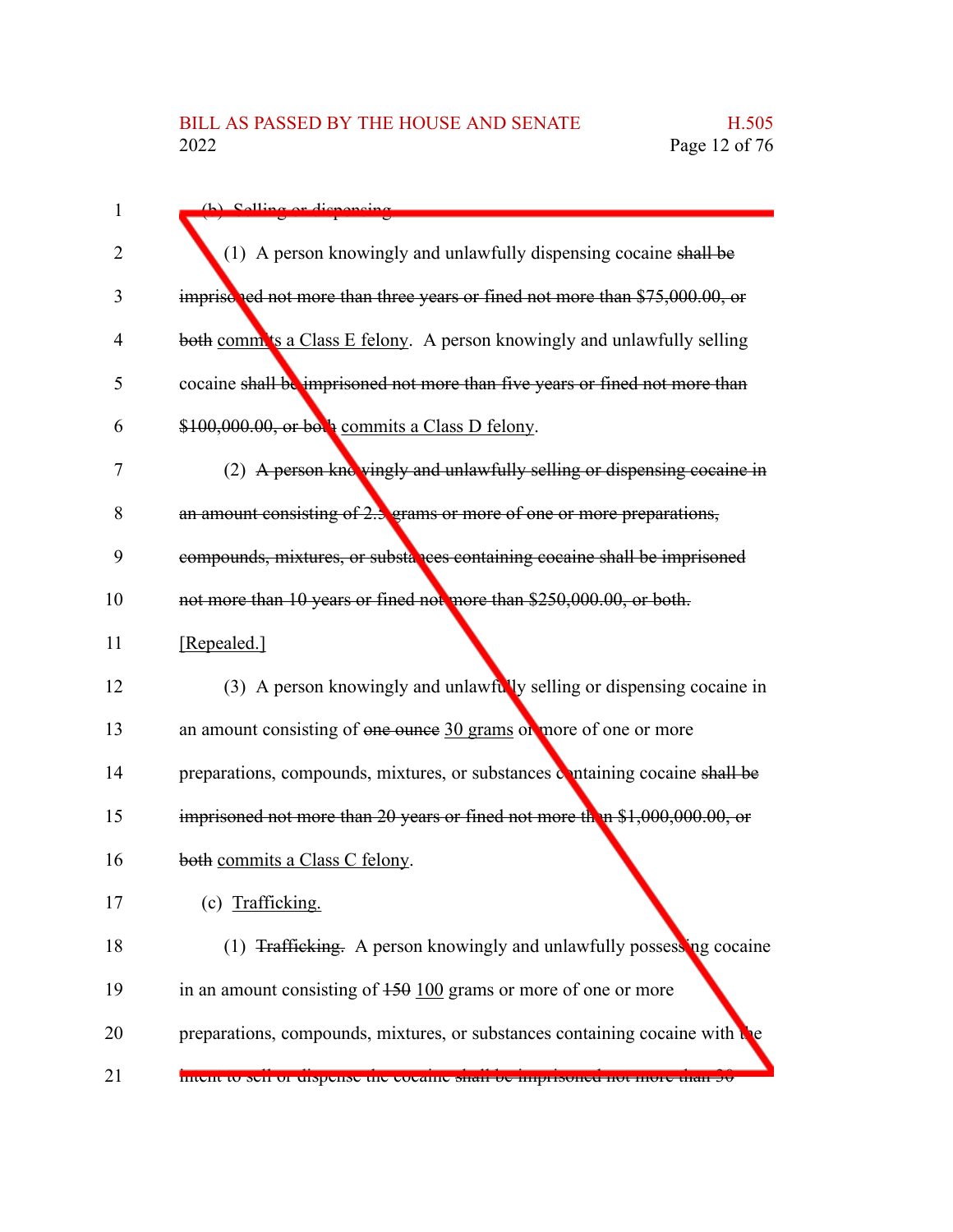| 1              | are ar fined not more than \$1,000,000,00, or both commits a Class B folgar.            |
|----------------|-----------------------------------------------------------------------------------------|
| $\overline{2}$ | There shall be a permissive inference that a person who possesses cocaine in            |
| 3              | an amount consisting of $450 \overline{100}$ grams or more of one or more preparations, |
| $\overline{4}$ | compounds, nixtures, or substances containing cocaine intends to sell or                |
| 5              | dispense the cocaine. The amount of possessed cocaine under this subdivision            |
| 6              | to sustain a charge of conspiracy under 13 V.S.A. § 1404 shall be no not less           |
| 7              | than 400 grams in the aggregate.                                                        |
| 8              | (2) A person knowingly and unlawfully possessing crack cocaine in an                    |
| 9              | amount consisting of 60 grams or hore of one or more preparations,                      |
| 10             | compounds, mixtures, or substances coluaning crack cocaine with the intent to           |
| 11             | sell or dispense the crack cocaine shall be in prisoned not more than 30 years          |
| 12             | or fined not more than \$1,000,000.00, or both. There shall be a permissive             |
| 13             | inference that a person who possesses crack cocaine to an amount consisting of          |
| 14             | 60 grams or more of one or more preparations, compound's, mixtures, or                  |
| 15             | substances containing crack cocaine intends to sell or dispense the crack               |
| 16             | eocaine. [Repealed.]                                                                    |
| 17             | Sec. 9. 18 V.S.A. § 4232 is amended to read:                                            |
| 18             | § 4232. LSD                                                                             |
| 19             | $\overline{a}$ rossession.                                                              |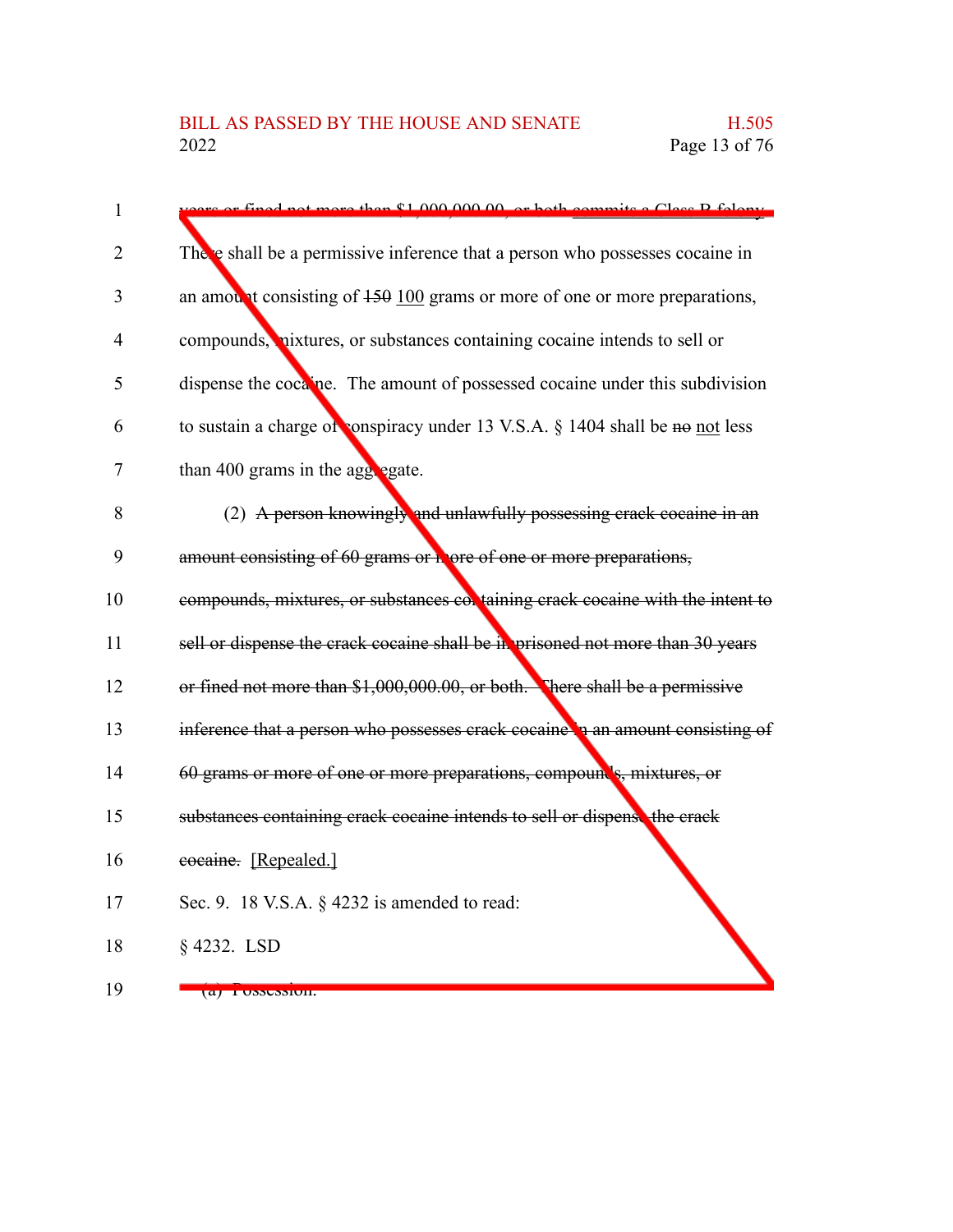| $\mathbf{1}$   | sercon knowingly and unlawfully poccessing tycorgia said                    |
|----------------|-----------------------------------------------------------------------------|
| 2              | die hylamide shall be imprisoned not more than one year or fined not more   |
| 3              | than \$2,000.00, or both commits a Class B misdemeanor.                     |
| $\overline{4}$ | (2) A person knowingly and unlawfully possessing lysergic acid              |
| 5              | diethylamide in an amount consisting of 100 milligrams or more of one or    |
| 6              | more preparations, compounds, mixtures, or substances containing lysergic   |
| 7              | acid diethylamide shall be imprisoned not more than five years or fined not |
| 8              | more than \$25,000.00, or both commits a Class E felony.                    |
| 9              | (3) A person knowingly and unlawfully possessing lysergic acid              |
| 10             | diethylamide in an amount consisting of one gram or more of one or more     |
| 11             | preparations, compounds, mixtures, or substances containing lysergic acid   |
| 12             | diethylamide shall be imprisoned not more han 10 years or fined not more    |
| 13             | than \$100,000.00, or both commits a Class D folony.                        |
| 14             | (4) A person knowingly and unlawfully possessing lysergic acid              |
| 15             | diethylamide in an amount consisting of 10 grams or more of one or more     |
| 16             | preparations, compounds, mixtures, or substances containing lysergic acid   |
| 17             | diethylamide shall be imprisoned not more than 20 years or fined not more   |
| 18             | than \$500,000.00, or both. [Repealed.]                                     |
| 19             | (b) Selling or dispensing.                                                  |
| 20             | (1) A person knowingly and unlawfully dispensing lysergic acid              |
| 21             | uicuryrannuc snan oc imprisoned not more than uiree years or mied not more  |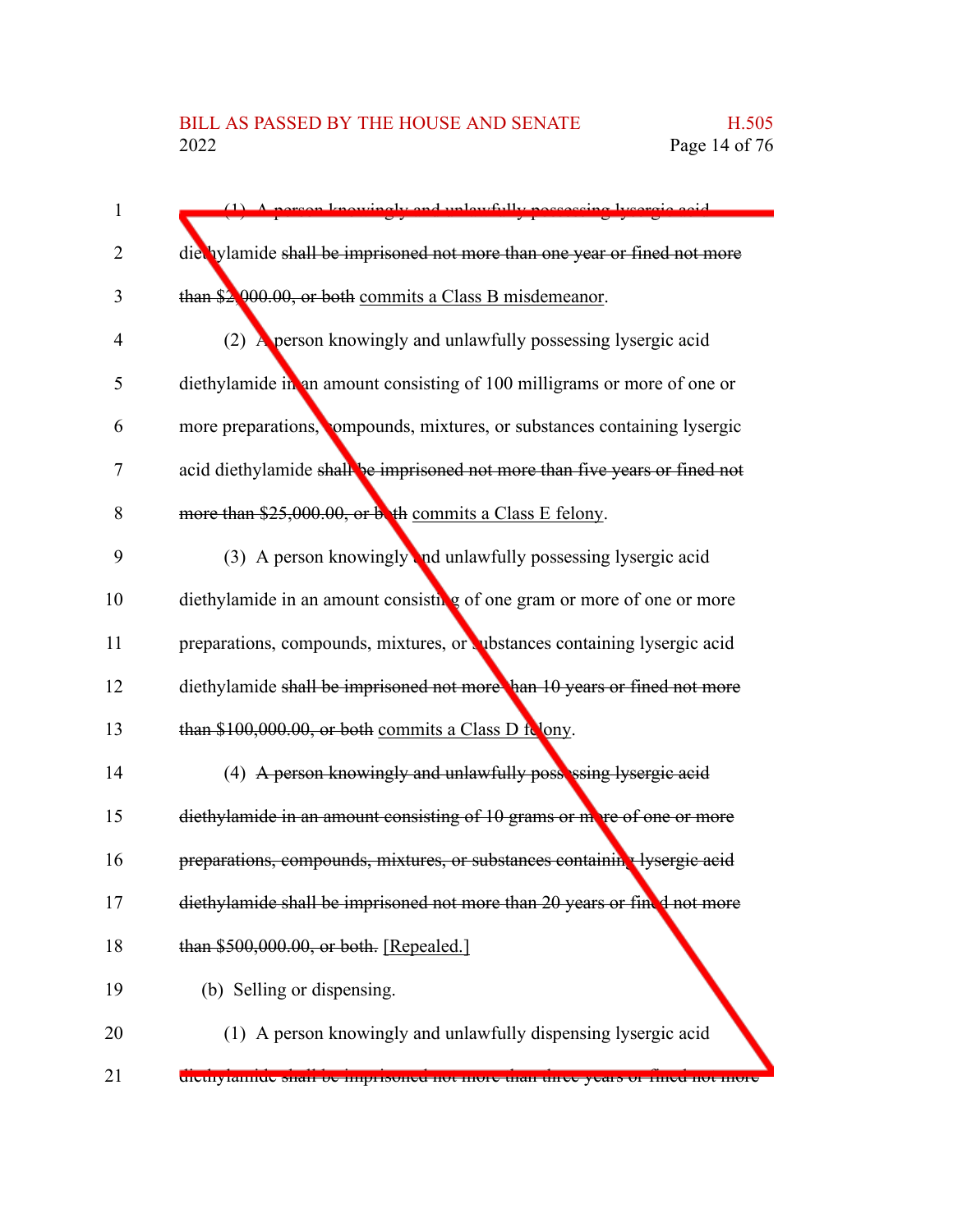| unk wfully selling lysergic acid diethylamide shall be imprisoned not more    |
|-------------------------------------------------------------------------------|
| than five years or fined not more than \$25,000.00, or both commits a Class D |
| felony.                                                                       |
| (2) A person knowingly and unlawfully selling or dispensing lysergic          |
| acid diethylamide na amount consisting of 100 milligrams or more of one or    |
| more preparations, compounds, mixtures, or substances containing lysergic     |
| acid diethylamide shall be reprisoned not more than 10 years or fined not     |
| more than \$100,000.00, or both commits a Class C felony.                     |
| (3) A person knowingly and unlawfully selling or dispensing lysergie          |
| acid diethylamide in an amount consisting of one gram or more of one or more  |
| preparations, compounds, mixtures, or subs ances containing lysergic acid     |
| diethylamide shall be imprisoned not more than 20 years or fined not more     |
| than \$500,000.00, or both. [Repealed.]                                       |
| Sec. 10. 18 V.S.A. § 4233 is amended to read:                                 |
| § 4233. HEROIN; FENTANYL                                                      |
| (a) Possession.                                                               |
| (1) A person knowingly and unlawfully possessing heroin, for tanyl, or        |

any combination of heroin and fentanyl shall be imprisoned not more than one 19

year or fined not more than \$2,000.00, or both commits a Class B 20

misdemeanor. 21

1

2

3

4

5

6

7

8

9

10

11

12

13

14

15

16

17

18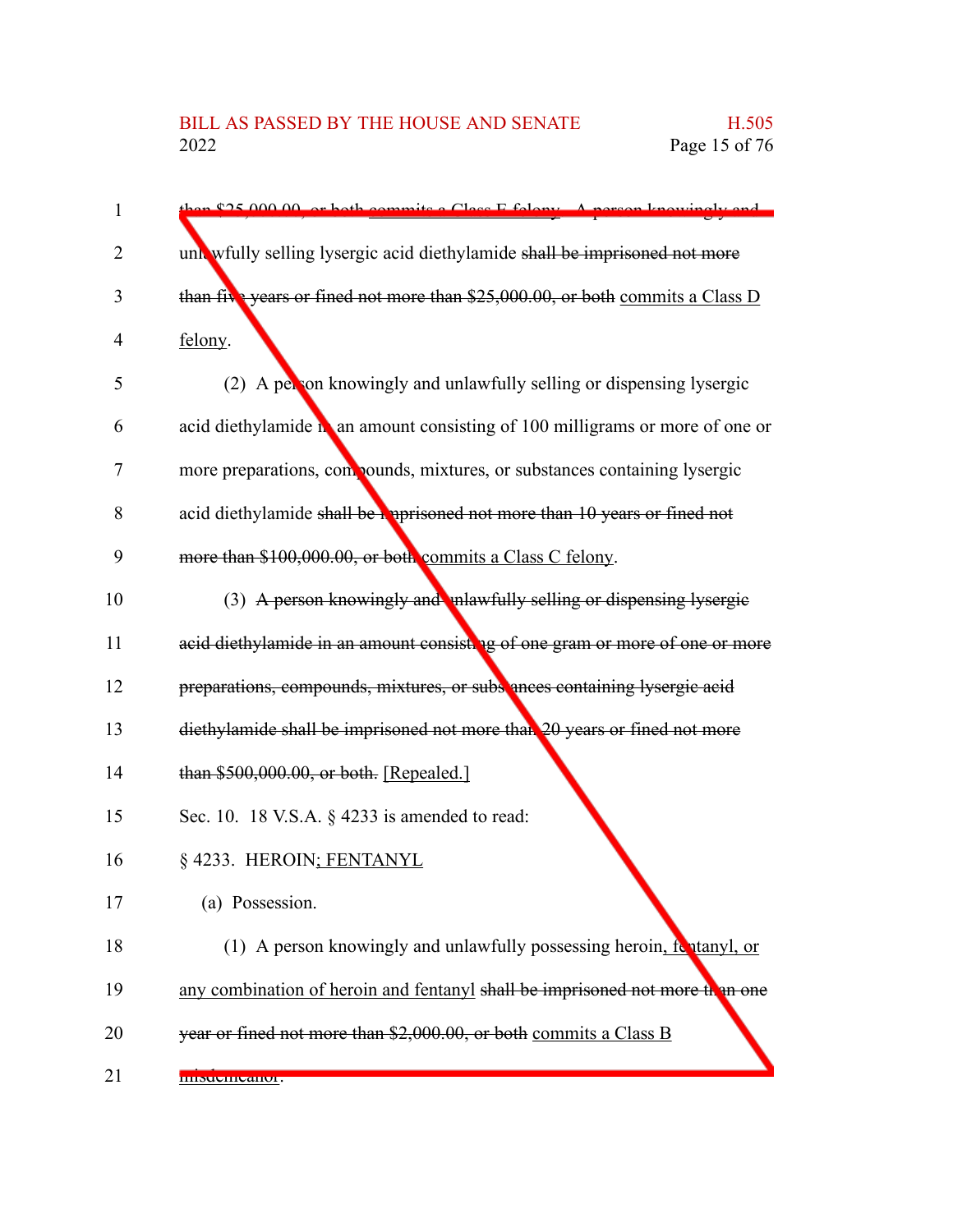| 1  | aly and unlawfully noggoging heroin fentanyl or                              |
|----|------------------------------------------------------------------------------|
| 2  | any combination of heroin and fentanyl in an amount consisting of 200 500    |
| 3  | milligrams or more of one or more preparations, compounds, mixtures, or      |
| 4  | substances containing heroin shall be imprisoned not more than five years or |
| 5  | fined not more than \$100,000.00, or both commits a Class B misdemeanor.     |
| 6  | (3) A person <b>R</b> nowingly and unlawfully possessing heroin in an amount |
| 7  | consisting of one gram of more of one or more preparations, compounds,       |
| 8  | mixtures, or substances containing heroin, fentanyl, or any combination of   |
| 9  | heroin and fentanyl shall be improsoned not more than 10 years or fined not  |
| 10 | more than \$250,000.00, or both commits a Class D felony.                    |
| 11 | (4) A person knowingly and unlawfully possessing heroin in an amount         |
| 12 | consisting of two 2.5 grams or more of one or more preparations, compounds,  |
| 13 | mixtures, or substances containing heroin, fentany or any combination of     |
| 14 | heroin and fentanyl shall be imprisoned not more than 20 years or fined not  |
| 15 | more than \$1,000,000.00, or both commits a Class C felon v.                 |
| 16 | (b) Selling or dispensing.                                                   |
| 17 | (1) A person knowingly and unlawfully dispensing heroin, it ntanyl, or       |
| 18 | any combination of heroin and fentanyl shall be imprisoned not more than     |
| 19 | three years or fined not more than \$75,000.00, or both commits a Class E    |
| 20 | reforty. A person knowingly and unlawfully seming neroni, tentanyi, or any   |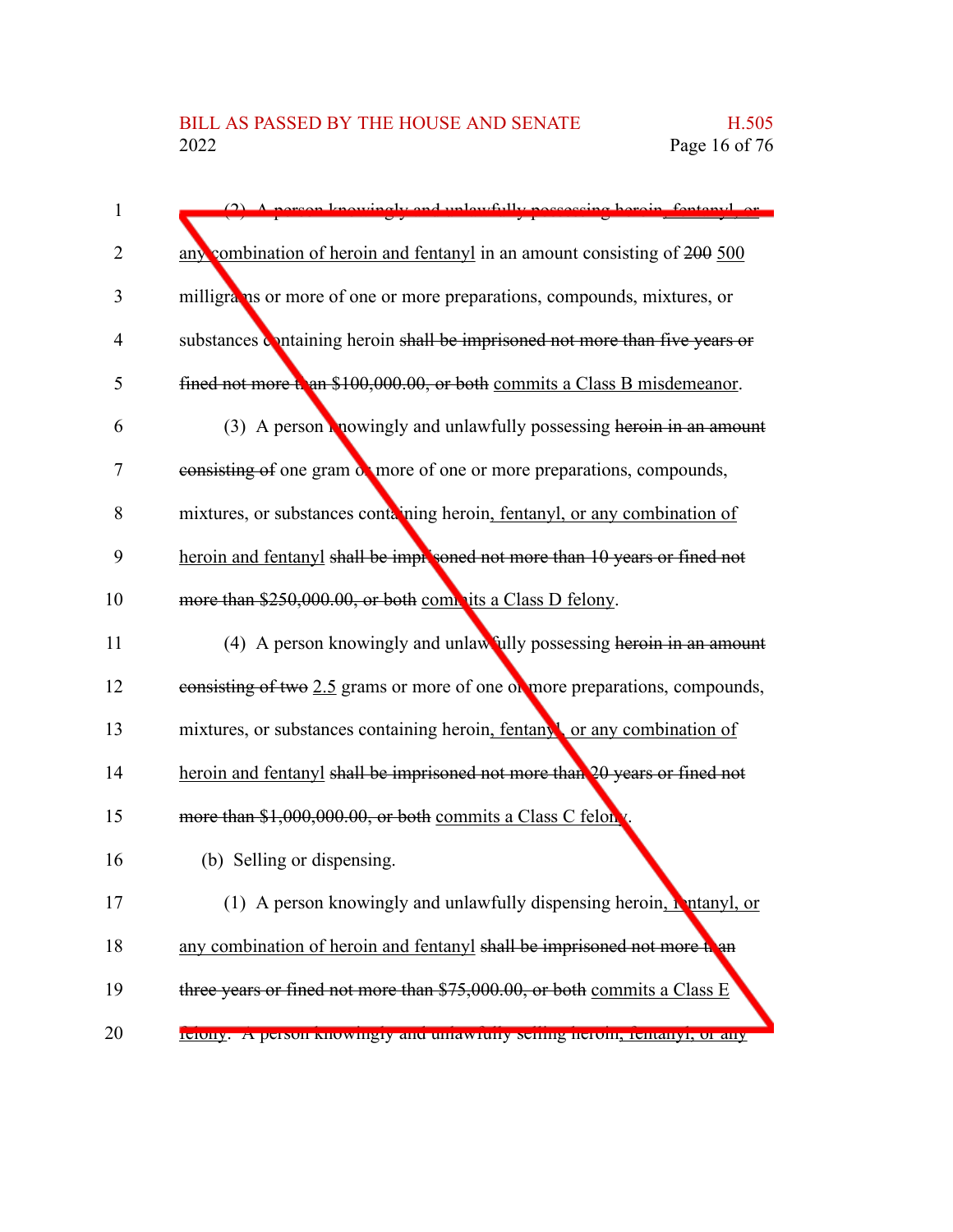## BILL AS PASSED BY THE HOUSE AND SENATE H.505<br>2022 Page 17 of 76

| $\mathbf{1}$   | tion of beroin and fentonyl shall be imprisoned not more than five                     |
|----------------|----------------------------------------------------------------------------------------|
| 2              | yea's or fined not more than \$100,000.00, or both commits a Class D felony.           |
| 3              | A person knowingly and unlawfully selling or dispensing heroin in                      |
| $\overline{4}$ | an amount onsisting of 200 milligrams or more of one or more preparations,             |
| 5              | compounds, mixtures, or substances containing heroin shall be imprisoned not           |
| 6              | more than 10 years or fined not more than \$250,000.00, or both. [Repealed.]           |
| $\tau$         | (3) A person knowingly and unlawfully selling or dispensing heroin in                  |
| 8              | an amount consisting of one gram or more of one or more preparations,                  |
| 9              | compounds, mixtures, or substances containing heroin, fentanyl, or any                 |
| 10             | combination of heroin and fentanyl shall be imprisoned not more than 20 years          |
| 11             | or fined not more than \$1,000,000.00, be both commits a Class C felony.               |
| 12             | (c) Trafficking. A person knowingly and unlawfully possessing heroin in                |
| 13             | an amount consisting of $3.5 \, 5$ grams or more of one or more preparations,          |
| 14             | compounds, mixtures, or substances containing herein, fentanyl, or any                 |
| 15             | combination of heroin and fentanyl with the intent to sell or dispense the             |
| 16             | heroin shall be imprisoned not more than 30 years or fined, ot more than               |
| 17             | \$1,000,000.00, or both commits a Class B felony. There shall be a permissive          |
| 18             | inference that a person who possesses heroin in an amount of $3.5 \frac{5}{2}$ rams or |
| 19             | more of one or more preparations, compounds, mixtures, or substances                   |
| 20             | containing heroin, fentanyl, or any combination of heroin and fentanyl inter ds        |
| 21             | to sen or enspense the neroni, remainyr, or any comomation or nerom and                |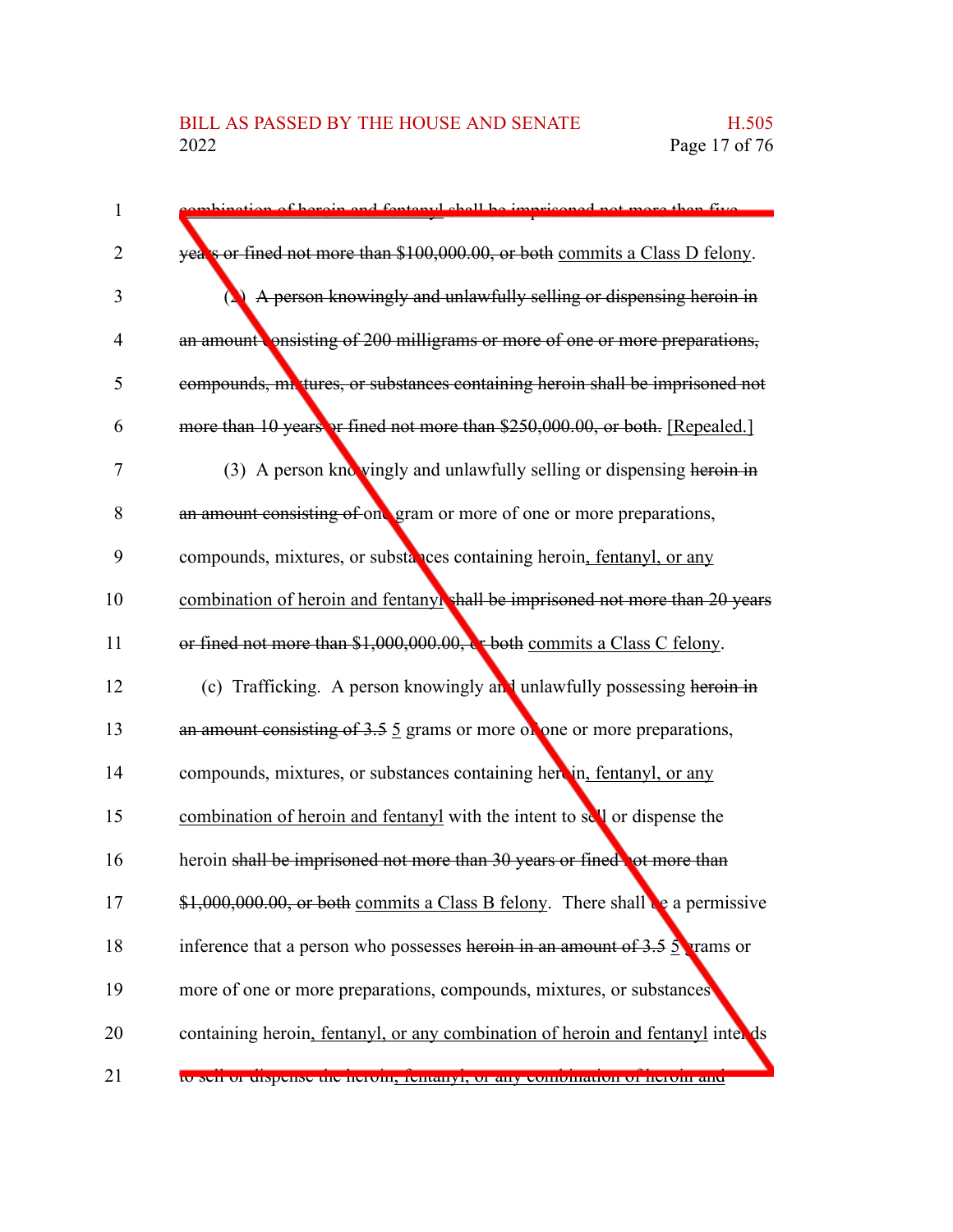| stanyl. The emount of persecosed heroin, fontanyl, or eny combination of              |
|---------------------------------------------------------------------------------------|
| here in and fentanyl under this subsection to sustain a charge of conspiracy          |
| under $\mathbb{N}$ V.S.A. § 1404 shall be no not less than 10 grams in the aggregate. |
| (d) Transportation into the State. In addition to any other penalties                 |
| provided by law, a person knowingly and unlawfully transporting one gram or           |
| more of heroin into Vermont with the intent to sell or dispense the heroin shall      |
| be imprisoned not more than 10 years or fined not more than \$100,000.00, or          |
| both. [Repealed.]                                                                     |
| (e) As used in this section, knowingly" includes actual knowledge as well             |
| as situations in which an individual subjectively believes there is a high            |
| probability that a fact exists and takes deliberate actions to avoid learning of      |
| that fact. An individual acts knowingly when the individual acts voluntarily          |
| and consciously and not inadvertently, because of a mistake, or by accident.          |
| Sec. 11. REPEAL                                                                       |
| <u>18 V.S.A. § 4233a (fentanyl) is repealed.</u>                                      |
| Sec. 12. 13 V.S.A. § 1404 is amended to read:                                         |
| § 1404. CONSPIRACY                                                                    |
| (a) A person is guilty of conspiracy if, with the purpose that an effense             |
| listed in subsection (c) of this section be committed, that person agrees vith        |
| one or more persons to commit or cause the commission of that offense, and at         |
| reast two or the co-conspirators are persons who are neutrer raw emoreement           |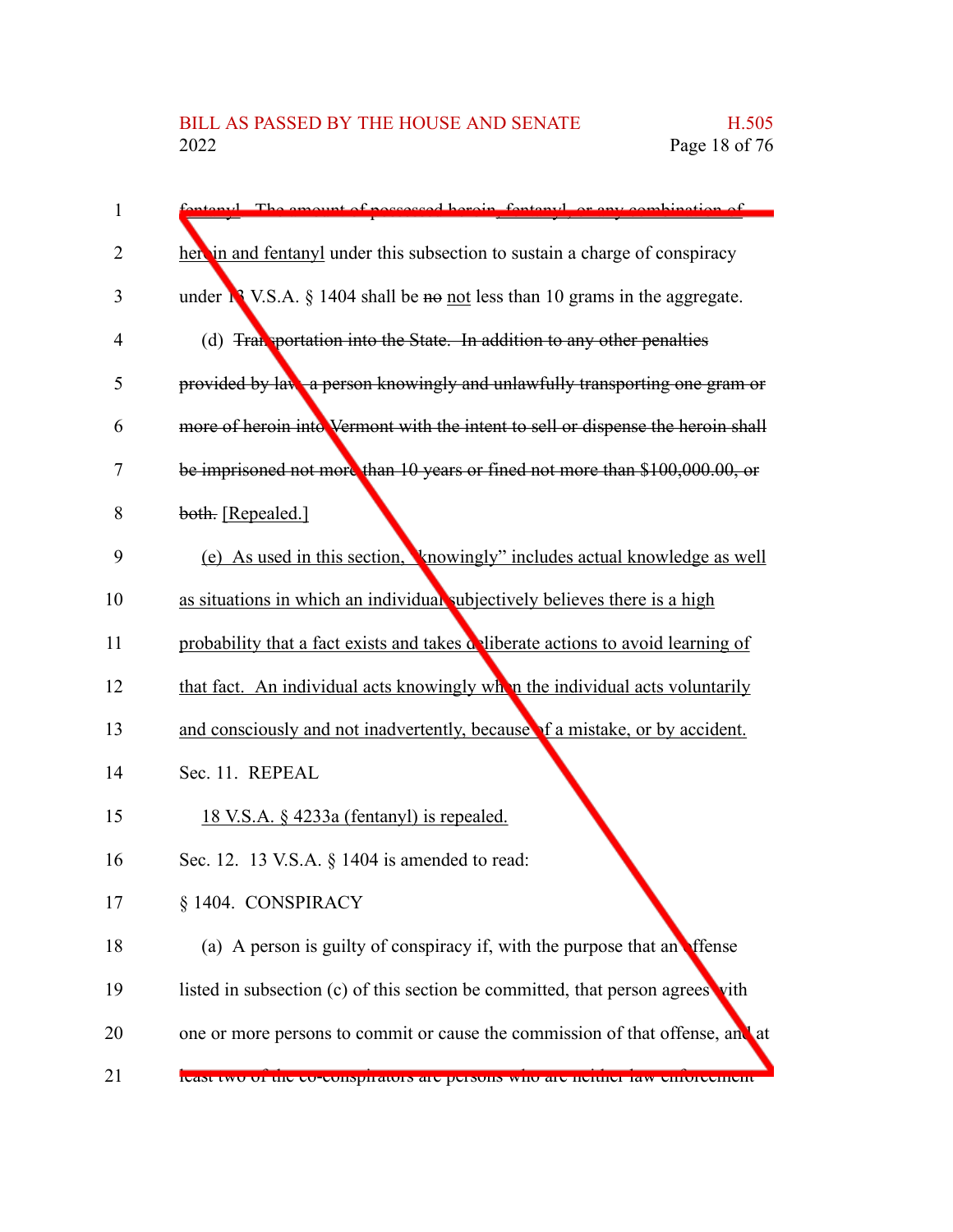| 1  | fficiale ecting in official consoity nor persons ecting in cooperation with a law |
|----|-----------------------------------------------------------------------------------|
| 2  | ent reement official.                                                             |
| 3  | (b) No person shall be convicted of conspiracy unless a substantial overt         |
| 4  | act in furth rance of the conspiracy is alleged and proved to have been done by   |
| 5  | the defendant of by a co-conspirator, other than a law enforcement official       |
| 6  | acting in an official capacity or a person acting in cooperation with a law       |
| 7  | enforcement official, and subsequent to the defendant's entrance into the         |
| 8  | conspiracy. Speech alone n ay not constitute an overt act.                        |
| 9  | (c) This section applies only to a conspiracy to commit or cause the              |
| 10 | commission of one or more of the individual offenses:                             |
| 11 | (1) murder in the first or second legree;                                         |
| 12 | (2) arson under sections $501-504$ and $506$ of this title;                       |
| 13 | (3) sexual exploitation of children under sections 2822, 2823, and 2824           |
| 14 | of this title;                                                                    |
| 15 | (4) receiving stolen property under sections $256$ - $2564$ of this title; or     |
| 16 | $(5)$ an offense involving the sale, delivery, manufacture, or cultivation        |
| 17 | of a regulated drug or an offense under:                                          |
| 18 | (A) 18 V.S.A. $\S$ 4230(c), relating to trafficking in cannable                   |
| 19 | (B) 18 V.S.A. § 4231(c), relating to trafficking in cocaine;                      |
| 20 | (C) 18 V.S.A. $\S$ 4233(c), relating to trafficking in heroin, fentanyl or        |
|    |                                                                                   |

any combination of heroin and fentanyl; 21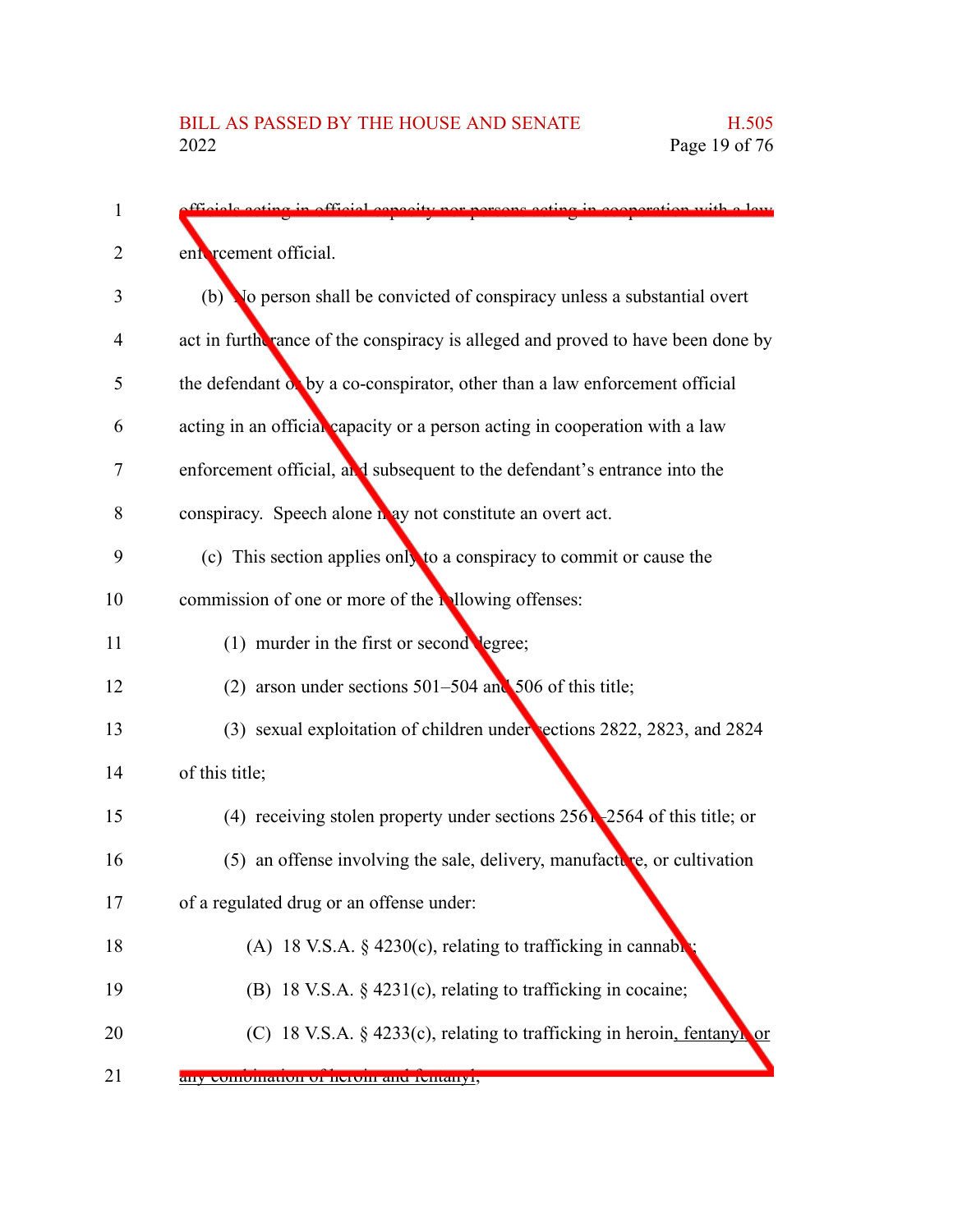### BILL AS PASSED BY THE HOUSE AND SENATE H.505<br>2022 Page 20 of 76 Page 20 of 76

| $\mathbf{1}$   | $(D)$ 18 VS A $\pm$ 4.234(b)(3) relating to unlawful selling or dispensing     |
|----------------|--------------------------------------------------------------------------------|
| $\overline{2}$ | of a depressant, stimulant, or narcotic drug, other than fentanyl, heroin, or  |
| 3              | cocaine, or                                                                    |
| 4              | $(E)$ 18 V.S.A. § 4234a(c), relating to trafficking in                         |
| 5              | methamphetamn e; or                                                            |
| 6              | (F) 18 V.S.A. § 4233a(b), relating to trafficking in fentanyl.                 |
| 7              | Sec. 13. 18 V.S.A. $\S$ 42.4 is amended to read:                               |
| 8              | § 4234. DEPRESSANT, ST MULANT, AND NARCOTIC DRUGS                              |
| 9              | (a) Possession.                                                                |
| 10             | (1)(A) Except as provided by subdivision (B) of this subdivision (1), a        |
| 11             | person knowingly and unlawfully possessing a depressant, stimulant, or         |
| 12             | narcotic drug, other than heroin or cocaine, shall be imprisoned not more than |
| 13             | one year or fined not more than \$2,000.00, or both commits a Class B          |
| 14             | misdemeanor.                                                                   |
| 15             | (B) A person knowingly and unlawfully possessing 224 milligrams                |
| 16             | or less of buprenorphine shall not be punished in accordance with subdivision  |
| 17             | $(A)$ of this subdivision $(1)$ .                                              |
| 18             | (2) A person knowingly and unlawfully possessing a depressant,                 |
| 19             | stimulant, or narcotic drug, other than heroin or cocaine, consisting of 100   |
| 20             | tunes a benemiai k umawitu dosage of ns equivalent as determined by the        |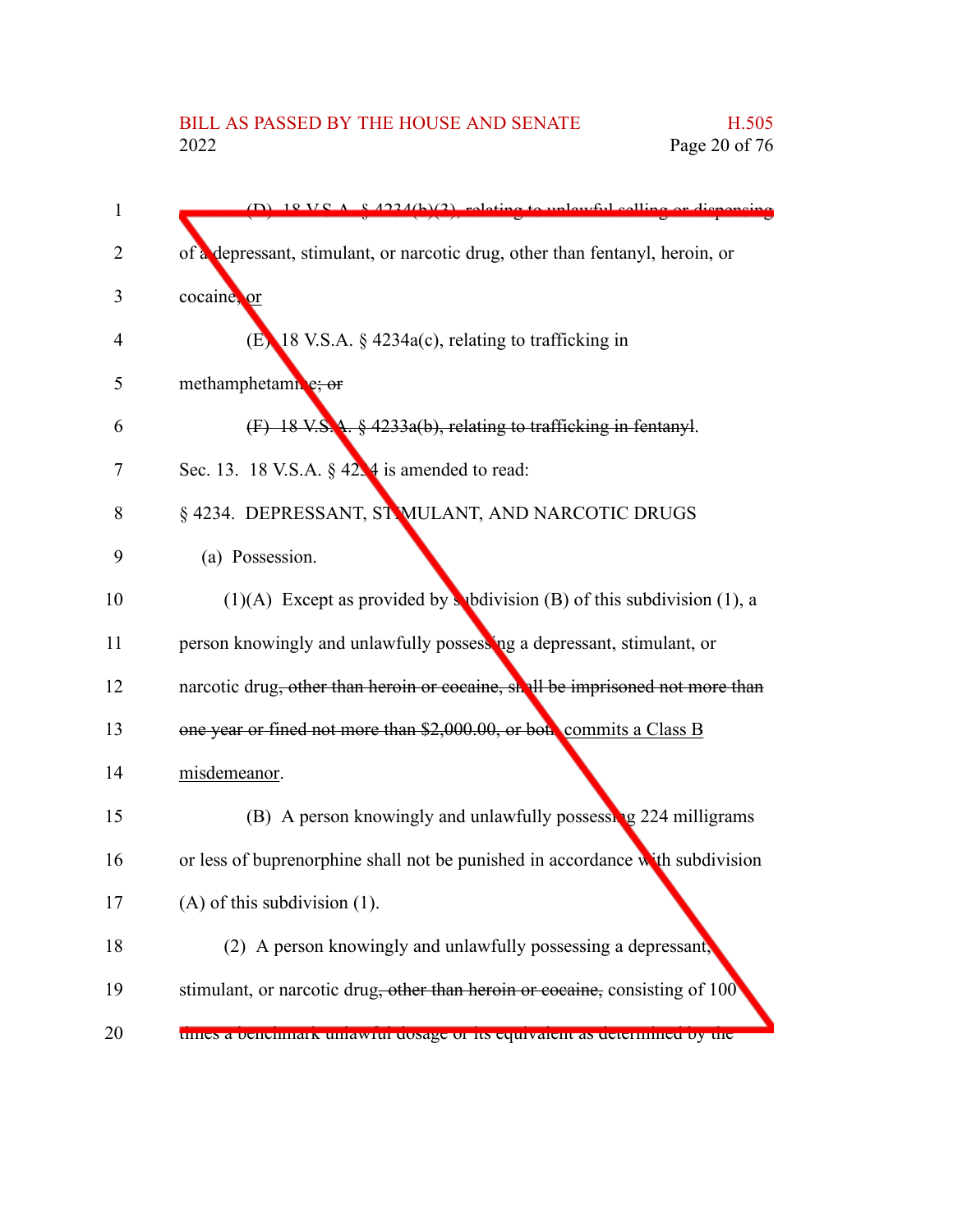| $\mathbf{1}$ | Board of Hoalth by rule shall be imprisoned not more than five years or fined                                             |
|--------------|---------------------------------------------------------------------------------------------------------------------------|
| 2            | not more than \$25,000.00, or both commits a Class E felony.                                                              |
| 3            | A person knowingly and unlawfully possessing a depressant,                                                                |
| 4            | stimulant, of narcotic drug, other than heroin or cocaine, consisting of 1,000                                            |
| 5            | times a benchmark unlawful dosage or its equivalent as determined by the                                                  |
| 6            | Board of Health by Nile shall be imprisoned not more than 10 years or fined                                               |
| 7            | not more than \$100,000. 0, or both commits a Class D felony.                                                             |
| 8            | $(4)$ A person knowing $v$ and unlawfully possessing a depressant,                                                        |
| 9            | stimulant, or narcotic drug, other than heroin or cocaine, consisting of 10,000                                           |
| 10           | times a benchmark unlawful dosage or its equivalent as determined by the                                                  |
| 11           | Board of Health by rule shall be imprisoned not more than 20 years or fined                                               |
| 12           | not more than \$500,000.00, or both. [Repeale 1.]                                                                         |
| 13           | (b) Selling or dispensing.                                                                                                |
| 14           | (1) A person knowingly and unlawfully dispensing a depressant,                                                            |
| 15           | stimulant, or narcotic drug, other than fentanyl, heroin, or cocaine, shall be                                            |
| 16           | imprisoned not more than three years or fined not more than \$15,000.00, or                                               |
| 17           | both commits a Class E felony. A person knowingly and unlawfully selling a                                                |
| 18           | depressant, stimulant, or narcotic drug, other than fentanyl, cocaine, or heroin,                                         |
| 19           | shall be imprisoned not more than five years or fined not more than                                                       |
| 20           | $\frac{1}{2},\frac{1}{2},\frac{1}{2},\frac{1}{2},\frac{1}{2},\frac{1}{2},\frac{1}{2}$ of both committee a Crass D Terony. |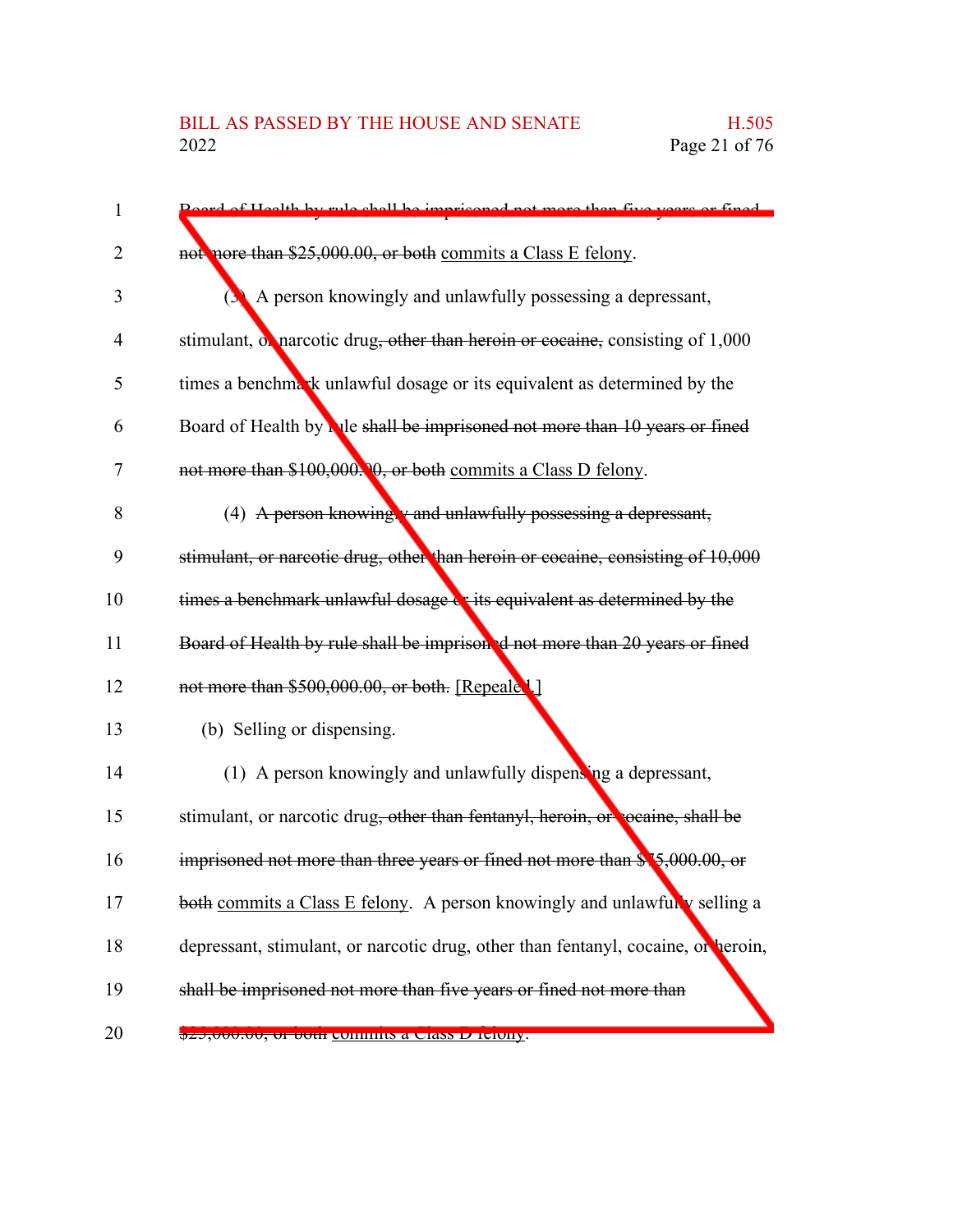| $\mathbf{1}$   | nerson knowingly and unlowfully selling or dispensiv                              |
|----------------|-----------------------------------------------------------------------------------|
| $\overline{2}$ | deplessant, stimulant, or narcotic drug, other than fentanyl, heroin, or cocaine, |
| 3              | consisting of 100 times a benchmark unlawful dosage or its equivalent as          |
| $\overline{4}$ | determined by the Board of Health by rule shall be imprisoned not more than       |
| 5              | 10 years or fined not more than \$100,000.00, or both. [Repealed.]                |
| 6              | (3) A person knowingly and unlawfully selling or dispensing a                     |
| 7              | depressant, stimulant, or a reotic drug, other than fentanyl, heroin, or cocaine, |
| 8              | consisting of 1,000 times a bet shmark unlawful dosage or its equivalent as       |
| 9              | determined by the Board of Health by rule shall be imprisoned not more than       |
| 10             | 20 years or fined not more than \$500,000,000, or both. [Repealed.]               |
| 11             | (c) Possession of buprenorphine by a person under 21 years of age.                |
| 12             | (1) Except as provided in subdivision $(2)$ of this subsection, a person          |
| 13             | under 21 years of age who knowingly and unlawfully possesses 224                  |
| 14             | milligrams or less of buprenorphine commits a civil violation and shall be        |
| 15             | subject to the provisions of section 4230b of this title.                         |
| 16             | (2) A person under 16 years of age who knowingly and unk wfully                   |
| 17             | possesses 224 milligrams or less of buprenorphine commits a delinque t act        |
| 18             | and shall be subject to the provisions of section 4230j of this title.            |
| 19             | да) влесриону. Тину уссион унан погаррту то негони, тептанут, от сосаніс          |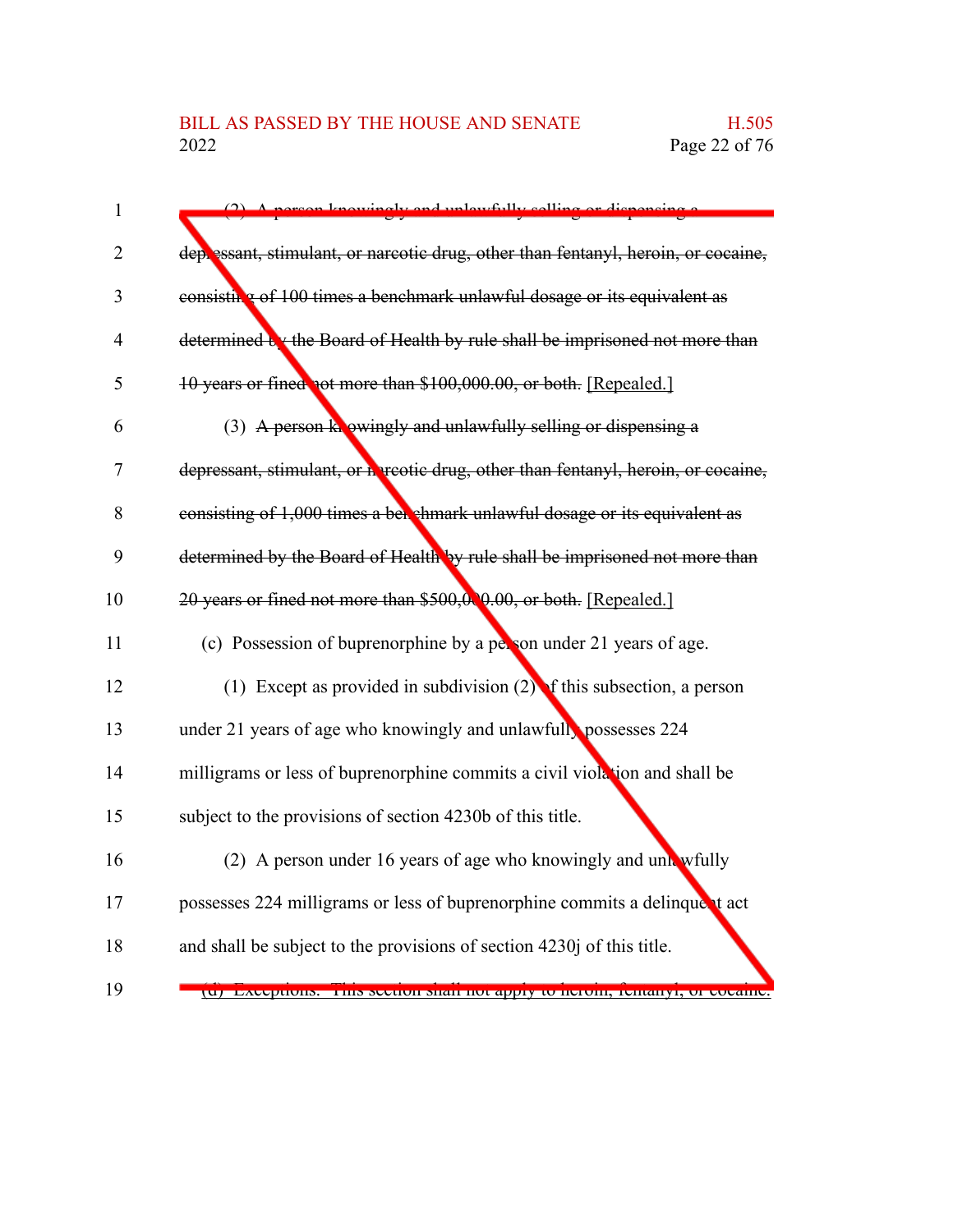| 1              | See 14, 2021 Acts and Resolves No. 46, See 3 is amended to read:                       |
|----------------|----------------------------------------------------------------------------------------|
| $\overline{2}$ | ec. 3. 18 V.S.A. § 4234 is amended to read:                                            |
| 3              | § 4234. DEPRESSANT, STIMULANT, AND NARCOTIC DRUGS                                      |
| 4              | (a) Possession.                                                                        |
| 5              | $(1)$ (A) Extept as provided by subdivision (B) of this subdivision (1), a             |
| 6              | $\underline{A}$ person knowingly and unlawfully possessing a depressant, stimulant, or |
| 7              | narcotic drug commits a Class B misdemeanor.                                           |
| 8              | (B) A person know ngly and unlawfully possessing 224 milligrams                        |
| 9              | or less of buprenorphine shall not be punished in accordance with subdivision          |
| 10             | $(A)$ of this subdivision $(1)$ .                                                      |
| 11             | $* *$                                                                                  |
| 12             | (c) Possession of buprenorphine by a person under 21 years of age.                     |
| 13             | $(1)$ Except as provided in subdivision $(2)$ of this subsection, a person             |
| 14             | under 21 years of age who knowingly and unlawfully ossesses 224                        |
| 15             | milligrams or less of buprenorphine commits a civil violation and shall be             |
| 16             | subject to the provisions of section 4230b of this title.                              |
| 17             | A person under 16 years of age who knowingly and unla vfully                           |
| 18             | possesses 224 milligrams or less of buprenorphine commits a delinquent act             |
| 19             | and shall be subject to the provisions of section 4230j of this title. [Repeale].]     |
| 20             |                                                                                        |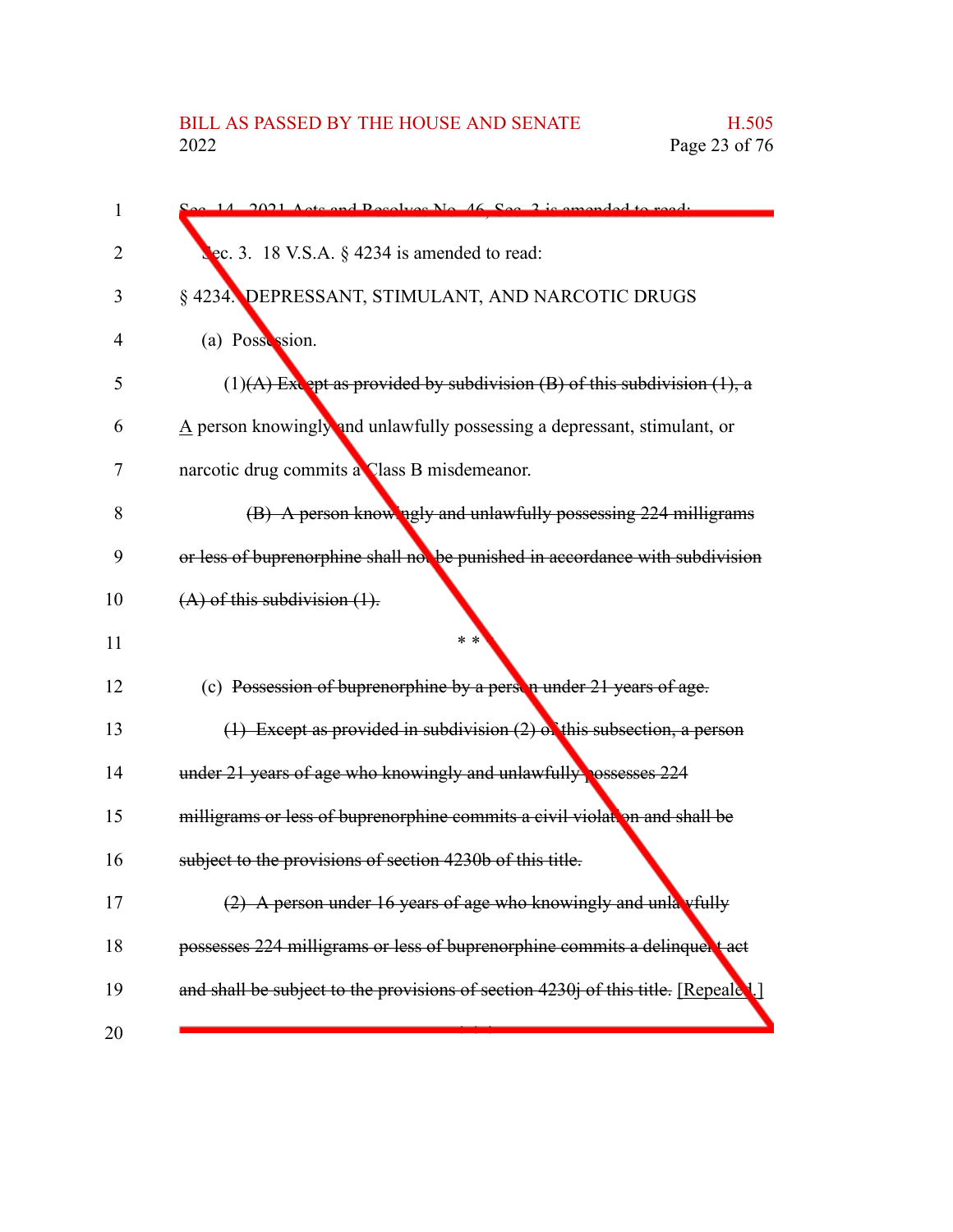| 1  | $\frac{C_{\alpha\alpha} + 15}{\alpha}$ 18 VC A 8 4224 a jc amended to read.   |
|----|-------------------------------------------------------------------------------|
| 2  | § 4234a. METHAMPHETAMINE                                                      |
| 3  | (a) $\Gamma$ ossession.                                                       |
| 4  | (1) A person knowingly and unlawfully possessing methamphetamine              |
| 5  | shall be imprisored not more than one year or fined not more than \$2,000.00, |
| 6  | or both commits a Class B misdemeanor.                                        |
| 7  | (2) A person knowingly and unlawfully possessing methamphetamine in           |
| 8  | an amount consisting of $2.5$ grams or more of one or more preparations,      |
| 9  | compounds, mixtures, or substances containing methamphetamine shall be        |
| 10 | imprisoned not more than five years or fined not more than \$100,000.00, or   |
| 11 | both commits a Class D felony.                                                |
| 12 | (3) A person knowingly and unlawfully possessing methamphetamine in           |
| 13 | an amount consisting of 25 grams or more of one or more preparations,         |
| 14 | compounds, mixtures, or substances containing methal uphetamine shall be      |
| 15 | imprisoned not more than 10 years or fined not more than \$250,000.00, or     |
| 16 | both commits a Class C felony.                                                |
|    | (b) Selling and dispensing.                                                   |
| 18 | (1) A person knowingly and unlawfully dispensing methamphet, mine             |
| 19 | shall be imprisoned not more than three years or fined not more than          |
| 20 | $\phi$ 75,000.00, or both commus a Class E reiony. A person knowingly and     |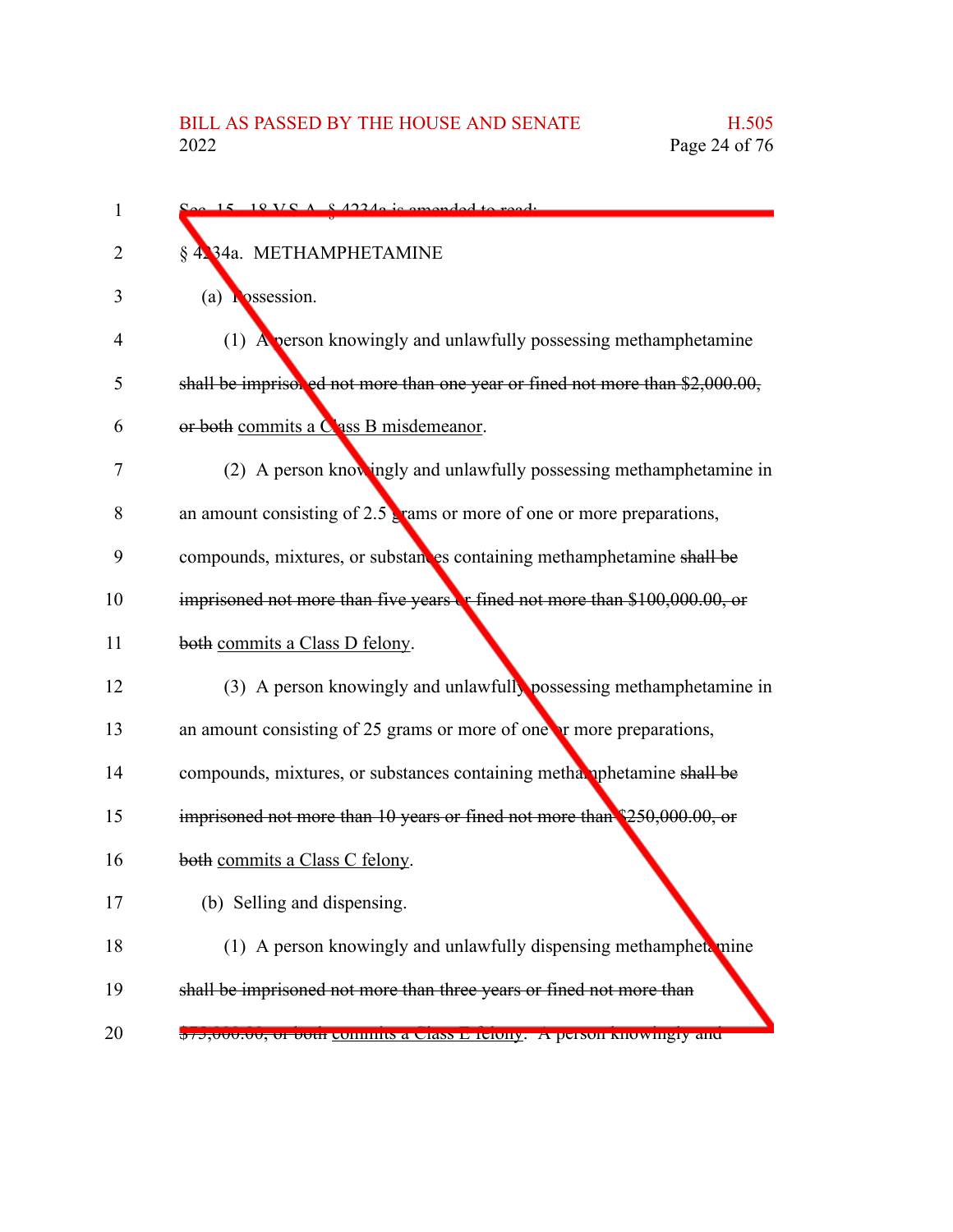# BILL AS PASSED BY THE HOUSE AND SENATE H.505<br>2022 Page 25 of 76

| 1  | unlewfully selling methemphotoming shall be imprisoned not more than five          |
|----|------------------------------------------------------------------------------------|
| 2  | years or fined not more than \$100,000.00, or both commits a Class D felony.       |
| 3  | <b>(2)</b> A person knowingly and unlawfully selling or dispensing                 |
| 4  | methamphe amine in an amount consisting of 2.5 grams or more of one or             |
| 5  | more preparatic as, compounds, mixtures, or substances containing                  |
| 6  | methamphetamine shall be imprisoned not more than 10 years or fined not            |
| 7  | more than \$250,000.00, or both. [Repealed.]                                       |
| 8  | (3) A person knowing by and unlawfully selling or dispensing                       |
| 9  | methamphetamine in an amoun consisting of 25 grams or more of one or               |
| 10 | more preparations, compounds, mixtures, or substances containing                   |
| 11 | methamphetamine shall be imprisoned to more than 20 years or fined not             |
| 12 | more than \$1,000,000.00, or both commits Class C felony.                          |
| 13 | (c) Trafficking. A person knowingly and unlawfully possessing                      |
| 14 | methamphetamine in an amount consisting of $300 \frac{1}{2}$ ams or more of one or |
| 15 | more preparations, compounds, mixtures, or substances containing                   |
| 16 | methamphetamine with the intent to sell or dispense the methamphetamine            |
| 17 | shall be imprisoned not more than 30 years or fined not more than                  |
| 18 | \$1,000,000.00, or both commits a Class B felony. There shall be a permissive      |
| 19 | inference that a person who possesses methamphetamine in an amount                 |
| 20 | consisting of 300 grams or more of one or more preparations, compounds,            |
| 21 | mixtures, or substances containing incutamprictantine intends to sen or            |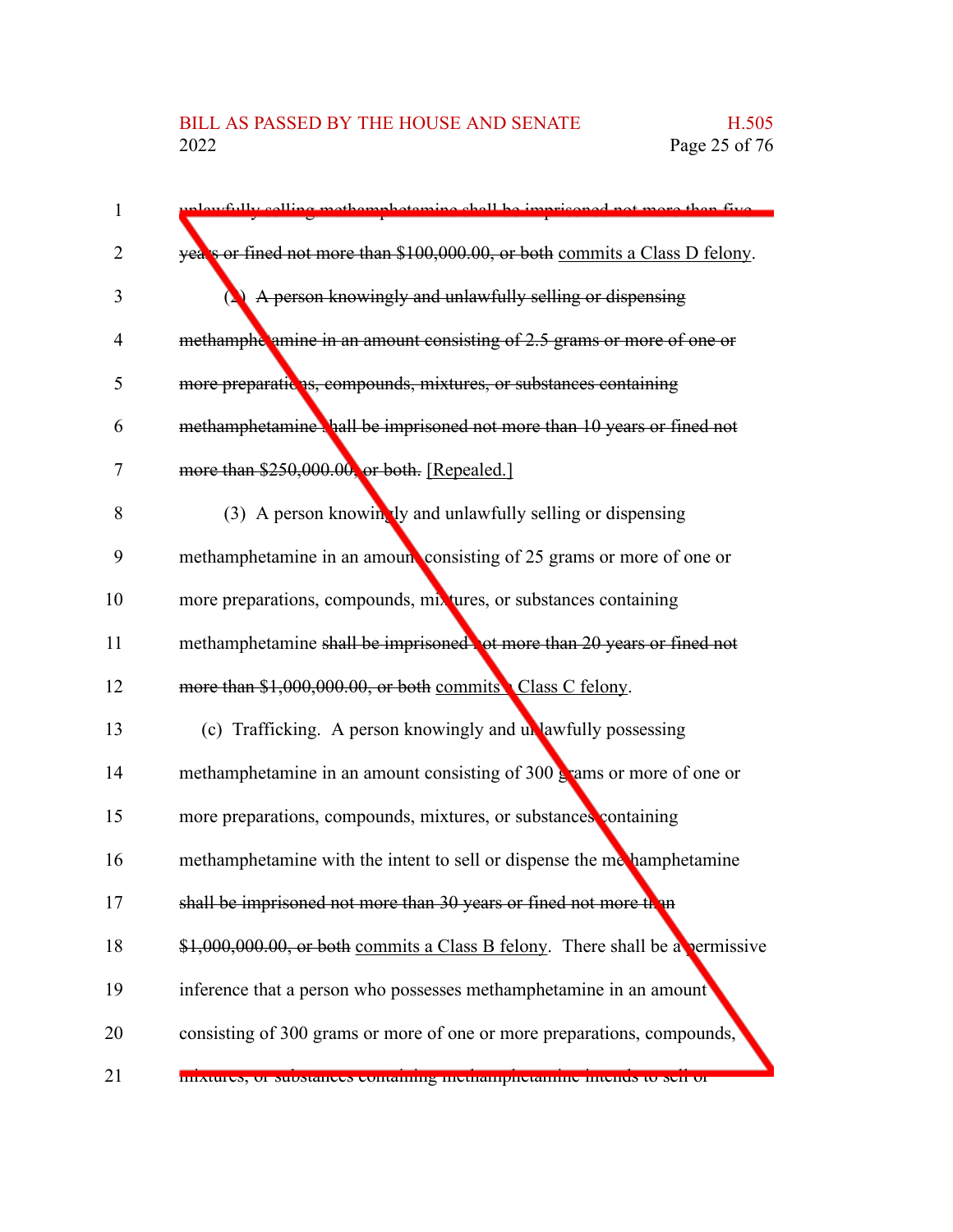| 1  | dignance the methomphotomine. The emount of necessary methomphotomine.         |
|----|--------------------------------------------------------------------------------|
| 2  | under this subsection to sustain a charge of conspiracy under 13 V.S.A. § 1404 |
| 3  | shall be not less than 800 grams in the aggregate                              |
| 4  | Sec. 16. 18 V.S.A. § 4234b is amended to read:                                 |
| 5  | § 4234b. EPHE PRINE AND PSEUDOEPHEDRINE                                        |
| 6  | (a) Possession.                                                                |
| 7  | (1) No person shall knowingly and unlawfully possess a drug product            |
| 8  | containing ephedrine base, preudoephedrine base, or phenylpropanolamine        |
| 9  | base with the intent to use the product as a precursor to manufacture          |
| 10 | methamphetamine or another controlled substance.                               |
| 11 | (2) A person who violates this subsection shall:                               |
| 12 | (A) commits a Class B misdemeanor if the offense involves                      |
| 13 | possession of less than nine grams of ephedrine base, pseudoephedrine base, or |
| 14 | phenylpropanolamine base, be imprisoned not more than one year or fined not    |
| 15 | more than \$2,000.00, or both;                                                 |
| 16 | (B) commits a Class E felony if the offense involves possession of             |
| 17 | nine or more grams of ephedrine base, pseudoephedrine base, or                 |
| 18 | phenylpropanolamine base, be imprisoned not more than five years or lined      |
| 19 | not more than \$100,000.00, or both.                                           |
| 20 |                                                                                |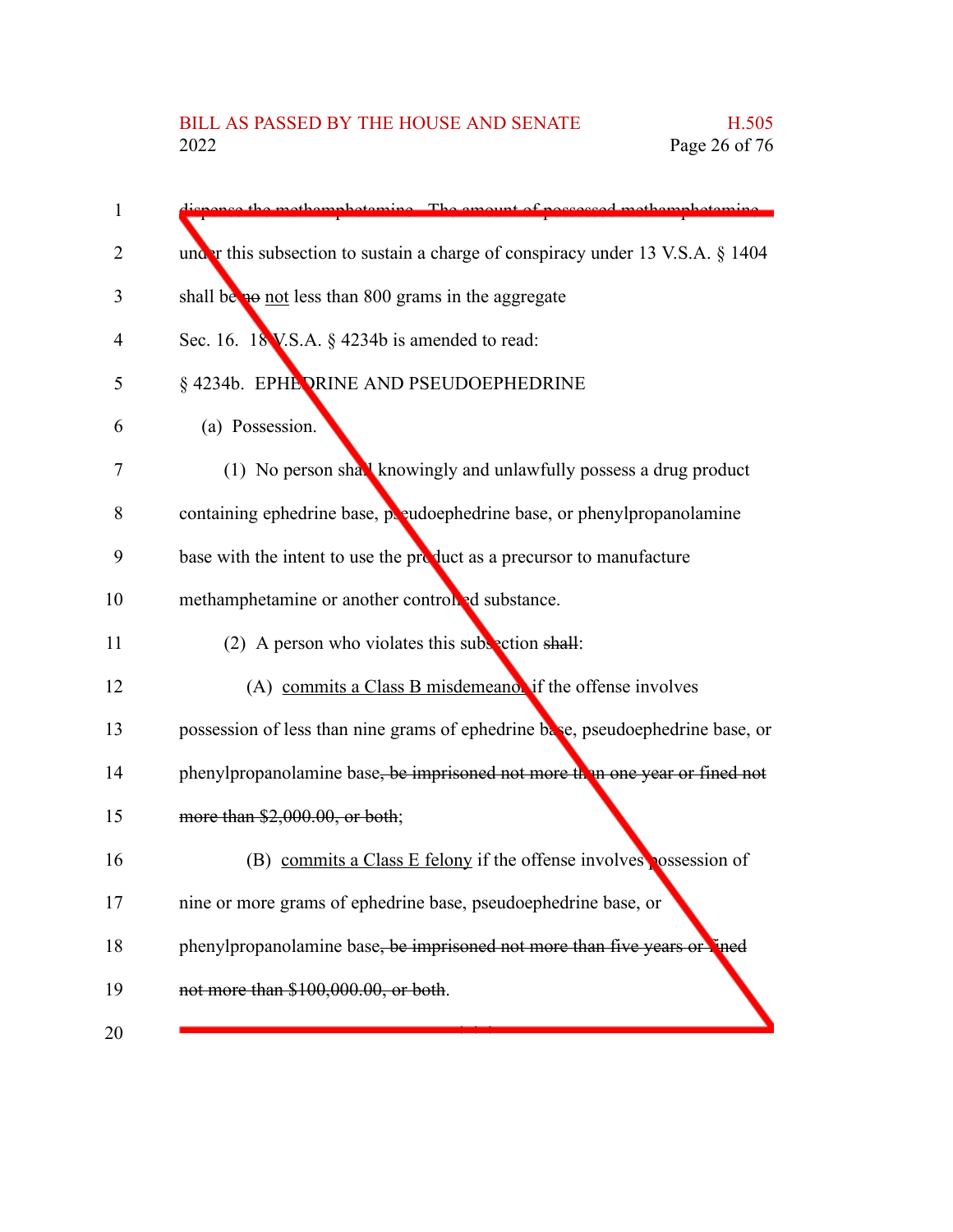| 1  | $\frac{C_{\alpha\alpha} + 17}{2}$ 18 VC A $\frac{8}{2}$ 4235 is amonded to read. |
|----|----------------------------------------------------------------------------------|
| 2  | § 4.35. HALLUCINOGENIC DRUGS                                                     |
| 3  | Dose" of a hallucinogenic drug means that minimum amount of a<br>(a)             |
| 4  | hallucinogenic drug, not commonly used for therapeutic purposes, which that      |
| 5  | causes a substantial hallucinogenic effect. The Board of Health shall adopt      |
| 6  | rules which that establish doses for hallucinogenic drugs. The Board may         |
| 7  | incorporate, where applicable, dosage calculations or schedules, whether         |
| 8  | described as "dosage equivarencies" or otherwise, established by the federal     |
| 9  | government.                                                                      |
| 10 | (b) Possession.                                                                  |
| 11 | (1) A person knowingly and unlawfully possessing a hallucinogenic                |
| 12 | drug, other than lysergic acid diethylamide, shall be imprisoned not more than   |
| 13 | one year or fined not more than \$2,000.00, or both commits a Class B            |
| 14 | misdemeanor.                                                                     |
| 15 | (2) A person knowingly and unlawfully possessing 10 or more doses of             |
| 16 | a hallucinogenic drug, other than lysergic acid diethylamide, sicall be          |
| 17 | imprisoned not more than five years or fined not more than \$25,000,00, or       |
| 18 | both commits a Class A misdemeanor.                                              |
| 19 | (3) A person knowingly and unlawfully possessing 100 or more dose                |
| 20 | of a hamachtogenic urug, other than tysergic acid uremyrannue, sharroe           |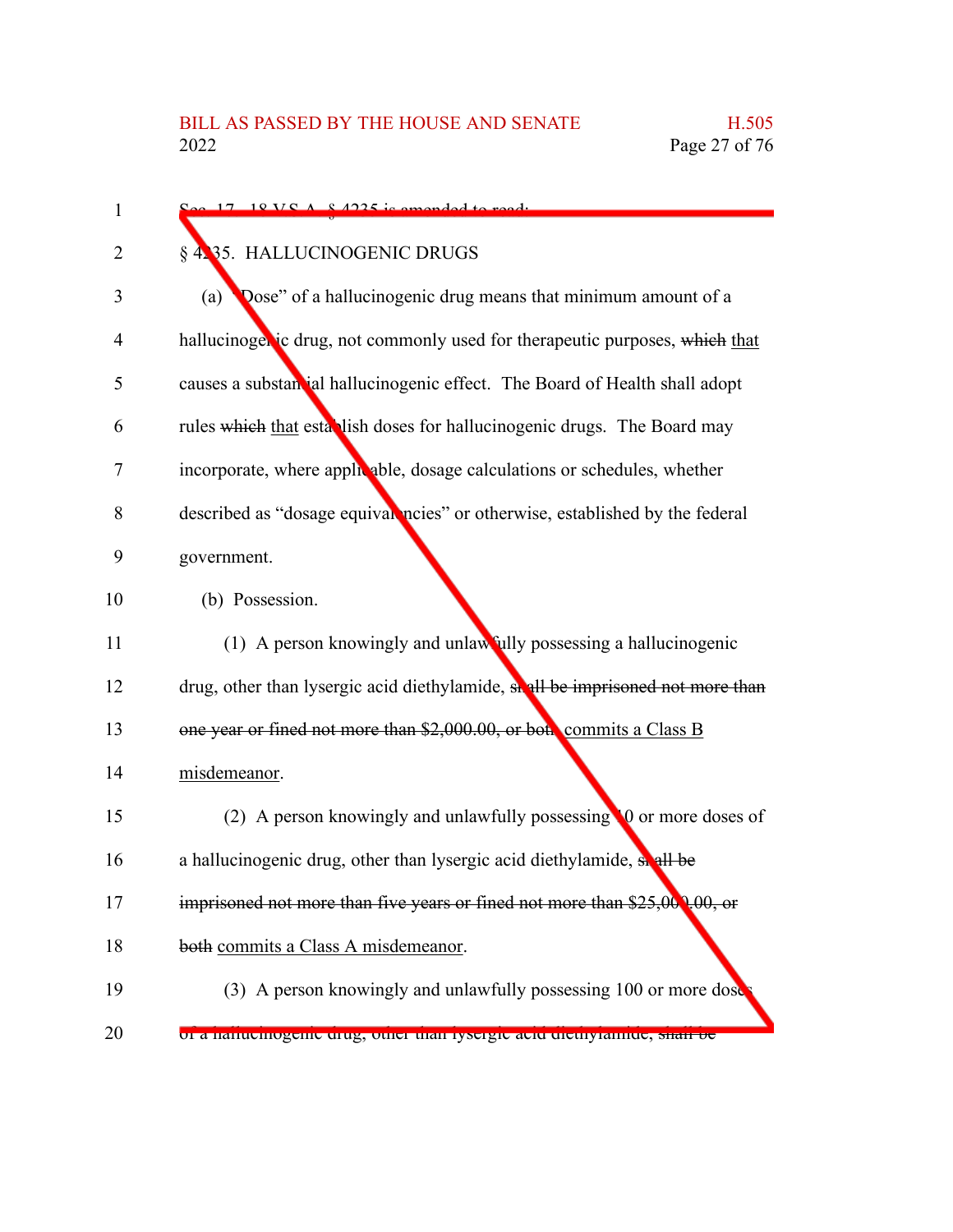| 1              | verse or fined not more than \$100,000,00 or                                                                                                                                                                                                                                                                                 |
|----------------|------------------------------------------------------------------------------------------------------------------------------------------------------------------------------------------------------------------------------------------------------------------------------------------------------------------------------|
| 2              | both commits a Class D felony.                                                                                                                                                                                                                                                                                               |
| 3              | $\triangle$ A person knowingly and unlawfully possessing 1,000 or more doses                                                                                                                                                                                                                                                 |
| $\overline{4}$ | of a halluch ogenic drug, other than lysergic acid diethylamide, shall be                                                                                                                                                                                                                                                    |
| 5              | imprisoned not nore than 15 years or fined not more than \$500,000.00, or                                                                                                                                                                                                                                                    |
| 6              | both commits a Cla s C felony.                                                                                                                                                                                                                                                                                               |
| 7              | (c) Selling or dispersing.                                                                                                                                                                                                                                                                                                   |
| 8              | (1) A person knowingly and unlawfully dispensing a hallucinogenic                                                                                                                                                                                                                                                            |
| 9              | drug, other than lysergic acid dethylamide, shall be imprisoned not more than                                                                                                                                                                                                                                                |
| 10             | three years or fined not more than $25,000.00$ , or both commits a Class E                                                                                                                                                                                                                                                   |
| 11             | felony. A person knowingly and unlawfully selling a hallucinogenic drug,                                                                                                                                                                                                                                                     |
| 12             | other than lysergic acid diethylamide, shall be imprisoned not more than five                                                                                                                                                                                                                                                |
| 13             | years or fined not more than \$25,000.00, or both commits a Class D felony.                                                                                                                                                                                                                                                  |
| 14             | (2) A person knowingly and unlawfully selling or dispensing 10 or more                                                                                                                                                                                                                                                       |
| 15             | doses of a hallucinogenic drug, other than lysergic acid diethylamide, shall be                                                                                                                                                                                                                                              |
| 16             | imprisoned not more than 10 years or fined not more than \$100,000.00, or                                                                                                                                                                                                                                                    |
| 17             | both. [Repealed.]                                                                                                                                                                                                                                                                                                            |
| 18             | (3) A person knowingly and unlawfully selling or dispensing 100 or                                                                                                                                                                                                                                                           |
| 19             | more doses of a hallucinogenic drug, other than lysergic acid diethylam de,                                                                                                                                                                                                                                                  |
| 20             | shall be imprisoned not more than 15 years or fined not more than                                                                                                                                                                                                                                                            |
| 21             | $\frac{1}{2}$ <i>j</i> $\frac{1}{2}$ $\frac{1}{2}$ $\frac{1}{2}$ $\frac{1}{2}$ $\frac{1}{2}$ $\frac{1}{2}$ $\frac{1}{2}$ $\frac{1}{2}$ $\frac{1}{2}$ $\frac{1}{2}$ $\frac{1}{2}$ $\frac{1}{2}$ $\frac{1}{2}$ $\frac{1}{2}$ $\frac{1}{2}$ $\frac{1}{2}$ $\frac{1}{2}$ $\frac{1}{2}$ $\frac{1}{2}$ $\frac{1}{2}$ $\frac{1}{2}$ |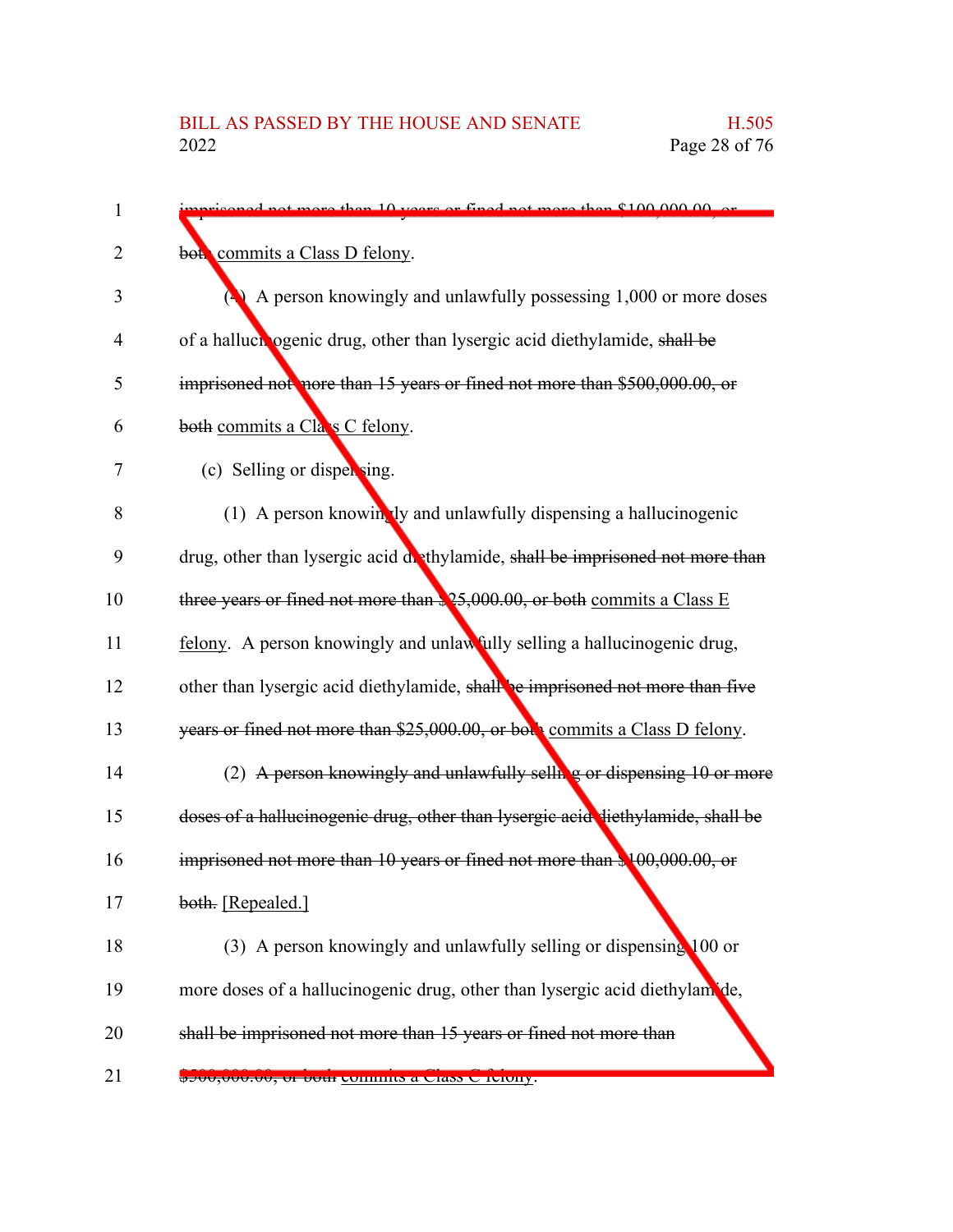| 1  | $\approx 18.18 \text{ V} \cdot \text{A} \cdot \text{A}$ 2.42350 is amended to read. |
|----|-------------------------------------------------------------------------------------|
| 2  | § 4235a. ECSTASY                                                                    |
| 3  | (a) $\log$ ssession.                                                                |
| 4  | (1) A person knowingly and unlawfully possessing Ecstasy shall be                   |
| 5  | imprisoned not nore than one year or fined not more than \$2,000.00, or both        |
| 6  | commits a Class B nisdemeanor.                                                      |
| 7  | (2) A person knowingly and unlawfully possessing Ecstasy in an                      |
| 8  | amount consisting of two grams or more of one or more preparations,                 |
| 9  | compounds, mixtures, or substances containing Ecstasy shall be imprisoned           |
| 10 | not more than five years or fined not more than \$25,000.00, or both commits a      |
| 11 | Class E felony.                                                                     |
| 12 | (3) A person knowingly and unlawfully possessing Ecstasy in an                      |
| 13 | amount consisting of 20 grams or more of one $\mathbf{r}$ more preparations,        |
| 14 | compounds, mixtures, or substances containing Ecs asy shall be imprisoned           |
| 15 | not more than 10 years or fined not more than \$100,000,00, or both commits a       |
| 16 | Class D felony.                                                                     |
| 17 | (4) A person knowingly and unlawfully possessing Ecstary in an                      |
| 18 | amount consisting of seven ounces or more of one or more preparations,              |
| 19 | compounds, mixtures, or substances containing Ecstasy shall be imprise ned          |
| 20 | not more than 20 years or fined not more than \$500,000.00, or both.                |
| 21 | <b>INCLETATION</b>                                                                  |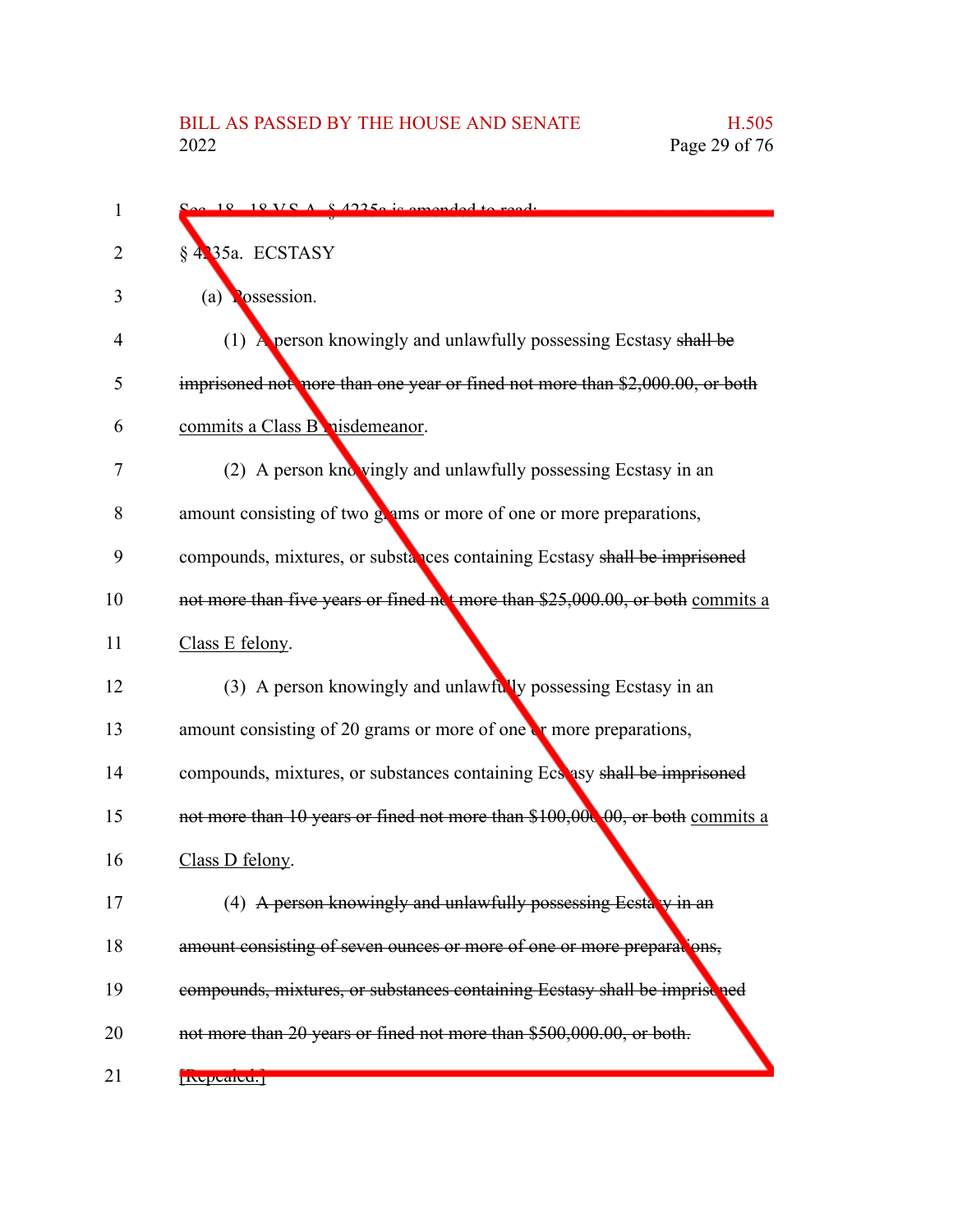| 1  | (h) Solling or disponsing                                                     |
|----|-------------------------------------------------------------------------------|
| 2  | (1) A person knowingly and unlawfully dispensing Ecstasy shall be             |
| 3  | imprisched not more than three years or fined not more than \$25,000.00, or   |
| 4  | both comm'ts a Class E felony. A person knowingly and unlawfully selling      |
| 5  | Ecstasy shall be imprisoned not more than five years or fined not more than   |
| 6  | \$25,000.00, or both commits a Class D felony.                                |
| 7  | (2) A person knc vingly and unlawfully selling or dispensing Ecstasy in       |
| 8  | an amount consisting of two grams or more of one or more preparations,        |
| 9  | compounds, mixtures, or substances containing Ecstasy shall be imprisoned     |
| 10 | not more than 10 years or fined not more than \$100,000.00, or both.          |
| 11 | [Repealed.]                                                                   |
| 12 | (3) A person knowingly and unlawfully selling or dispensing Ecstasy in        |
| 13 | an amount consisting of 20 grams or more of $\alpha$ e or more preparations,  |
| 14 | compounds, mixtures, or substances containing Ecs asy shall be imprisoned     |
| 15 | not more than 20 years or fined not more than \$500,000,00, or both commits a |
| 16 | Class C felony.                                                               |
| 17 | Sec. 19. 18 V.S.A. § 4236 is amended to read:                                 |
| 18 | § 4236. MANUFACTURE OR CULTIVATION                                            |
| 19 | (a) A person knowingly and unlawfully manufacturing or cultivating a          |
| 20 | regulated drug shall be imprisoned not more than 20 years or fined not mor    |
| 21 | than $\phi$ 1,000,000.00, or both commits a Class D feiony.                   |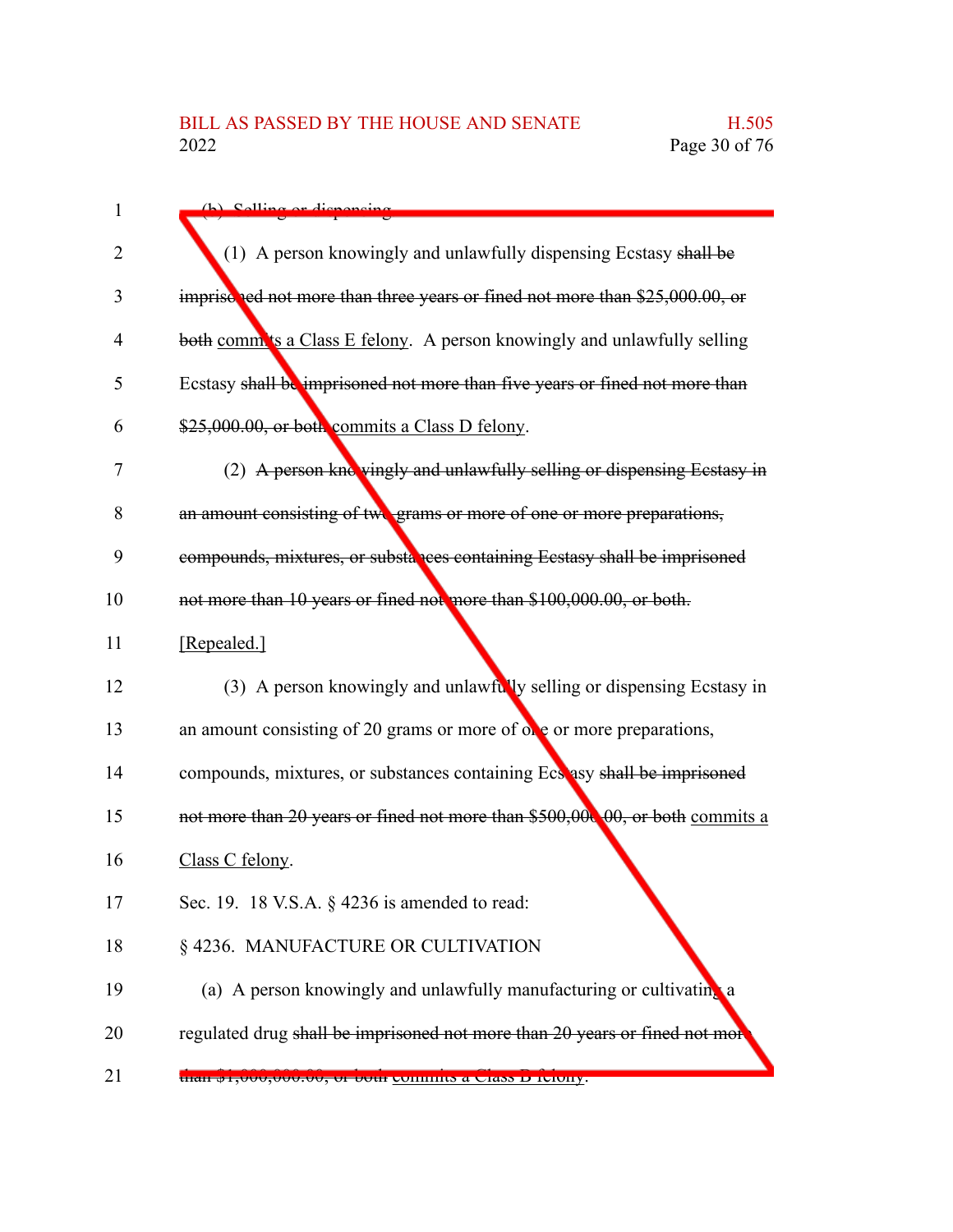| (b) This section shall not enaly to the cultivation of connabis                 |
|---------------------------------------------------------------------------------|
| Sec 20. 18 V.S.A. § 4237 is amended to read:                                    |
| § 4237. SELLING OR DISPENSING TO MINORS; SELLING ON                             |
| <b>SCHOOL</b>                                                                   |
| <b>GROUNDS</b>                                                                  |
| (a) Dispensing <b>Regulated drugs to minors.</b> A person knowingly and         |
| unlawfully dispensing any regulated drug to a minor who is at least three years |
| that person's junior shall be sentenced to a term of imprisonment of not more   |
| than five years commits a Class E felony.                                       |
| (b) Sale of regulated drugs. A <b>person knowingly and unlawfully selling</b>   |
| any regulated drug to a minor shall, in addition to any other penalty, be       |
| sentenced to a term of imprisonment of not more than $10 \frac{5}{2}$ years.    |
| (c) Selling on school grounds. No person shall knowingly and unlawfully:        |
| (1) dispense or sell a regulated drug to any person on a school bus or on       |
| real property owned by a public or private elementary, secondary, or            |
| vocational school;                                                              |
| (2) sell a regulated drug to any person on real property a utting real          |
| property owned by a public or private elementary, secondary, or vocational      |
| school; or                                                                      |
| (3) dispense a regulated drug to any person in public view on real              |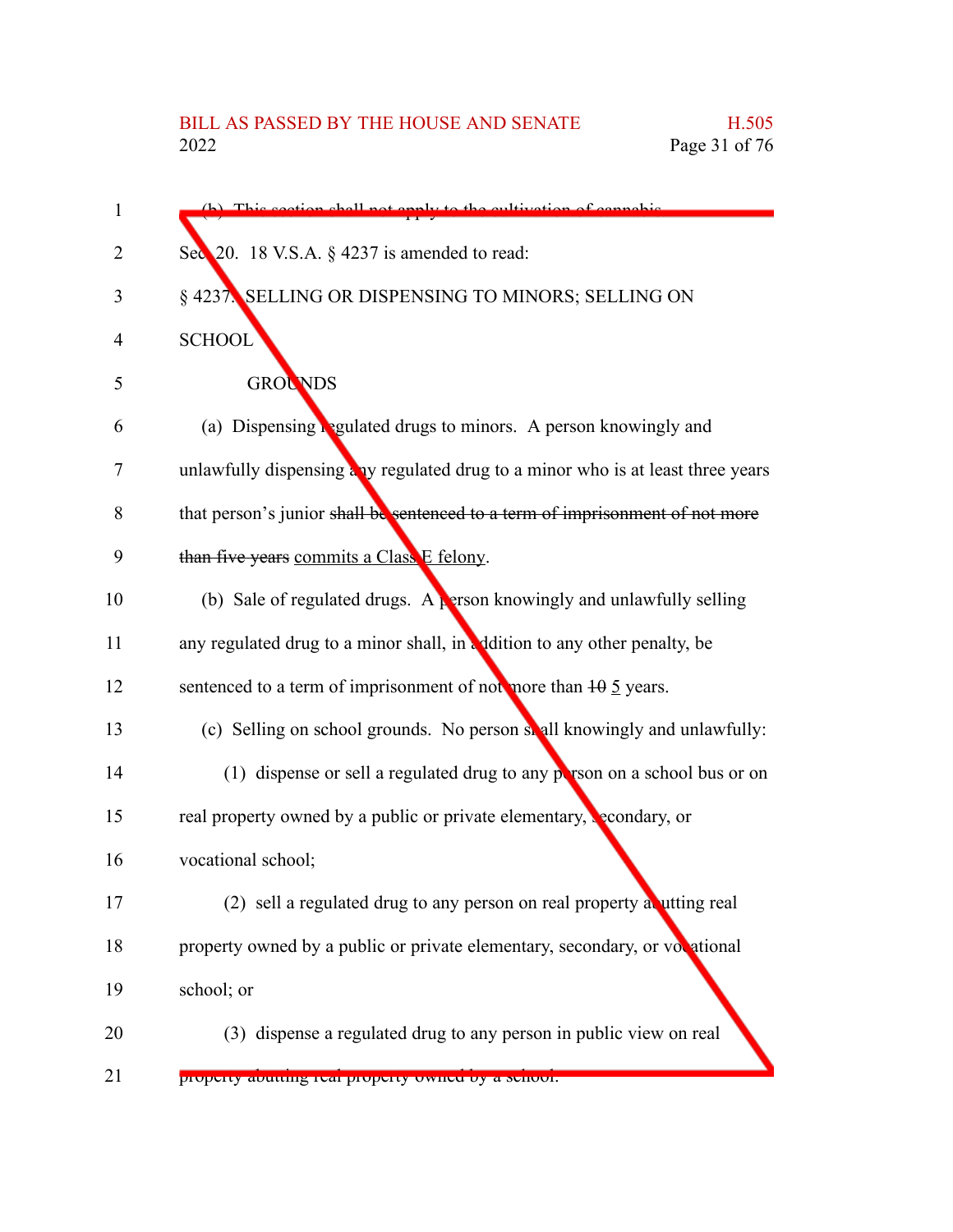| 1  | (d) Abutting school property. The selling or dispensing of a regulated drug      |
|----|----------------------------------------------------------------------------------|
| 2  | to a person on property abutting school property is a violation under this       |
| 3  | section anly if it occurs within 500 feet of the school property. Property shall |
| 4  | be considered abutting school property if:                                       |
| 5  | (1) it shaves a boundary with school property; or                                |
| 6  | (2) it is adjacent to school property and is separated only by a river,          |
| 7  | stream, or public highway.                                                       |
| 8  | (e) Penalty. A person who violates subsection $(c)$ of this section shall, in    |
| 9  | addition to any other penalty, be sentenced to a term of imprisonment of not     |
| 10 | more than $10 \frac{5}{2}$ years.                                                |
| 11 | (f) Definitions. As used in this section:                                        |
| 12 | (1) "Minor" means a person under $\frac{1}{2}$ age of 18 years of age.           |
| 13 | (2) "Owned by a school" means owned, reased, controlled, or                      |
| 14 | subcontracted by a school and used frequently by students for educational or     |
| 15 | recreational activities.                                                         |
| 16 | Sec. 21. 18 V.S.A. § 4249 is amended to read:                                    |
| 17 | § 4249. TRANSPORTATION OF ALCOHOL, TOBACCO, OP                                   |
| 18 | REGULATED DRUGS INTO PLACES OF DETENTION                                         |
| 19 | (a) No person shall knowingly carry or introduce or cause to be canced or        |
| 20 | introduced into a lockup, jail, prison, or correctional facility:                |
| 21 | (1) alconol of alconolly beverages,                                              |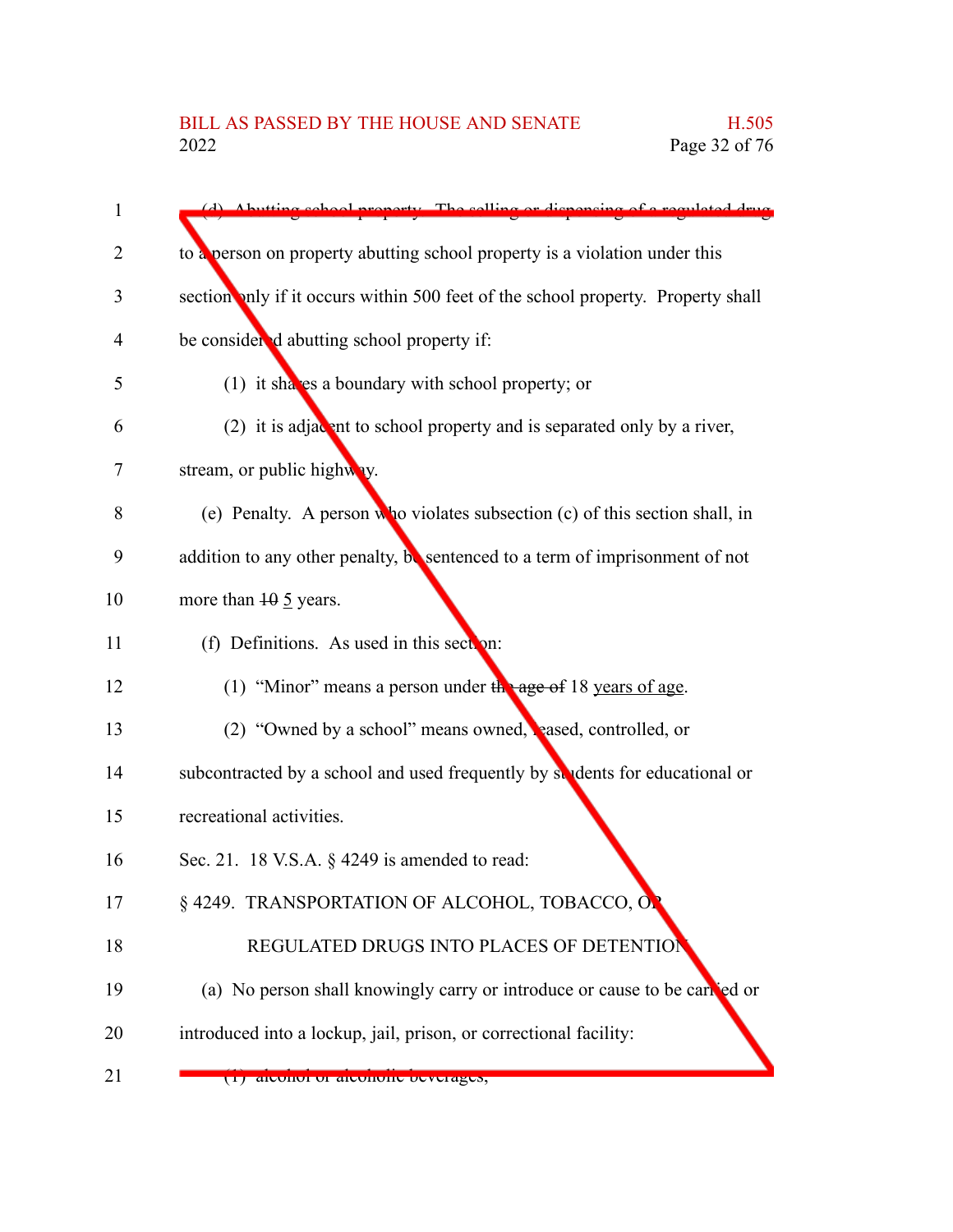| 1  | $(2)$ connobid                                                                      |
|----|-------------------------------------------------------------------------------------|
| 2  | (3) a regulated drug, other than cannabis, as defined in section 4201 of            |
|    |                                                                                     |
| 3  | this title except upon the prescription or direction of a practitioner as that term |
| 4  | is defined in 26 V.S.A. chapter 36; or                                              |
| 5  | (4) tobacco or tobacco products, except that an employee may possess                |
| 6  | or store tobacco or to bacco products in a locked automobile parked on the          |
| 7  | correctional facility grounds, store tobacco or tobacco products in a secure        |
| 8  | place within the correctional facility which that is designated for storage of      |
| 9  | employee tobacco, and possess to bacco or tobacco products in a designated          |
| 10 | smoking area.                                                                       |
| 11 | (b) A person who violates subdivision $(a)(1)$ of this section shall be             |
| 12 | imprisoned not more than three months or fined not more than \$300.00, or           |
| 13 | both commits a Class D misdemeanor.                                                 |
| 14 | (c) A person who violates subdivision (a)(2) of this section shall be               |
| 15 | imprisoned not more than six months or fined not more then \$500.00, or both        |
| 16 | commits a Class D misdemeanor.                                                      |
| 17 | (d) A person who violates subdivision (a)(3) of this section shall be               |
| 18 | imprisoned not more than one year or fined not more than \$1,000.00, or both        |
| 19 | commits a Class B misdemeanor.                                                      |
| 20 |                                                                                     |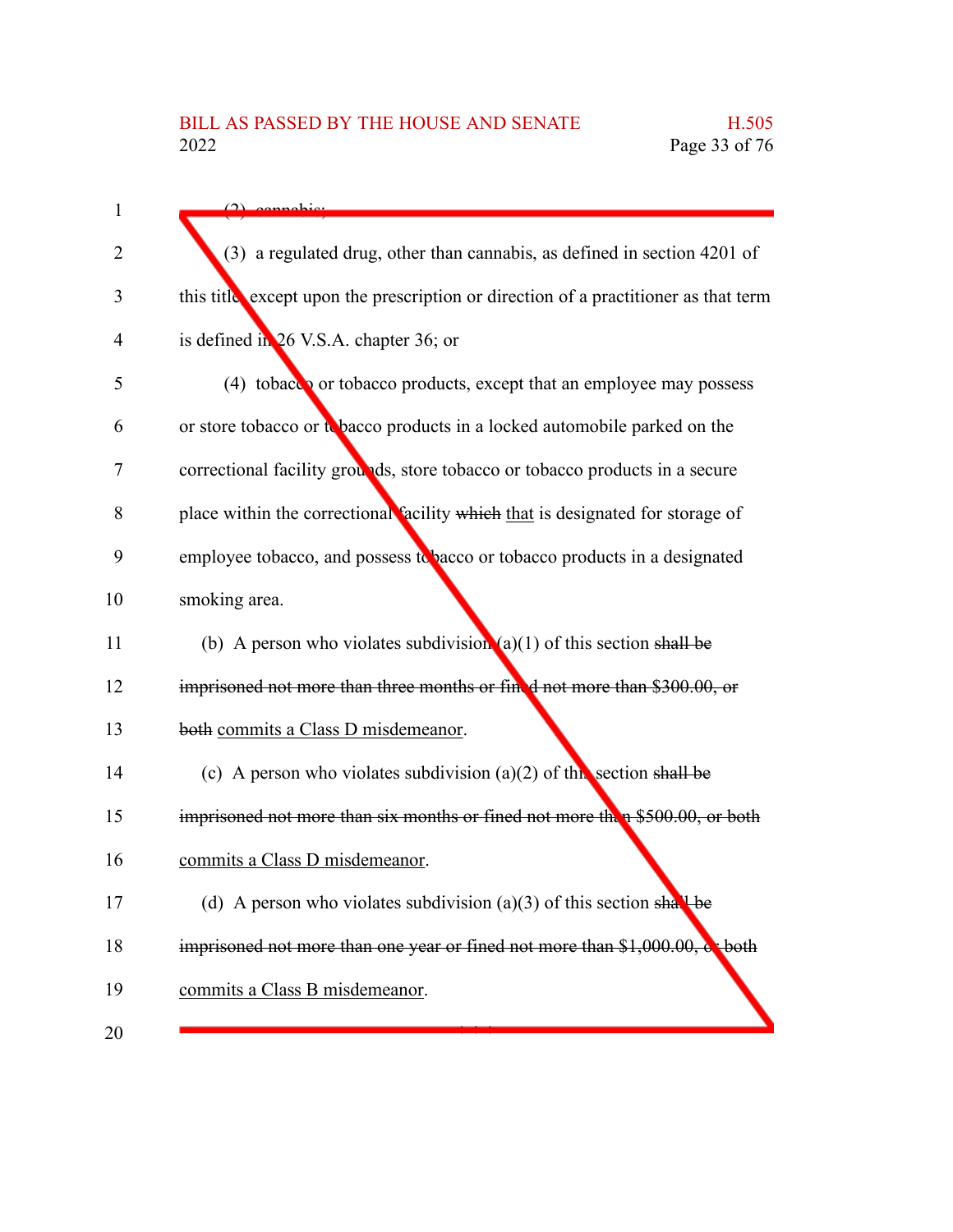| $\mathbf{1}$ | $18 V S A 8 4250$ is amonded to                                                  |
|--------------|----------------------------------------------------------------------------------|
| 2            | 1250. SELLING OR DISPENSING A REGULATED DRUG WITH                                |
| 3            | <b>DEATH RESULTING</b>                                                           |
| 4            | (a) If the death of a person results from the selling or dispensing of a         |
| 5            | regulated drug to the person in violation of this chapter, the person convicted  |
| 6            | of the violation shall be imprisoned not less than two years nor more than $20$  |
| 7            | years commits a Class B Nony.                                                    |
| 8            | (b) This section shall apply only if the person's use of the regulated drug is   |
| 9            | the proximate cause of his or her $\ln$ person's death.                          |
| 10           | Sec. 23. 18 V.S.A. § 4252 is amended to read:                                    |
| 11           | § 4252. PENALTIES FOR DISPENSING OR SELLING REGULATED                            |
| 12           | DRUGS IN A DWELLING                                                              |
| 13           | (a) No person shall knowingly permit a dwelling, building, or structure          |
| 14           | owned by or under the control of the person to be used for the purpose of        |
| 15           | illegally dispensing or selling a regulated drug.                                |
| 16           | (b) A landlord shall be in violation of subsection (a) of this section only if   |
| 17           | the landlord knew at the time he or she the landlord signed the lease as reement |
| 18           | that the tenant intended to use the dwelling, building, or structure for the     |
| 19           | ригром от пістану спяреняще от менше а гедикиси си пе.                           |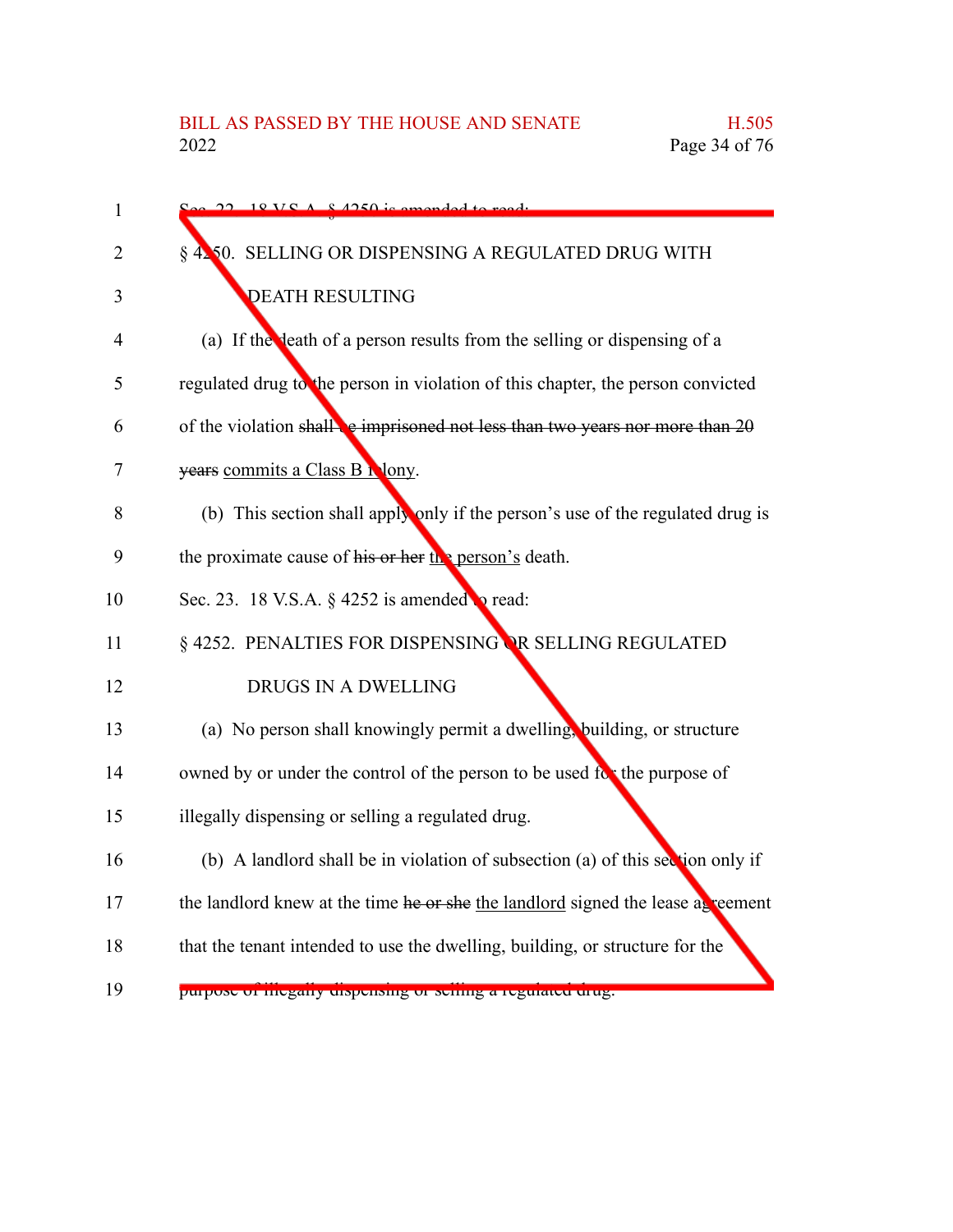(c) A person who violates this section shall be imprisoned not more than two years or fined not more than \$1,000.00 or both commits a Class A misdem anor. Sec. 24. 18 V.S.A. § 4476 is amended to read: § 4476. OFFENSES AND PENALTIES (a) A person who sells a ug paraphernalia to a person under 18 years of age shall be imprisoned for not more than two years or fined not more than \$2,000.00, or both commits a Class C misdemeanor. (b) The distribution and possession of needles and syringes as part of an organized community-based needle exchange program shall not be a violation of this section or of chapter 84 of this title. Sec. 25. EFFECTIVE DATES (a) Except for Sec. 14, this act shall take effect on passage. (b) Sec. 14 (amending 2021 Acts and Resolves No. 46, Sec. 3) shall take effect on July 1, 2023. *Sec. 1. 18 V.S.A. § 4215a is amended to read: § 4215a. SALE OF SCHEDULE V DRUGS (a) A duly licensed pharmacist may sell and dispense schedule V drugs only upon written prescription or oral prescription which that is promptly reduced to writing by a pharmacist, of a licensed physician, dentist, or* 1  $\mathfrak{D}$ 3 4 5 6 7 8 9 10 11 12 13 14 15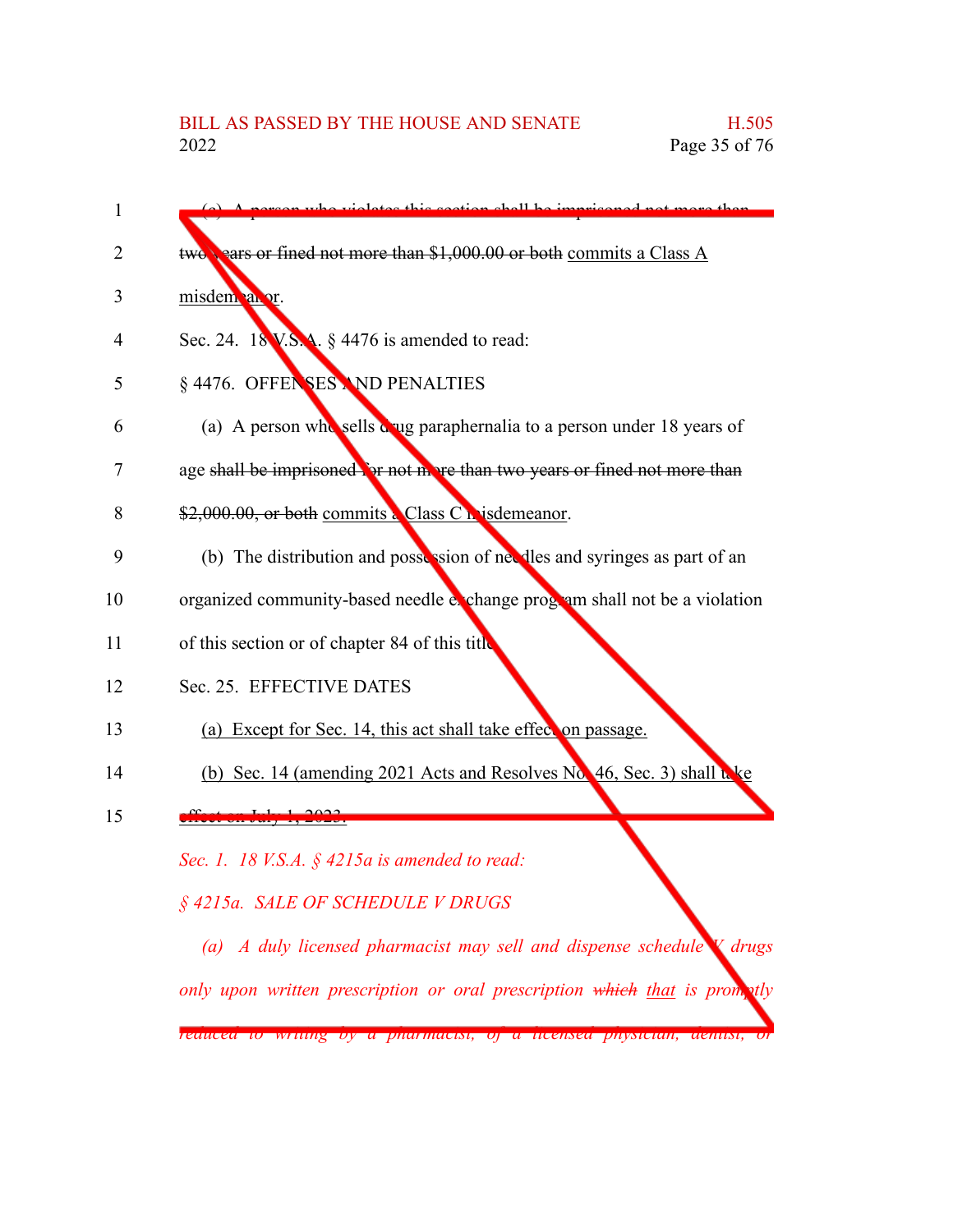*pription, by the pharmacist on the date when written.* 

*(d) For a first offense, a A person knowingly and unlawfully violating the provisions of this section may be imprisoned for not more than six months or fined not more than \$500.00, or both. For a second or subsequent offense, a person knowingly and unlawfully violating the provisions of this section may be imprisoned for not more than two years or fined not more than \$2,000.00, or both commits a Class C misdemeanor. Notwithstanding 13 V.S.A. § 53, a person who violates this section shall not be fined more than \$500.00. Sec. 2. 18 V.S.A. § 4223 is amended to read:*

*veterinarian, dated and signed by the person prescribing or, if an oral*

*\* \* \**

*§ 4223. FRAUD OR DECEIT*

*(i) A person who violates this section shall be imprisoned not more than two years and one day or fined not more than \$5,000.00, or both commits a Class A misdemeanor.*

*\* \* \**

*Sec. 3. 18 V.S.A. § 4228 is amended to read:*

*§ 4228. UNLAWFUL MANUFACTURE, DISTRIBUTION, DISPENSING,* **OR SALE OF A NONCONTROLLED DRUG OR SUBSTANCE** 

*(a)* It is unlawful for any person to knowingly dispense, manufacture,

*process, package, distribute, or sell or attempt to dispense, manufacture,*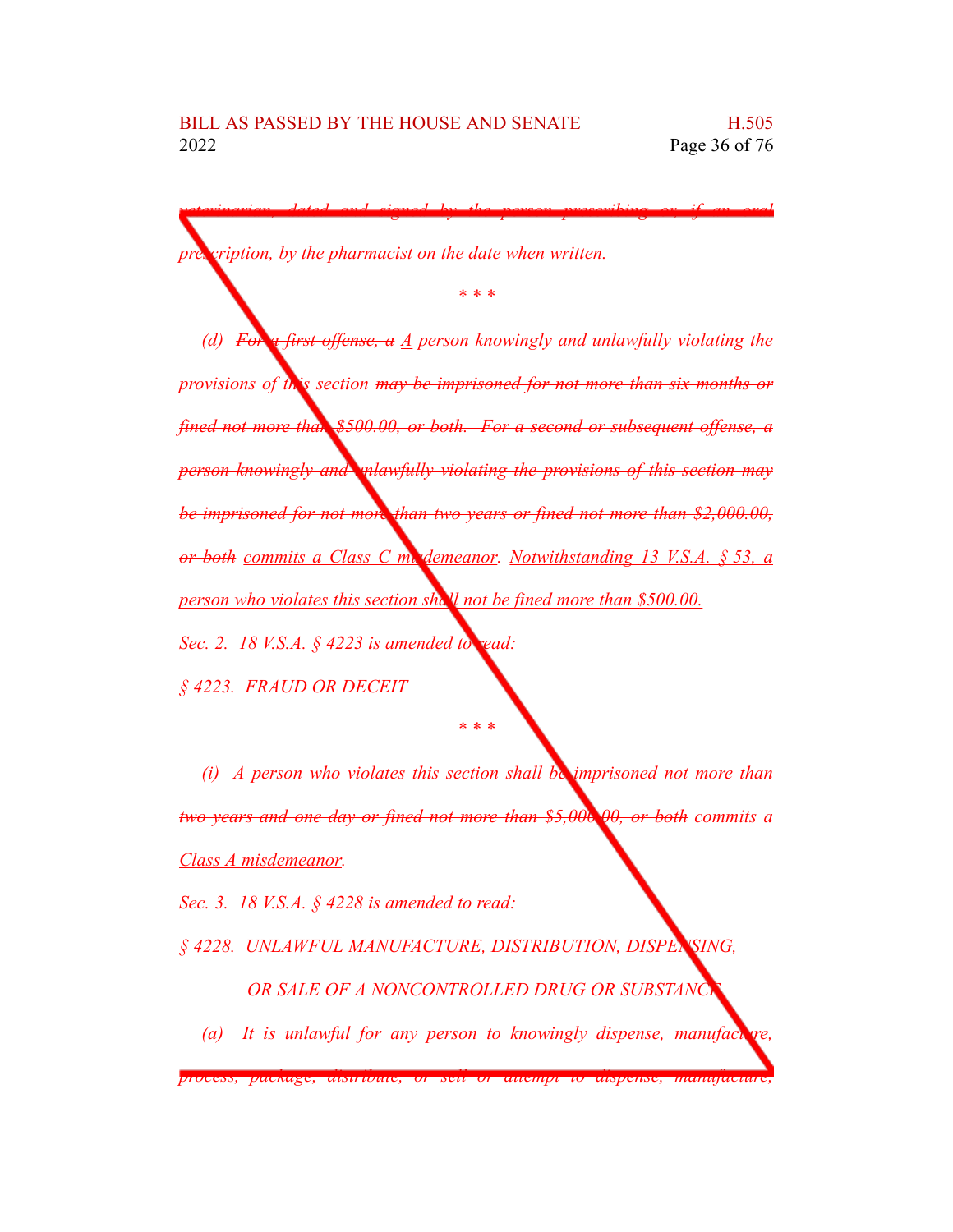*(1) the express or implied representation that the drug or substance is a controlled drug; or*

*process, package, distribute, or sell a noncontrolled drug or substance upon*

*(2) the express or implied representation that the drug or substance is of such nature or appearance that the dispensee or purchaser will be able to dispense or sell the drug or substance as a controlled drug.*

*(b) For the purposes of this section, a "controlled" drug or substance shall mean those drugs or substances listed under schedules I through V in the federal Controlled Substances Act, 21 U.S.C. § 801 et seq. as amended.*

*\* \* \**

*(f) A person convicted of violating this section shall be subject to imprisonment for a term of up to one year or a fine of up to \$5,000.00, or both commits a Class B misdemeanor. If the violation of this section involves dispensing, distributing, or selling to a person under the age of 21 years of age, the person shall be subject to a term of imprisonment of not more than two years or fined up to \$10,000.00, or both commits a Class A mix demeanor. Sec. 4. 18 V.S.A. § 4230 is amended to read:*

*§ 4230. CANNABIS*

*either:*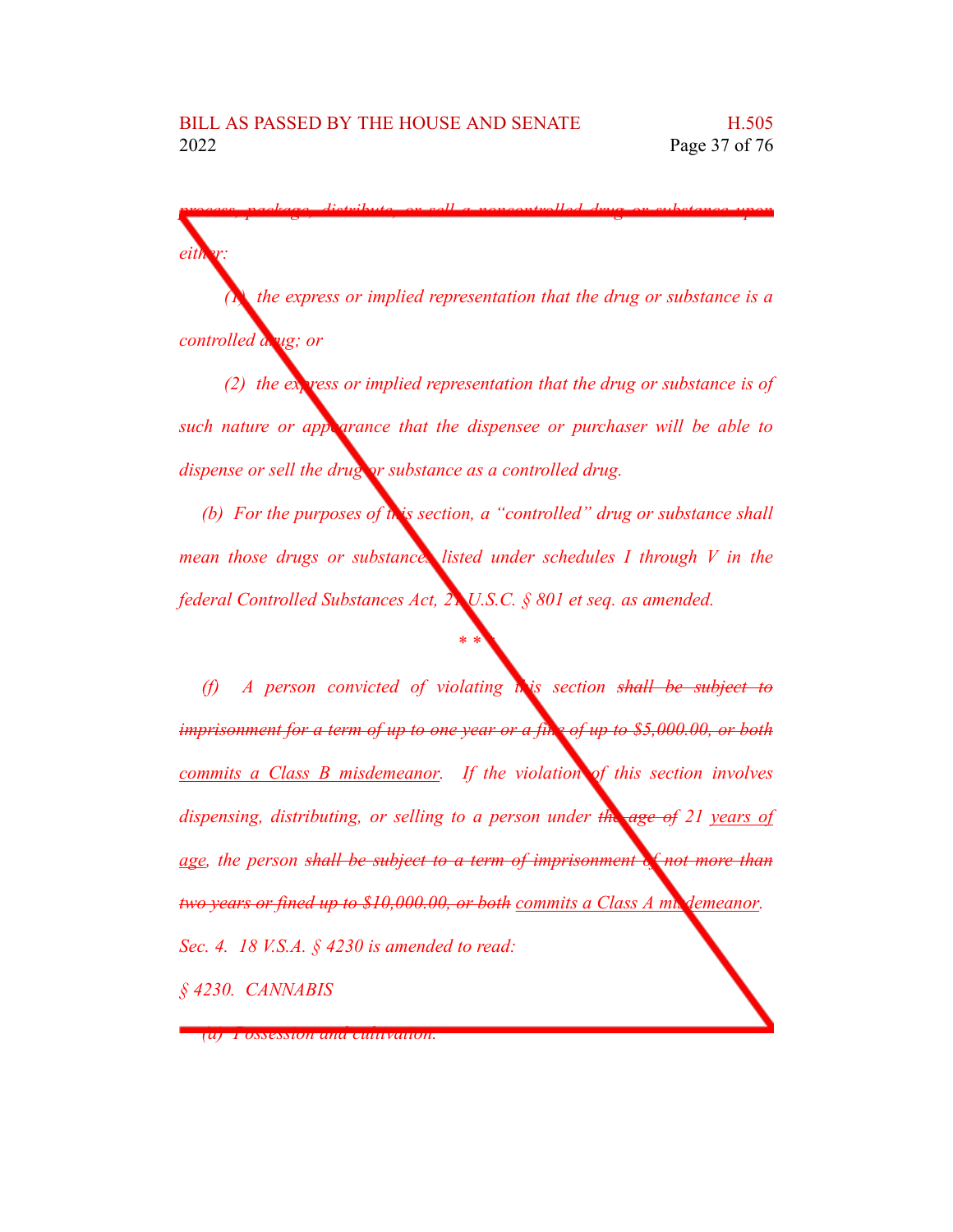*(1) No person shall knowingly and unlawfully possess more than one ounce of cannabis or more than five grams of hashish or cultivate more than two mature cannabis plants or four immature cannabis plants. A person who violates this subdivision shall be assessed a civil penalty as follows:*

- *(A) not more than \$100.00 for a first offense;*
- *(B) not more than \$200.00 for a second offense; and*
- *(C) not more than \$500.00 for a third or subsequent offense.*

*(2)(A) No person shall knowingly and unlawfully possess two ounces or more of cannabis or ten grams or more of hashish or more than three mature cannabis plants or six immature cannabis plants. For a first offense under this subdivision (2), a person shall be provided the opportunity to participate in the Court Diversion Program unless the prosecutor states on the record why a referral to the Court Diversion Program would not serve the ends of justice. A person convicted of a first offense under this subdivision shall be imprisoned not more than six months or fined not more than \$500.00, or both commits a Class C misdemeanor. Notwithstanding 13 V.S.A. § 53, a person who violates this section shall not be fined more than \$500.00.*

*(B) A person convicted of a second or subsequent offense of violating subdivision (A) of this subdivision (2) shall be imprisoned not more than two years or fined not more than \$2,000.00, or both. [Repealed.]*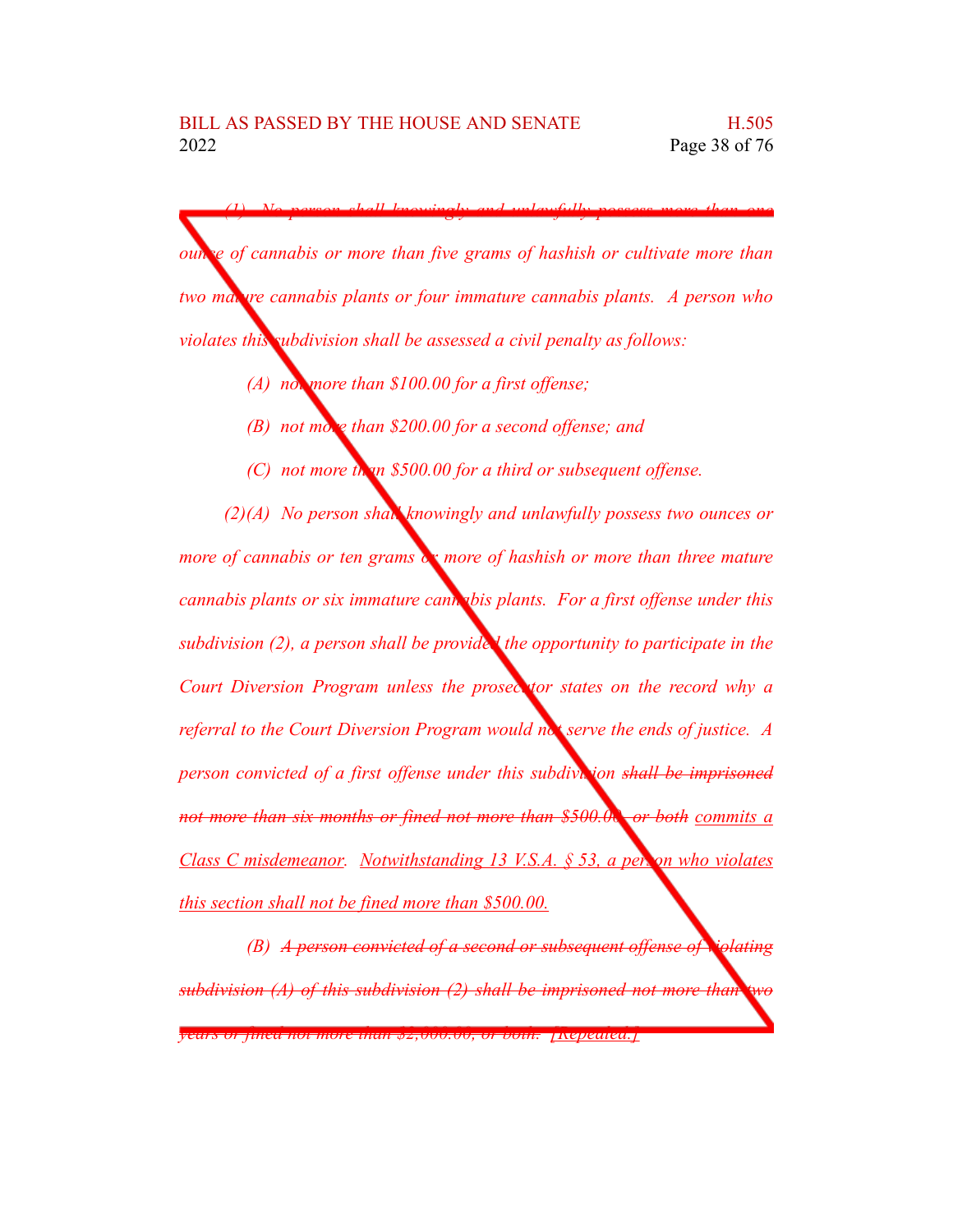*(C) Upon an adjudication of guilt for a first or second an offense u*<sub>*u*</sub> *this subdivision* (2), *the court may defer sentencing as provided in 13 V.S.A. § 7041, except that the court may in its discretion defer sentence without the filing of a presentence investigation report and except that sentence may be imposed at any time within two years six months from and after the date of entry of deferment. The court may, prior to sentencing, order that the defendant submit to a drug assessment screening, which may be considered at sentencing in the same manner as a presentence report.*

*(3) A person knowingly and unlawfully possessing eight ounces of cannabis or 1.4 ounces of hashish or knowingly and unlawfully cultivating more than four mature cannabis plants or eight immature cannabis plants shall be imprisoned not more than three years or fined not more than \$10,000.00, or both commits a Class A misdemeanor.*

*(4) A person knowingly and unlawfully possessing more than one pound of cannabis or more than 2.8 ounces of hashish or knowingly and unlawfully cultivating more than six mature cannabis plants or 12 immature cannabis plants shall be imprisoned not more than five years or fined not more than \$10,000.00, or both commits a Class E felony.*

*(5) A person knowingly and unlawfully possessing more than 10 pounds of cannabis or more than one pound of hashish or knowingly and unlawfully*

*cultivating more than 12 mature cannabis plants or 24 immature cannabis*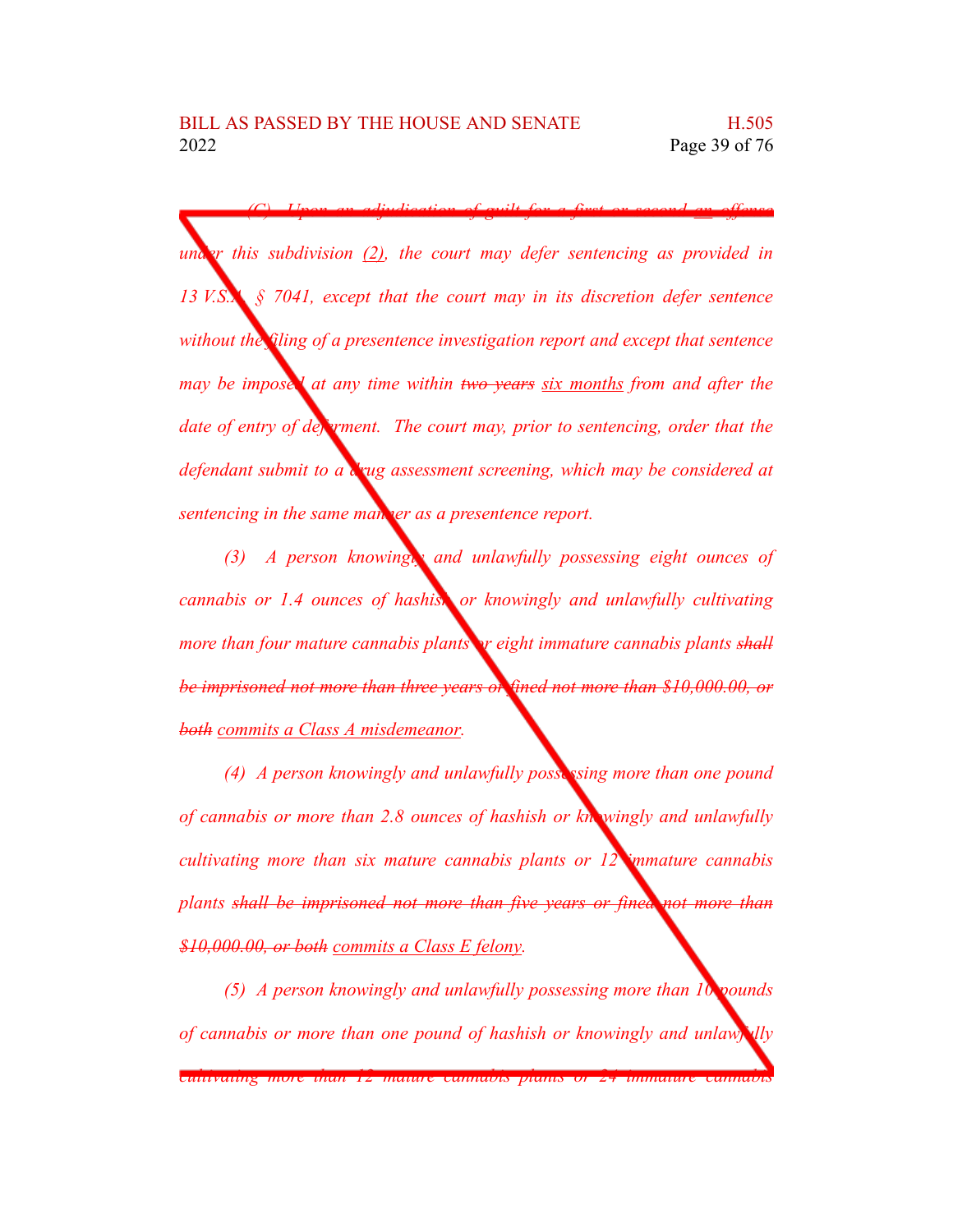*plants shall be imprisoned not more than 15 years or fined not more than \$500,000.00, or both commits a Class D felony.*

*(6) If a court fails to provide the defendant with notice of collateral consequences in accordance with 13 V.S.A. § 8005(b) and the defendant later at any time shows that the plea and conviction for a violation of this subsection may have or has had a negative consequence, the court, upon the defendant's motion, shall vacate the judgment and permit the defendant to withdraw the plea or admission and enter a plea of not guilty. Failure of the court to advise the defendant of a particular collateral consequence shall not support a motion to vacate.*

*(7) The amounts of cannabis in this subsection shall not include cannabis cultivated, harvested, and stored in accordance with section 4230e of this title.*

*(b) Selling or dispensing.*

*(1) A person knowingly and unlawfully selling cannabis or hashish shall be imprisoned not more than two years or fined not more than \$10,000.00, or both commits a Class B misdemeanor.*

*(2) A person knowingly and unlawfully selling or dispensing more than one ounce of cannabis or five grams or more of hashish shall be imprisoned not more than five years or fined not more than \$100,000.00, or both commits*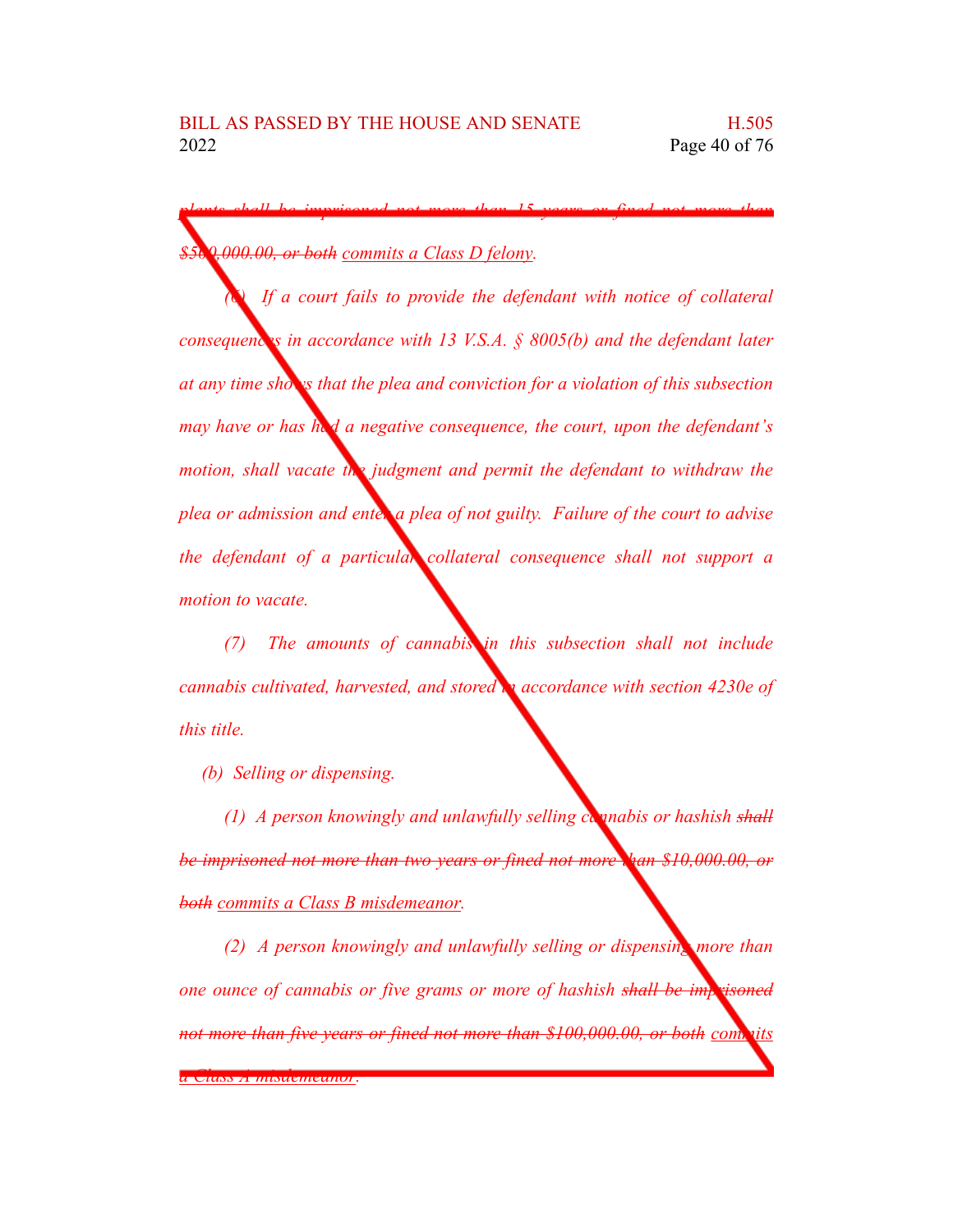*(3) A person knowingly and unlawfully selling or dispensing one pound or more of cannabis or 2.8 ounces or more of hashish shall be imprisoned not more than 15 years or fined not more than \$500,000.00, or both commits a Class D felony.*

*(4) A person 21 years of age or older may dispense one ounce or less of cannabis or five grams or less of hashish to another person who is 21 years of age or older, provided that the dispensing is not advertised or promoted to the public.*

*(c) Trafficking. A person knowingly and unlawfully possessing 50 pounds or more of cannabis or five pounds or more of hashish with the intent to sell or dispense the cannabis or hashish shall be imprisoned not more than 30 years or fined not more than \$1,000,000.00, or both commits a Class C felony. There shall be a permissive inference that a person who possesses 50 pounds or more of cannabis or five pounds or more of hashish intends to sell or dispense the cannabis or hashish.*

*(d) Canabis-infused Cannabis-infused products. Only the portion of a cannabis-infused product that is attributable to cannabis shall count toward the possession limits of this section. The weight of cannabis that is attributable to cannabis-infused products shall be determined according to the <i>according of to determined according to the interiment methods set forth in rule by the Department of Public Safety in accordance in the <i>pepartment of Public Safety in accorda* 

*with chapter 86 of this title (therapeutic use of cannabis).*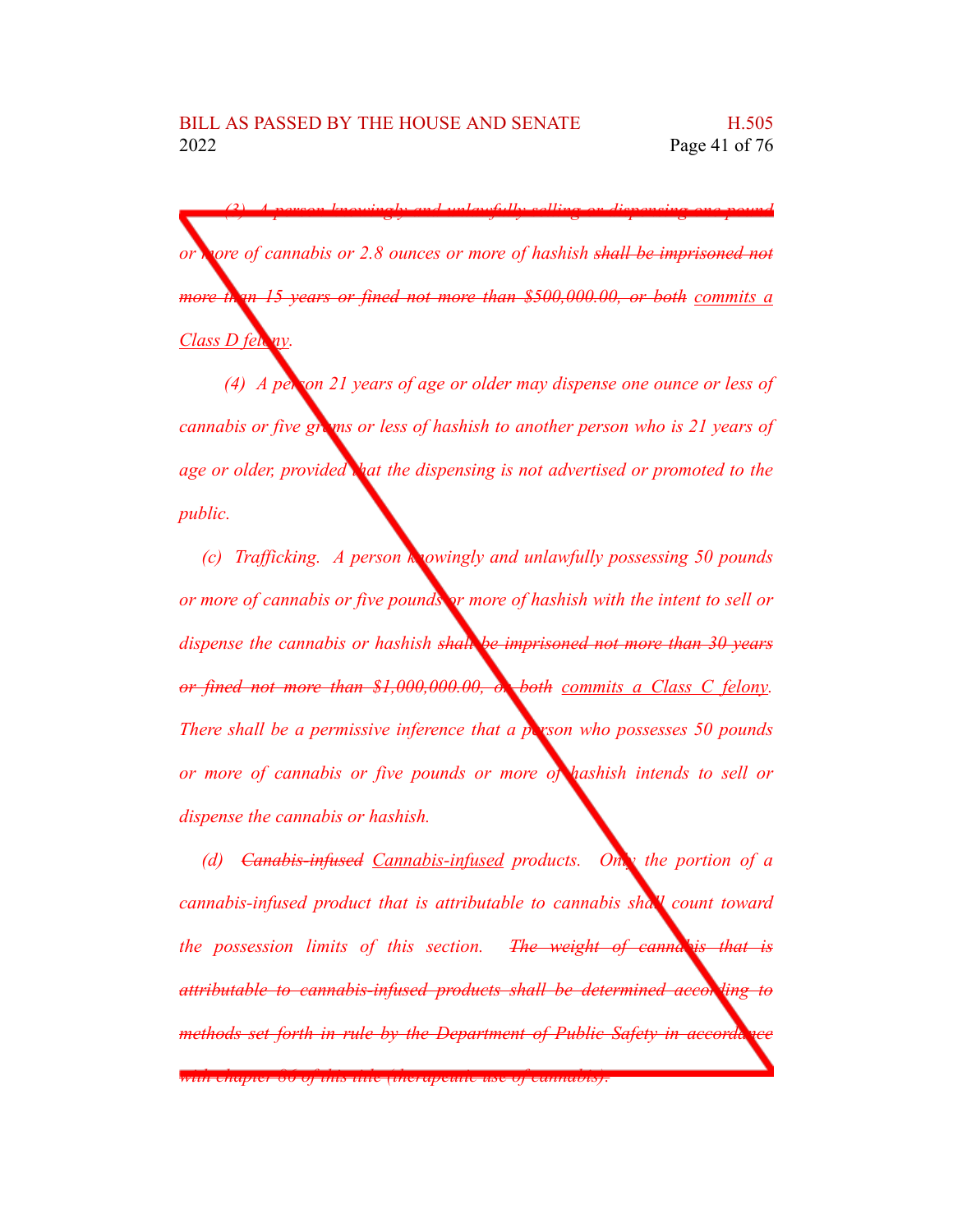*Sec. 5. 18 V.S.A. § 4230f is amended to read:*

*§ 4230f. DISPENSING CANNABIS TO A PERSON UNDER 21 YEARS*

*OF AGE; CRIMINAL OFFENSE*

*(a) No person shall:*

*(1) dispense cannabis to a person under 21 years of age; or*

*(2) knowingly enable the consumption of cannabis by a person under 21 years of age.*

*(b) As used in this section,* "*enable the consumption of cannabis*" *means creating a direct and immediate opportunity for a person to consume cannabis.*

*(c) Except as provided in subsection (d) of this section, a person who violates subsection (a) of this section shall be imprisoned not more than two years or fined not more than \$2,000.00, or both commits a Class A misdemeanor. Notwithstanding 13 V.S.A. § 53, a person who violates this section shall not be fined more than \$2,000.00.*

*(d) A person who violates subsection (a) of this section, where the person under 21 years of age while operating a motor vehicle on a public highway causes death or serious bodily injury to himself or herself themselves or to another person as a result of the violation, shall be imprisoned not more than five years or fined not more than \$10,000.00, or both commits a Class* 

*felony.*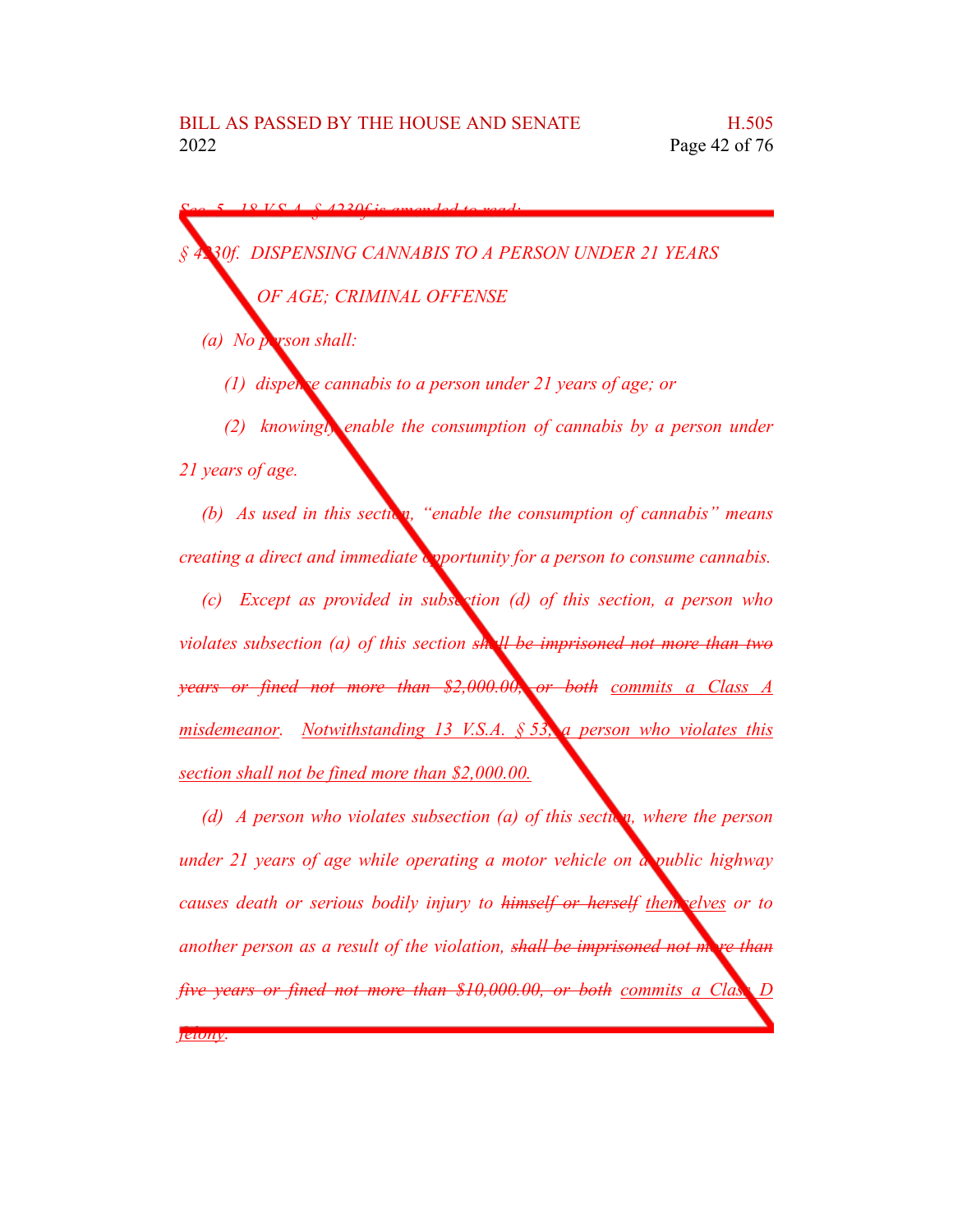*(e)(1) Subsections (a)–(d) of this section shall not apply to a person under 21 years of age who dispenses cannabis to a person under 21 years of age or who knowingly enables the consumption of cannabis by a person under 21 years of age.*

*(2) A person who is 18, 19, or 20 years of age who knowingly dispenses cannabis to a person who is 18, 19, or 20 years of age commits a civil violation and shall be referred to the Court Diversion Program for the purpose of enrollment in the Youth Substance Awareness Safety Program in accordance with the provisions of section 4230b of this title and shall be subject to the penalties in that section for failure to complete the program successfully.*

*(3) A person 18, 19, or 20 years of age who knowingly dispenses to a person under 18 years of age who is at least three years that person's junior shall be sentenced to a term of imprisonment of not more than five years in accordance with section 4237 of this title commits a Class B misdemeanor. Notwithstanding 13 V.S.A. § 53, a person who violates this section shall not be fined.*

*(4) A person who is 19 years of age who knowingly dispenses to a person 17 years of age or a person who is 18 years of age who knowingly dispenses cannabis to a person who is 16 or 17 years of age commits a misdemeanor crime and shall be fined not more than* \$500.00 *Class misdemeanor.*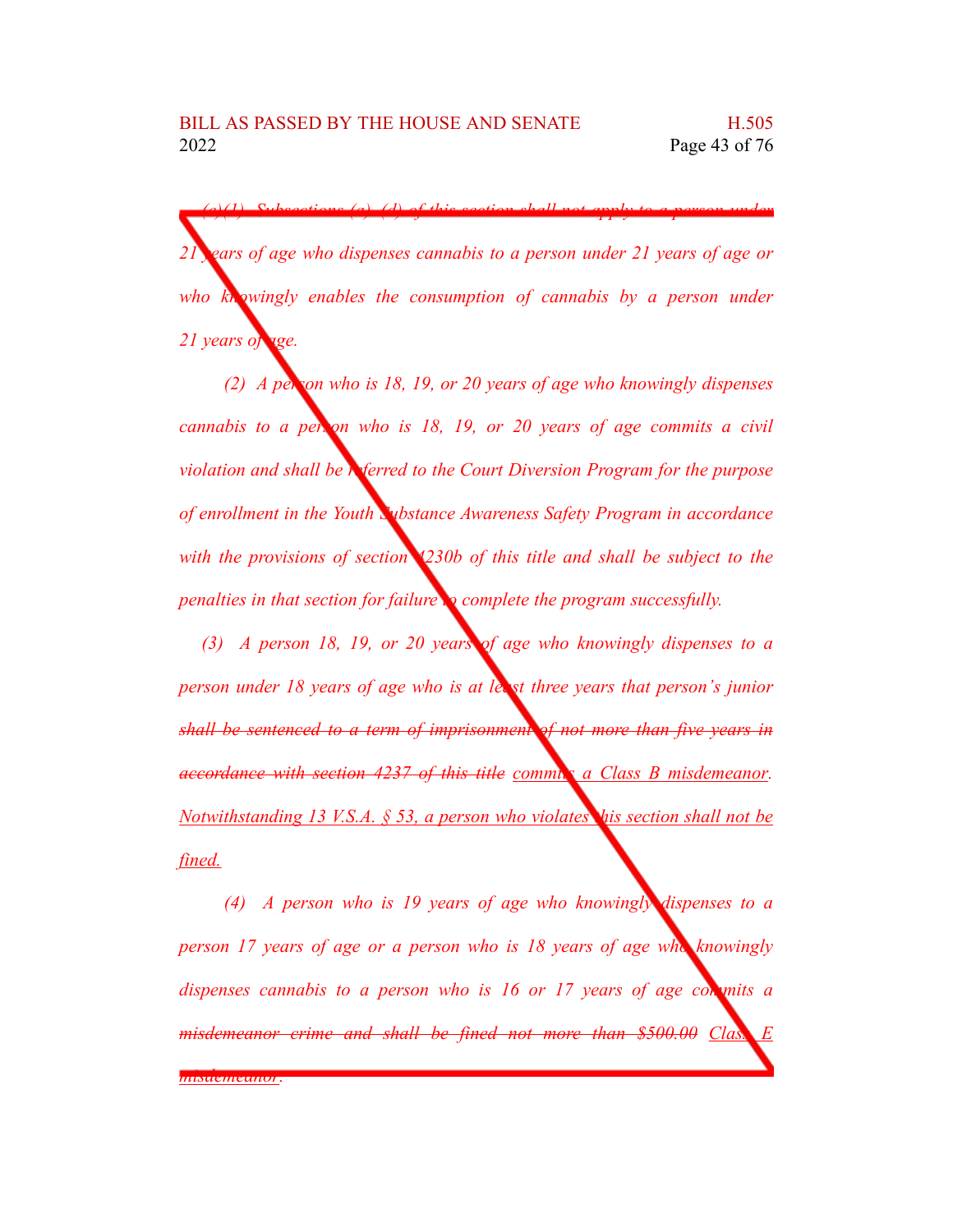*(5) A person who is under 18 years of age who knowingly dispenses cannabis to another person who is under 18 years of age commits a delinquent act and shall be subject to 33 V.S.A. chapter 52.*

*\* \* \**

*Sec. 6. 18 V.S.A. § 4230h is amended to read:*

*§ 4230h. CHEMICAL EXTRACTION VIA BUTANE OR HEXANE PROHIBITED*

*(a) No person shall manufacture concentrated cannabis by chemical extraction or chemical synthesis using butane or hexane unless authorized as a dispensary pursuant to a registration issued by the Department of Public Safety pursuant to chapter 86 of this title.*

*(b) A person who violates subsection (a) of this section shall be imprisoned not more than two years or fined not more than \$2,000.00, or both commits a Class A misdemeanor. Notwithstanding 13 V.S.A. § 53, a person who violates this section shall not be fined more than \$2,000.00. A person who violates subsection (a) of this section and causes serious bodily injury to another person shall be imprisoned not more than five years or fined not more than \$5,000.00, or both commits a Class E felony. Notwithstanding 13 V.S.A. § 53, a person who violates this section shall not be fined more than \$5,000.00. Sec. 7 . 18 V.S.A. § 4231 is amended to read:*

*§ 4231. COCAINE*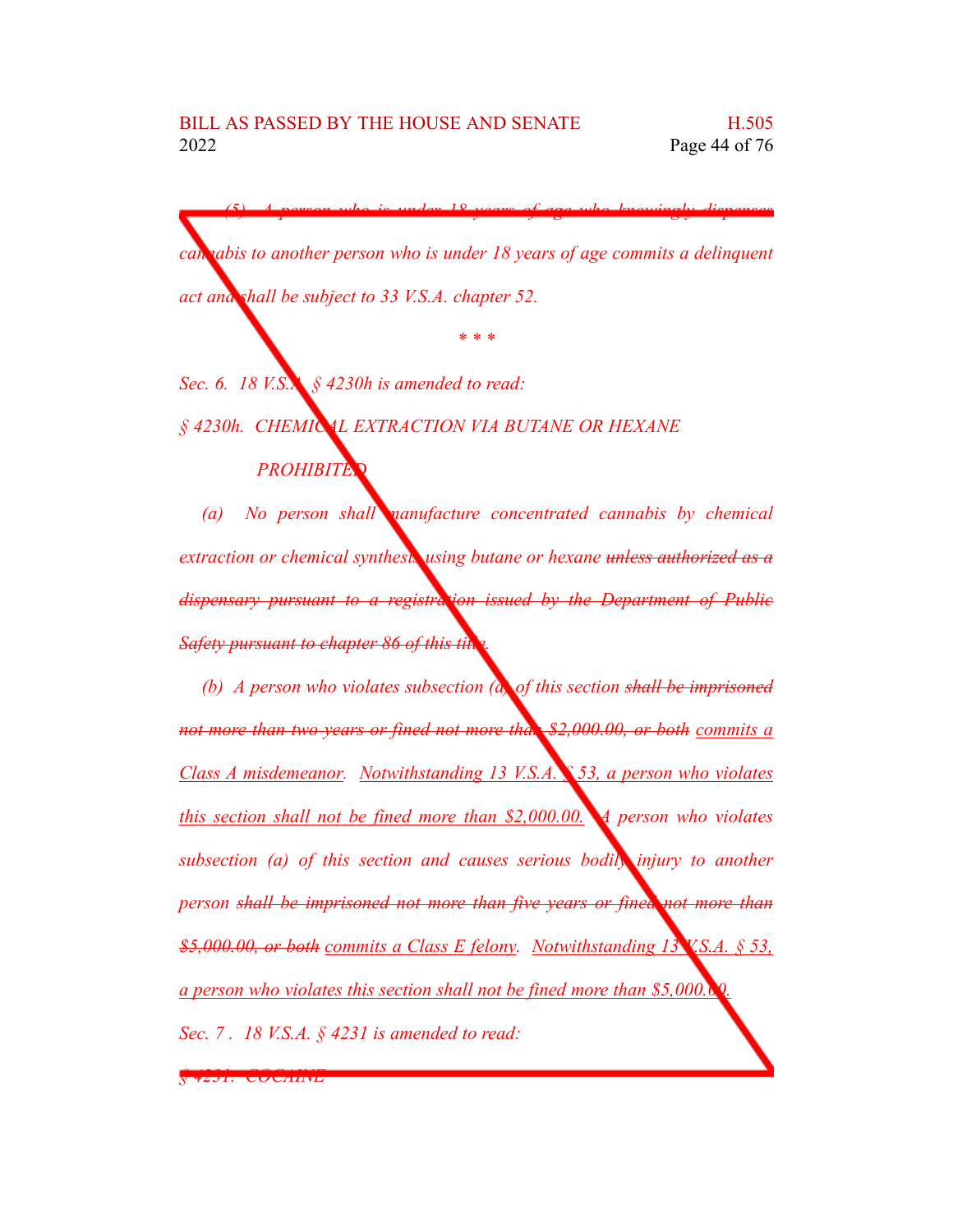*(1) A person knowingly and unlawfully possessing cocaine shall be imprisoned not more than one year or fined not more than \$2,000.00, or both commits a Class B misdemeanor. Notwithstanding 13 V.S.A. § 53, a person who violates this section shall not be fined more than \$2,000.00.*

*(2) A person knowingly and unlawfully possessing cocaine in an amount consisting of 2.5 grams or more of one or more preparations, compounds, mixtures, or substances containing cocaine shall be imprisoned not more than five years or fined not more than \$100,000.00, or both commits a Class E felony.*

*(3) A person knowingly and unlawfully possessing cocaine in an amount consisting of one ounce or more of one or more preparations, compounds, mixtures, or substances containing cocaine shall be imprisoned not more than 10 years or fined not more than \$250,000.00, or both commits a Class D felony.*

*(4) [Repealed.]*

*(a) Possession.*

*(b) Selling or dispensing.*

*(1) A person knowingly and unlawfully dispensing cocaine shall be imprisoned not more than three years or fined not more than \$75,000.00, or both commits a Class E felony. A person knowingly and unlawfully selling*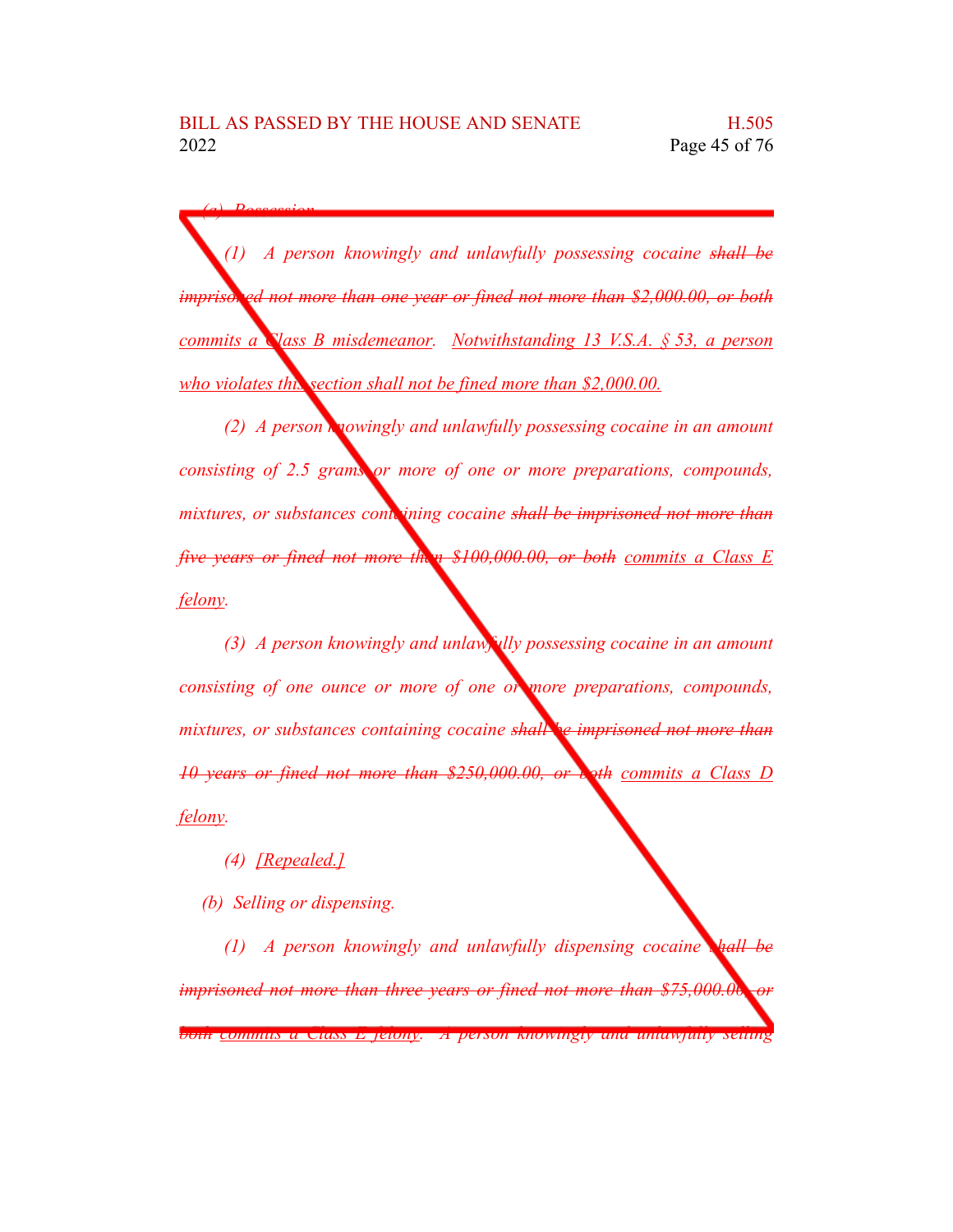*cocaine shall be imprisoned not more than five years or fined not more than \$100,000.00, or both commits a Class D felony.*

*(2) A person knowingly and unlawfully selling or dispensing cocaine in an amount consisting of 2.5 grams or more of one or more preparations, compounds, mixtures, or substances containing cocaine shall be imprisoned not more than 10 years or fined not more than \$250,000.00, or both. [Repealed.]*

*(3) A person knowingly and unlawfully selling or dispensing cocaine in an amount consisting of one ounce or more of one or more preparations, compounds, mixtures, or substances containing cocaine shall be imprisoned not more than 20 years or fined not more than \$1,000,000.00, or both commits a Class C felony.*

*(c) Trafficking.*

*(1) A person knowingly and unlawfully possessing cocaine in an amount consisting of 150 grams or more of one or more preparations, compounds, mixtures, or substances containing cocaine with the intent to sell or dispense the cocaine shall be imprisoned not more than 30 years or fined not more than \$1,000,000.00, or both commits a Class B felony. There shall be a permissive inference that a person who possesses cocaine in an amount consisting of 150 grams or more of one or more preparations, compounds, mixtures, or substances containing cocaine intends to sell or dispense the cocaine. The*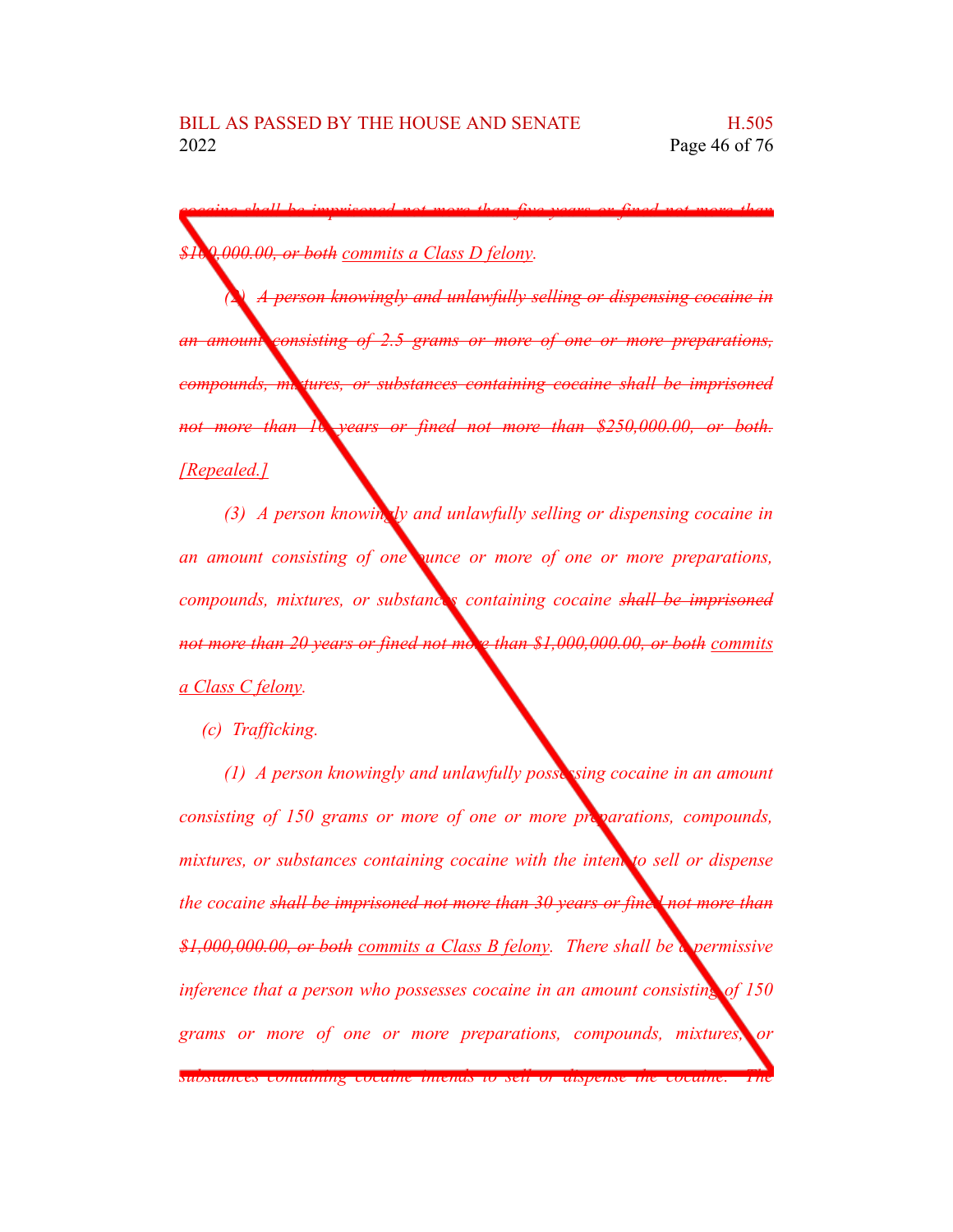*amount of possessed cocaine under this subdivision to sustain a charge of conspiracy under 13 V.S.A. § 1404 shall be not less than 400 grams in the*

*(2) A person knowingly and unlawfully possessing crack cocaine in an amount consisting of 60 grams or more of one or more preparations, compounds, mixtures, or substances containing crack cocaine with the intent to sell or dispense the crack cocaine shall be imprisoned not more than 30 years or fined not more than \$1,000,000.00, or both. There shall be a permissive inference that a person who possess crack cocaine in an amount consisting of 60 grams or more of one or more preparations, compounds, mixtures, or substances containing crack cocaine intends to sell or dispense the crack cocaine. [Repealed.]*

*Sec. 8. 18 V.S.A. § 4232 is amended to read:*

*§ 4232. LSD*

*aggregate.*

*(a) Possession.*

*(1) A person knowingly and unlawfully possessing lysergic acid diethylamide shall be imprisoned not more than one year or fined not more than \$2,000.00, or both commits a Class B misdemeanor. Notwithstanding 13 V.S.A. § 53, a person who violates this section shall not be fined more than \$2,000.00.*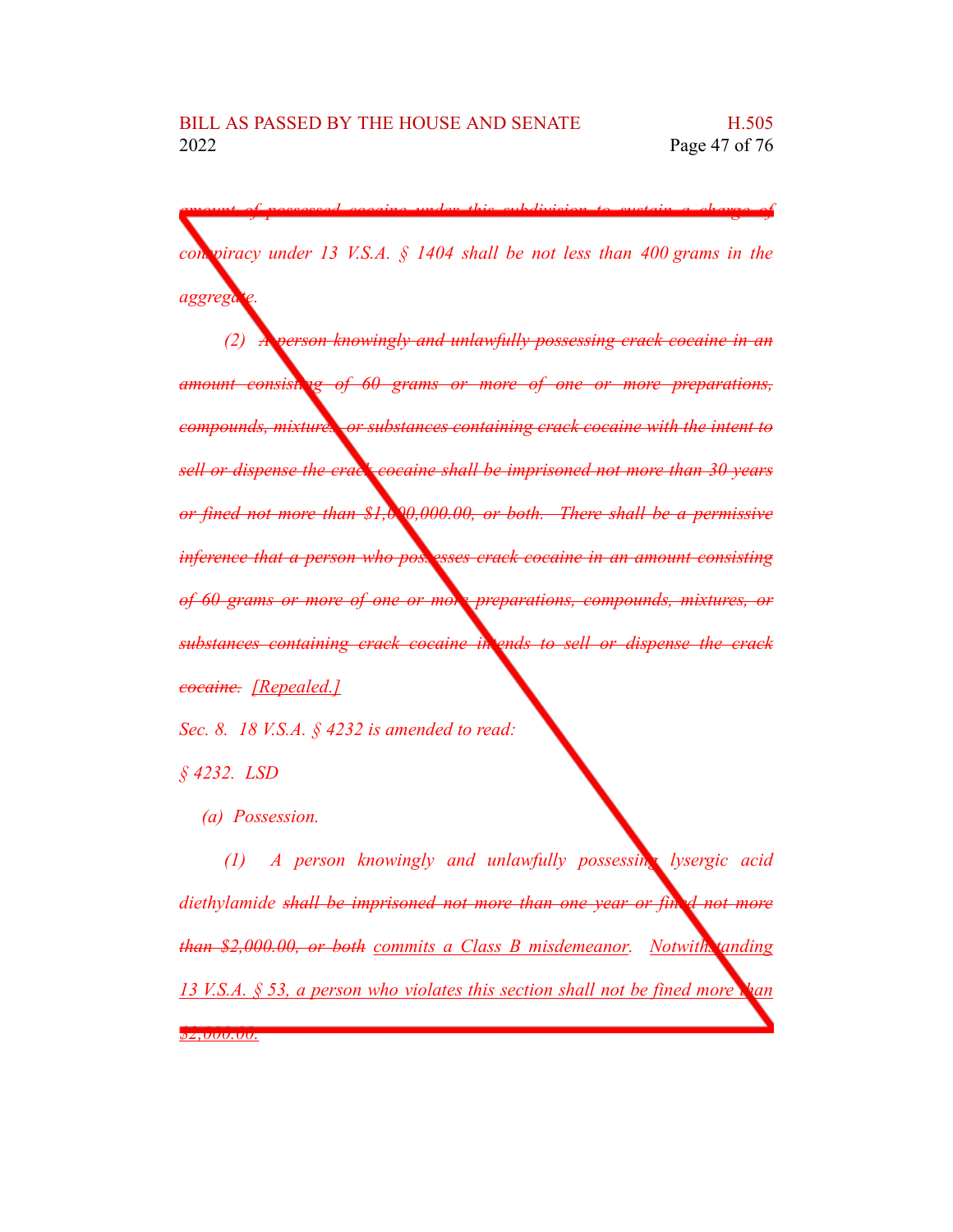*(2) A person knowingly and unlawfully possessing lysergic acid diethylamide in an amount consisting of 100 milligrams or more of one or more preparations, compounds, mixtures, or substances containing lysergic acid diethylamide shall be imprisoned not more than five years or fined not more than \$25,000.00, or both commits a Class E felony.*

*(3) A person knowingly and unlawfully possessing lysergic acid diethylamide in an amount consisting of one gram or more of one or more preparations, compounds, mixtures, or substances containing lysergic acid diethylamide shall be imprisoned not more than 10 years or fined not more than \$100,000.00, or both commits a Class D felony.*

*(4) A person knowingly and unlawfully possessing lysergic acid diethylamide in an amount consisting of 10 grams or more of one or more preparations, compounds, mixtures, or substances containing lysergic acid diethylamide shall be imprisoned not more than 20 years or fined not more than \$500,000.00, or both. [Repealed.]*

*(b) Selling or dispensing.*

*(1) A person knowingly and unlawfully dispensing lysergic acid diethylamide shall be imprisoned not more than three years or fined not more than \$25,000.00, or both commits a Class E felony. A person knowingly and unlawfully selling lysergic acid diethylamide shall be imprisoned not more*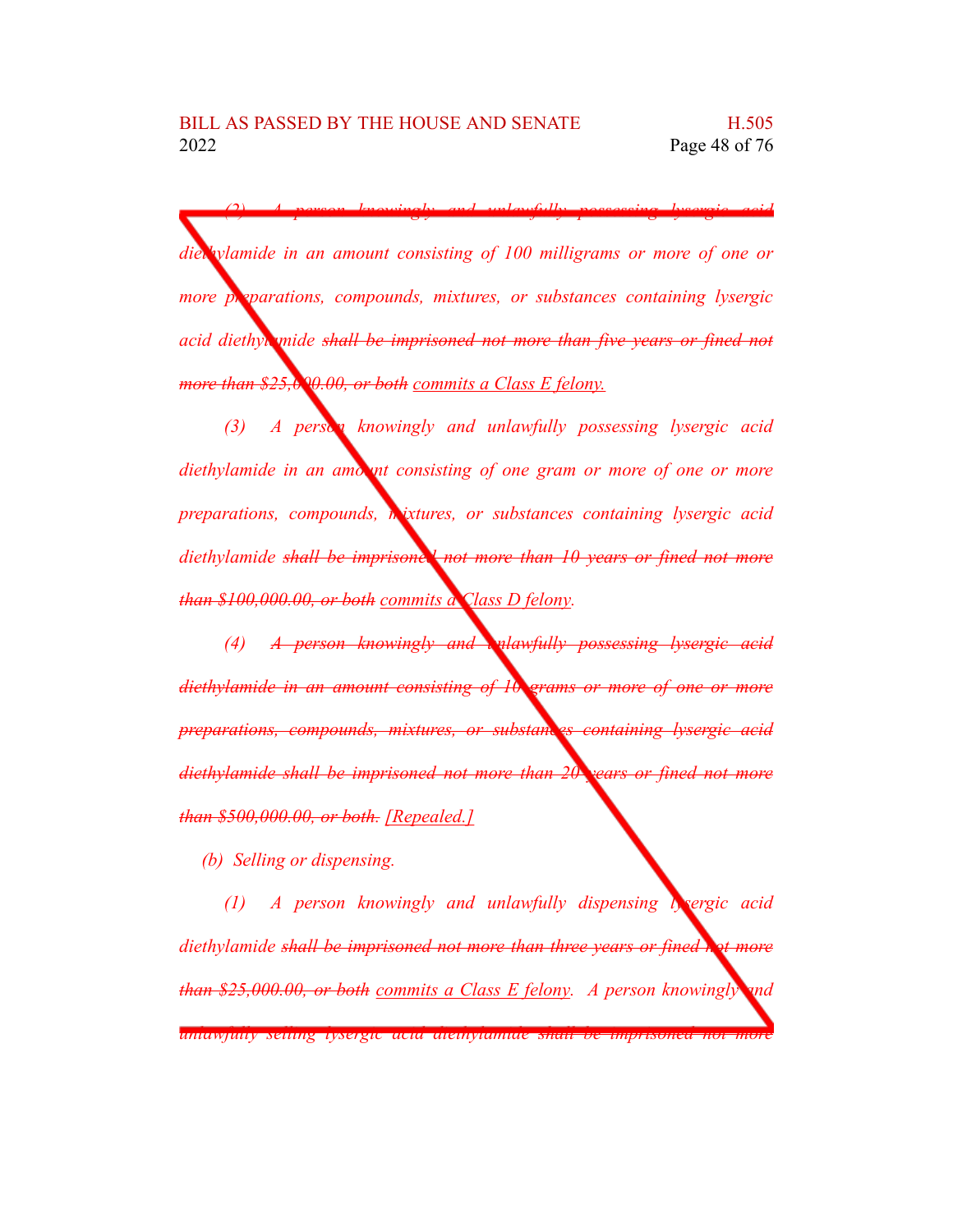*felony. (2) A person knowingly and unlawfully selling or dispensing lysergic acid diethylamide in an amount consisting of 100 milligrams or more of one or more preparations, compounds, mixtures, or substances containing lysergic acid diethylamide shall be imprisoned not more than 10 years or fined not more than \$100,000.00, or both commits a Class C felony.*

*than five years or fined not more than \$25,000.00, or both commits a Class D*

*(3) A person knowingly and unlawfully selling or dispensing lysergic acid diethylamide in an amount consisting of one gram or more of one or more preparations, compounds, mixtures, or substances containing lysergic acid diethylamide shall be imprisoned not more than 20 years or fined not more than \$500,000.00, or both. [Repealed.]*

*Sec. 9. 18 V.S.A. § 4233 is amended to read:*

*§ 4233. HEROIN*

*(a) Possession.*

*(1) A person knowingly and unlawfully possessing heroin shall be imprisoned not more than one year or fined not more than \$2,000.00, or both commits a Class B misdemeanor. Notwithstanding 13 V.S.A. § 53, a person who violates this section shall not be fined more than \$2,000.00.*

*(2) A person knowingly and unlawfully possessing heroin in an amount consisting of 200 milligrams or more of one or more preparations, compounds,*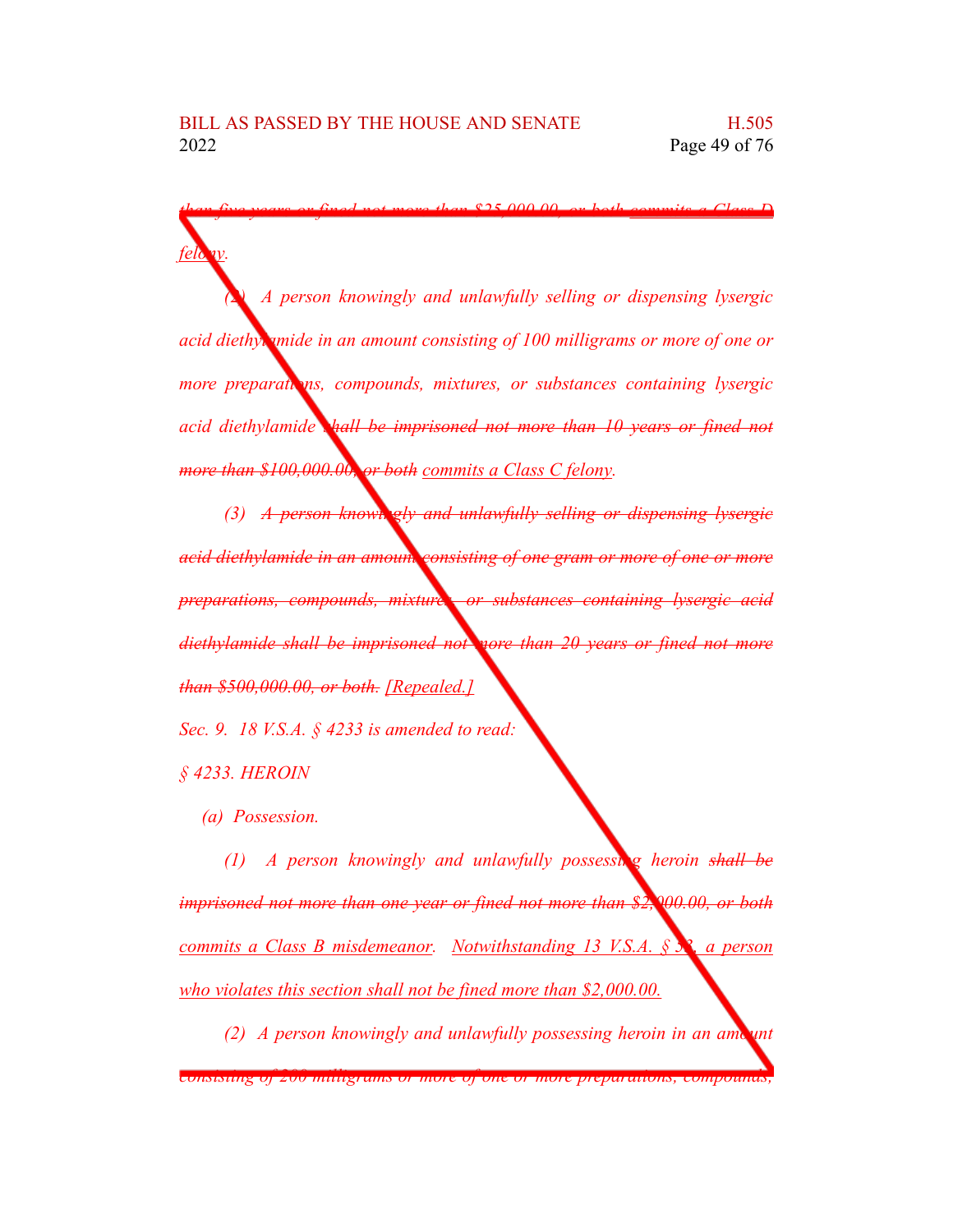*mixtures, or substances containing heroin shall be imprisoned not more than five years or fined not more than \$100,000.00, or both commits a Class A* misdem *anor*.

*(3) A person knowingly and unlawfully possessing heroin in an amount consisting of one gram or more of one or more preparations, compounds, mixtures, or substances containing heroin shall be imprisoned not more than 10 years or fined not more than \$250,000.00, or both commits a Class D felony.*

*(4) A person knowingly and unlawfully possessing heroin in an amount consisting of two grams or more of one or more preparations, compounds, mixtures, or substances containing heroin shall be imprisoned not more than 20 years or fined not more than \$1,000,000.00, or both commits a Class C felony.*

*(b) Selling or dispensing.*

*(1) A person knowingly and unlawfully dispensing heroin shall be imprisoned not more than three years or fined not more than \$75,000.00, or both commits a Class E felony. A person knowingly and unlawfully selling heroin shall be imprisoned not more than five years or fined not more than \$100,000.00, or both commits a Class D felony.*

*(2) A person knowingly and unlawfully selling or dispensing heroid* 

*an amount consisting of 200 milligrams or more of one or more preparations,*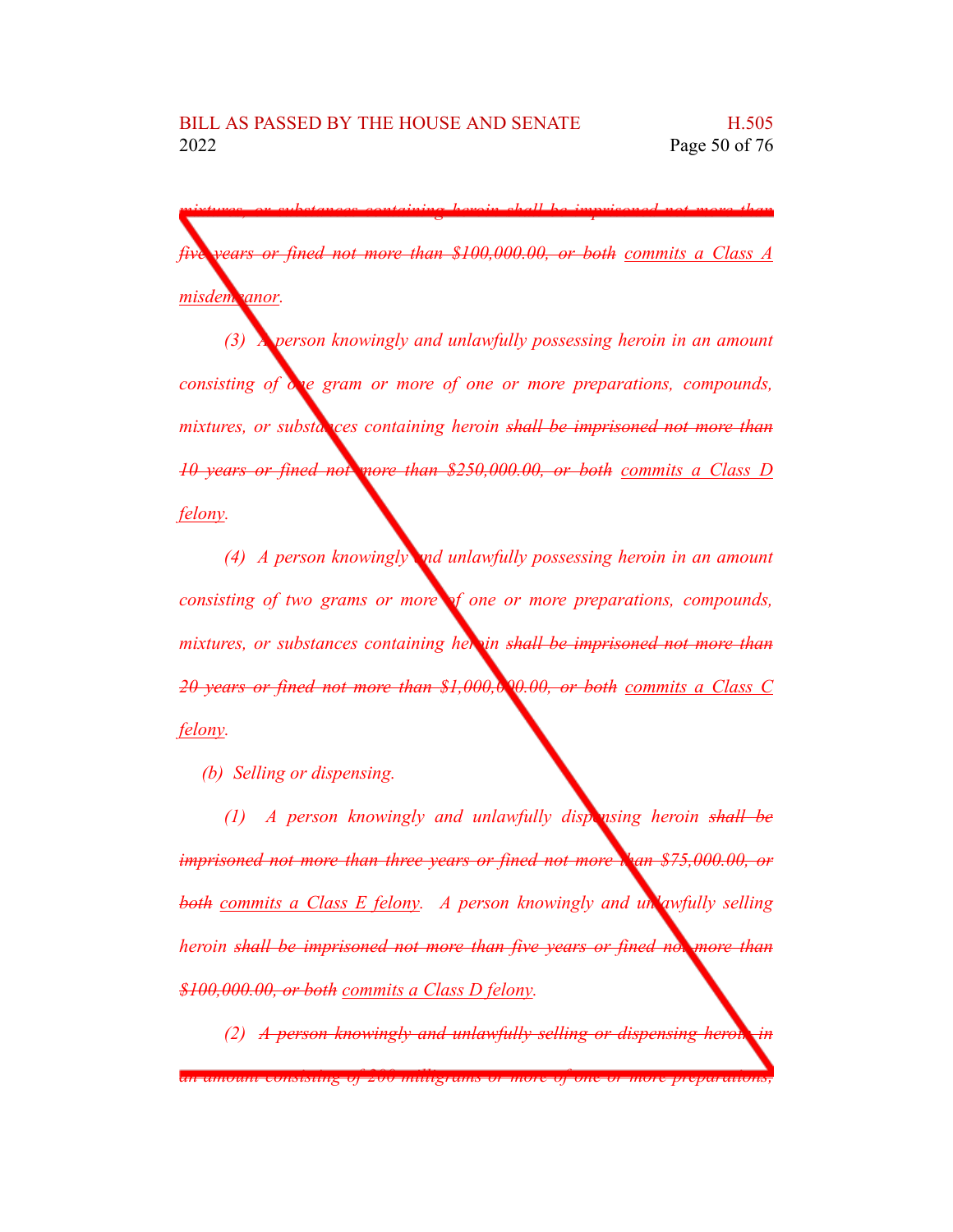*compounds, mixtures, or substances containing heroin shall be imprisoned not more than 10 years or fined not more than \$250,000.00, or both. [Repealed] (3) A person knowingly and unlawfully selling or dispensing heroin in an amount consisting of one gram or more of one or more preparations, compounds, mixtures, or substances containing heroin shall be imprisoned not more than 20 years or fined not more than \$1,000,000.00, or both commits a Class C felony.*

*(c) Trafficking. A person knowingly and unlawfully possessing heroin in an amount consisting of 3.5 grams or more of one or more preparations, compounds, mixtures, or substances containing heroin with the intent to sell or dispense the heroin shall be imprisoned not more than 30 years or fined not more than \$1,000,000.00, or both commits a Class B felony. There shall be a permissive inference that a person who posses <i>heroin in an amount of 3.5 grams or more of one or more preparations, compounds, mixtures, or substances containing heroin intends to sell or dispense the heroin. The amount of possessed heroin under this subsection to sustain a charge of conspiracy under 13 V.S.A. § 1404 shall be no less than 10 grams in the aggregate.*

*(d) Transportation into the State. In addition to any other penalties provided by law, a person knowingly and unlawfully transporting one grain more of heroin into Vermont with the intent to sell or dispense the heroin shall*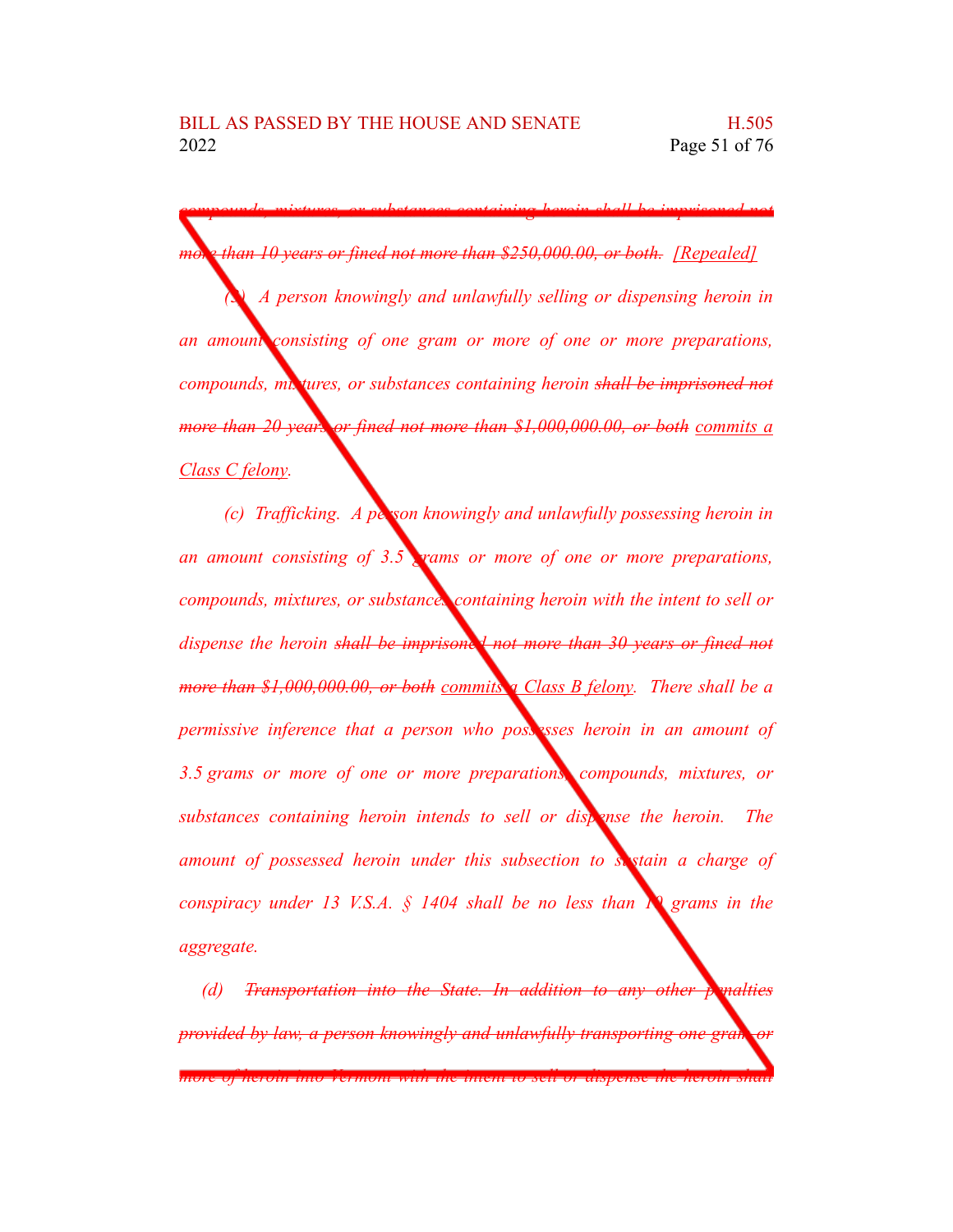*be imprisoned not more than 10 years or fined not more than \$100,000.00, or both. [Repealed] Sec. 10. 18 V.S.A. § 4233a is amended to read:*

*§ 4233a. FENTANYL*

*(a) Selling or dispensing.*

*(1) A person knowingly and unlawfully dispensing fentanyl shall be imprisoned not more than three years or fined not more than \$75,000.00, or both commits a Class E felony. A person knowingly and unlawfully selling fentanyl shall be imprisoned not more than five years or fined not more than \$100,000.00, or both commits a Class D felony.*

*(2) A person knowingly and unlawfully selling or dispensing fentanyl in an amount consisting of four milligrams or more of one or more preparations, compounds, mixtures, or substances containing fentanyl shall be imprisoned not more than 10 years or fined not more than \$250,000.00, or both commits a Class C felony.*

*(3) A person knowingly and unlawfully selling or dispensing fentanyl in an amount consisting of 20 milligrams or more of one or more preparations, compounds, mixtures, or substances containing fentanyl shall be imprisoned not more than 20 years or fined not more than \$1,000,000.00, or both commits a Class B felony.*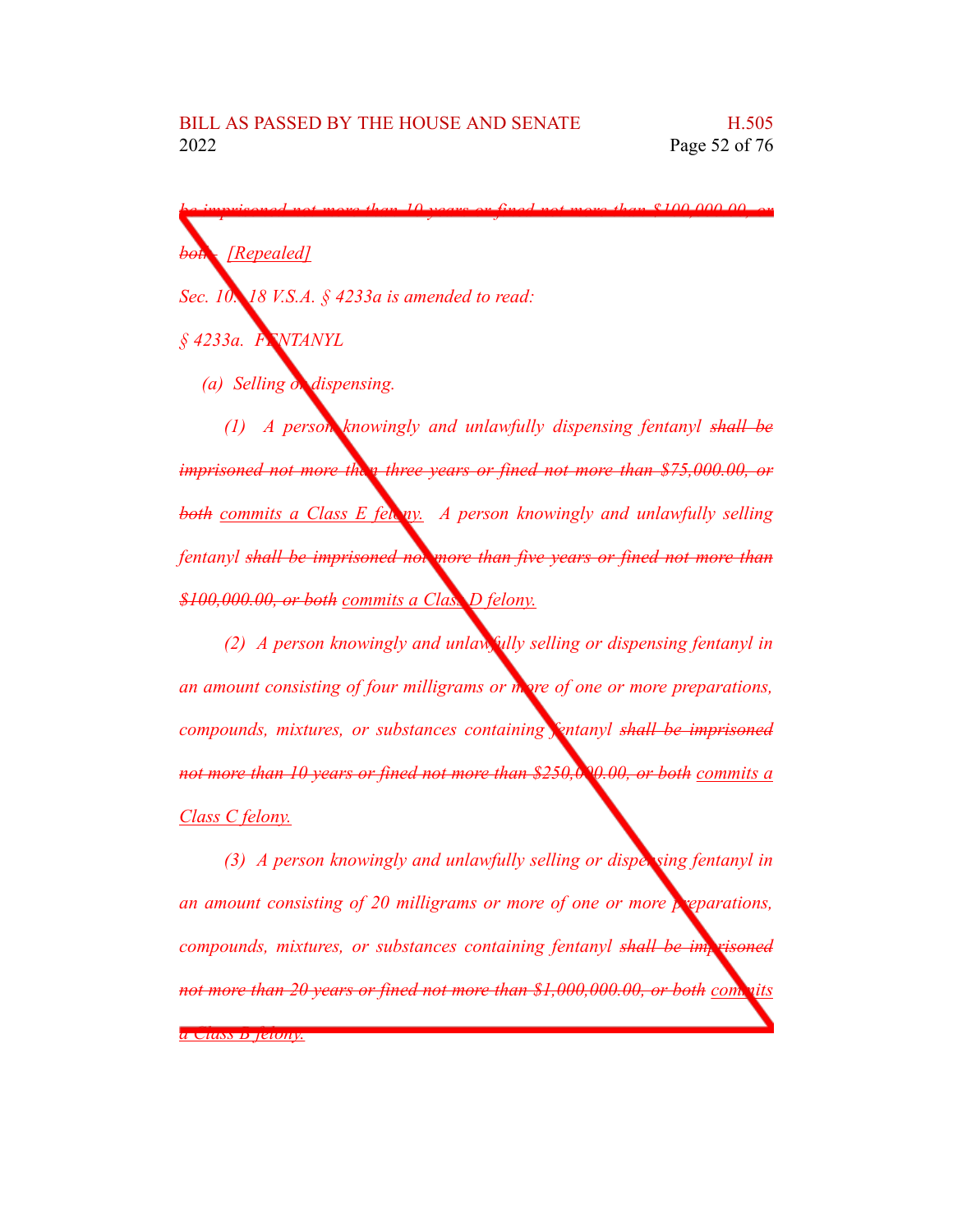*(4) In lieu of a charge under this subsection, but in addition to any other penalties provided by law, a person knowingly and unlawfully selling or dispensing any regulated drug containing a detectable amount of fentanyl shall be imprisoned not more than five years or fined not more than \$250,000.00, or both commits a Class D felony.*

*(b) Trafficking. A person knowingly and unlawfully possessing fentanyl in an amount consisting of 70 milligrams or more of one or more preparations, compounds, mixtures, or substances containing fentanyl with the intent to sell or dispense the fentanyl shall be imprisoned not more than 30 years or fined not more than \$1,000,000.00, or both commits a Class B felony. There shall be a permissive inference that a person who possesses fentanyl in an amount of 70 milligrams or more of one or more preparations, compounds, mixtures, or substances containing fentanyl intends to sell or dispense the fentanyl. The amount of possessed fentanyl under this subsection to sustain a charge of conspiracy under 13 V.S.A. § 1404 shall be not less than 70 milligrams in the aggregate.*

*(c) Transportation into the State. In addition to any other penalties provided by law, a person knowingly and unlawfully transporting more than 20 milligrams of fentanyl into Vermont with the intent to sell or dispense the fentanyl shall be imprisoned not more than 10 years or fined not more than*

*\$100,000.00, or both commits a Class C Felony.*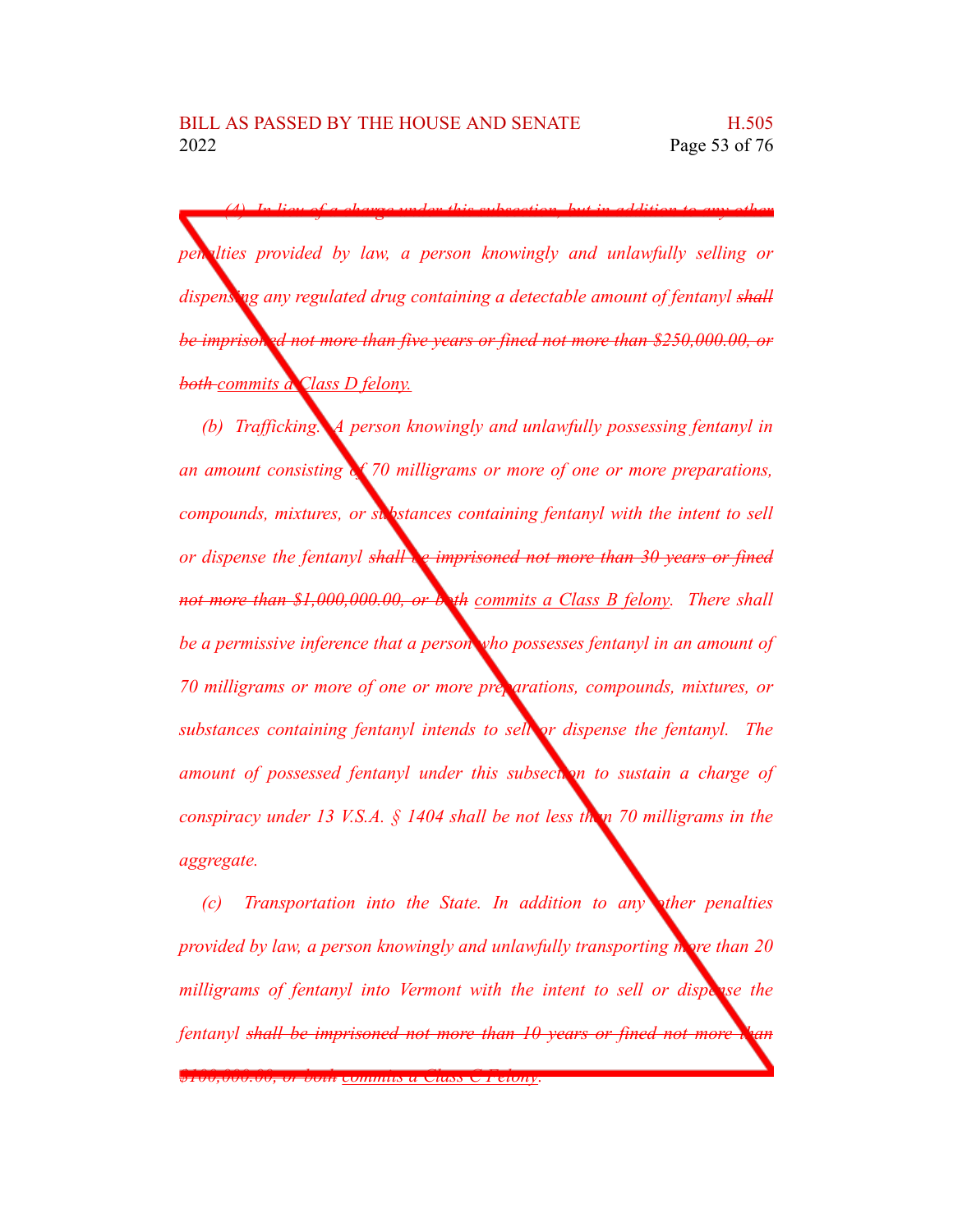*Sec. 11. 18 V.S.A. § 4234 is amended to read:*

*§ 4234. DEPRESSANT, STIMULANT, AND NARCOTIC DRUGS (a) Possession. (1)(A) Except as provided by subdivision (B) of this subdivision (1), a A person knowingly and unlawfully possessing a depressant, stimulant, or narcotic drug, other than heroin or cocaine, shall be imprisoned not more than one year or fined not more than \$2,000.00, or both commits a Class B misdemeanor. Notwithstanding 13 V.S.A. § 53, a person who violates this section shall not be fined more than \$2,000.00.*

*(B) A person knowingly and unlawfully possessing 224 milligrams or less of buprenorphine shall not be punished in accordance with subdivision (A) of this subdivision (1).*

*(2) A person knowingly and unlawfully possessing a depressant, stimulant, or narcotic drug, other than heroin or cocaine, consisting of 100 times a benchmark unlawful dosage or its equivalent as determined by the Board of Health by rule shall be imprisoned not more than five years or fined not more than \$25,000.00, or both commits a Class E felony.*

*(3) A person knowingly and unlawfully possessing a depressant, stimulant, or narcotic drug, other than heroin or cocaine, consisting of 1,000 times a benchmark unlawful dosage or its equivalent as determined by the*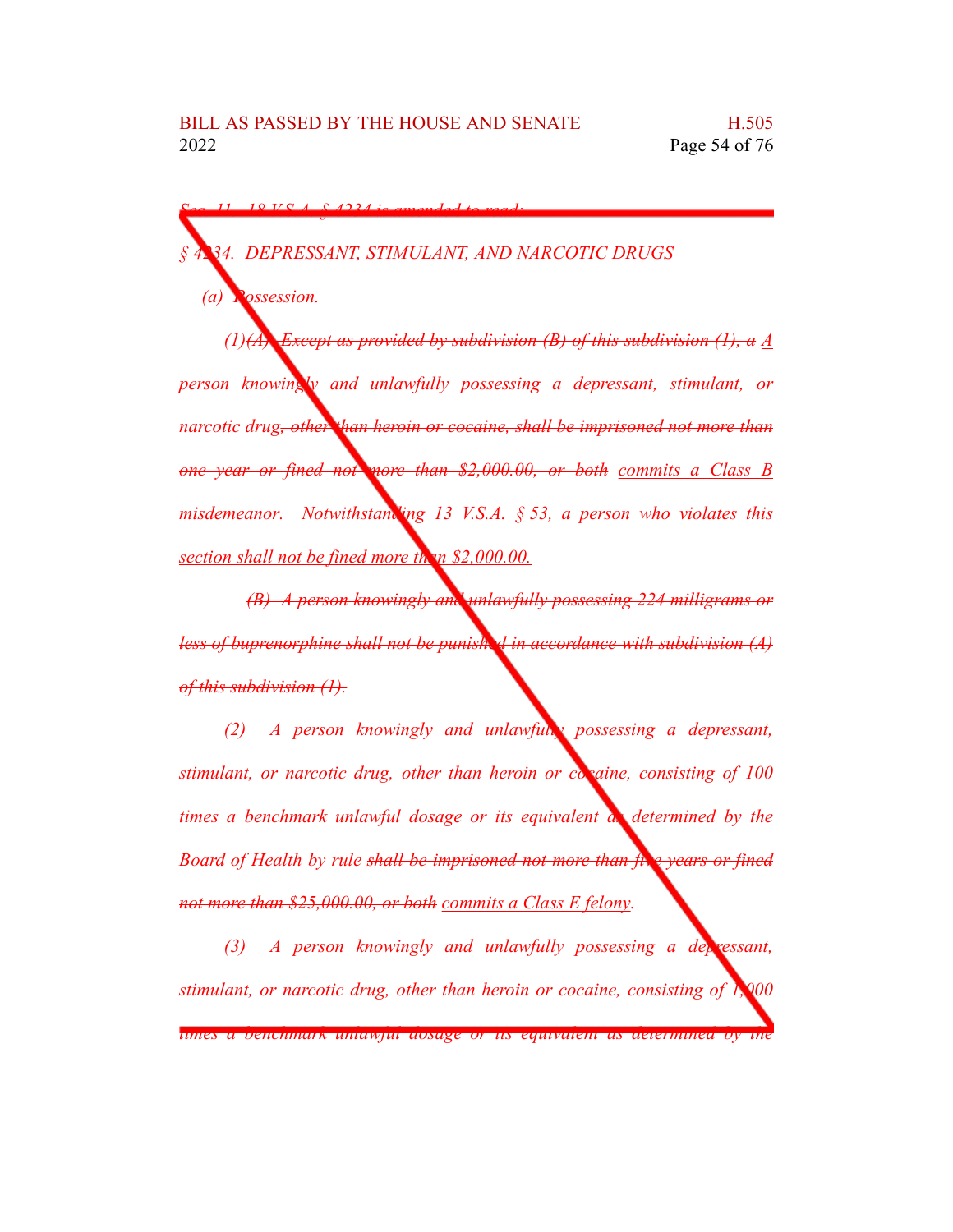*Board of Health by rule shall be imprisoned not more than 10 years or fined not more than \$100,000.00, or both commits a Class D felony.*

*(4) A person knowingly and unlawfully possessing a depressant, stimulant, or narcotic drug, other than heroin or cocaine, consisting of 10,000 times a benchmark unlawful dosage or its equivalent as determined by the Board of Health by rule shall be imprisoned not more than 20 years or fined not more than \$500,000.00, or both. [Repealed.]*

*(b) Selling or dispensing.*

*(1) A person knowingly and unlawfully dispensing a depressant, stimulant, or narcotic drug, other than fentanyl, heroin, or cocaine, shall be imprisoned not more than three years or fined not more than \$75,000.00, or both commits a Class E felony. A person knowingly and unlawfully selling a depressant, stimulant, or narcotic drug, other than fentanyl, cocaine, or heroin, shall be imprisoned not more than five years or fined not more than \$25,000.00, or both commits a Class D felony.*

*(2) A person knowingly and unlawfully selling or dispensing a depressant, stimulant, or narcotic drug, other than fentanyl, heroin, or cocaine, consisting of 100 times a benchmark unlawful dosage or its equivalent as determined by the Board of Health by rule shall be imprisoned not more than* 10 *years or fined not more than* \$100,000.00, *or* 

*[Repealed.]*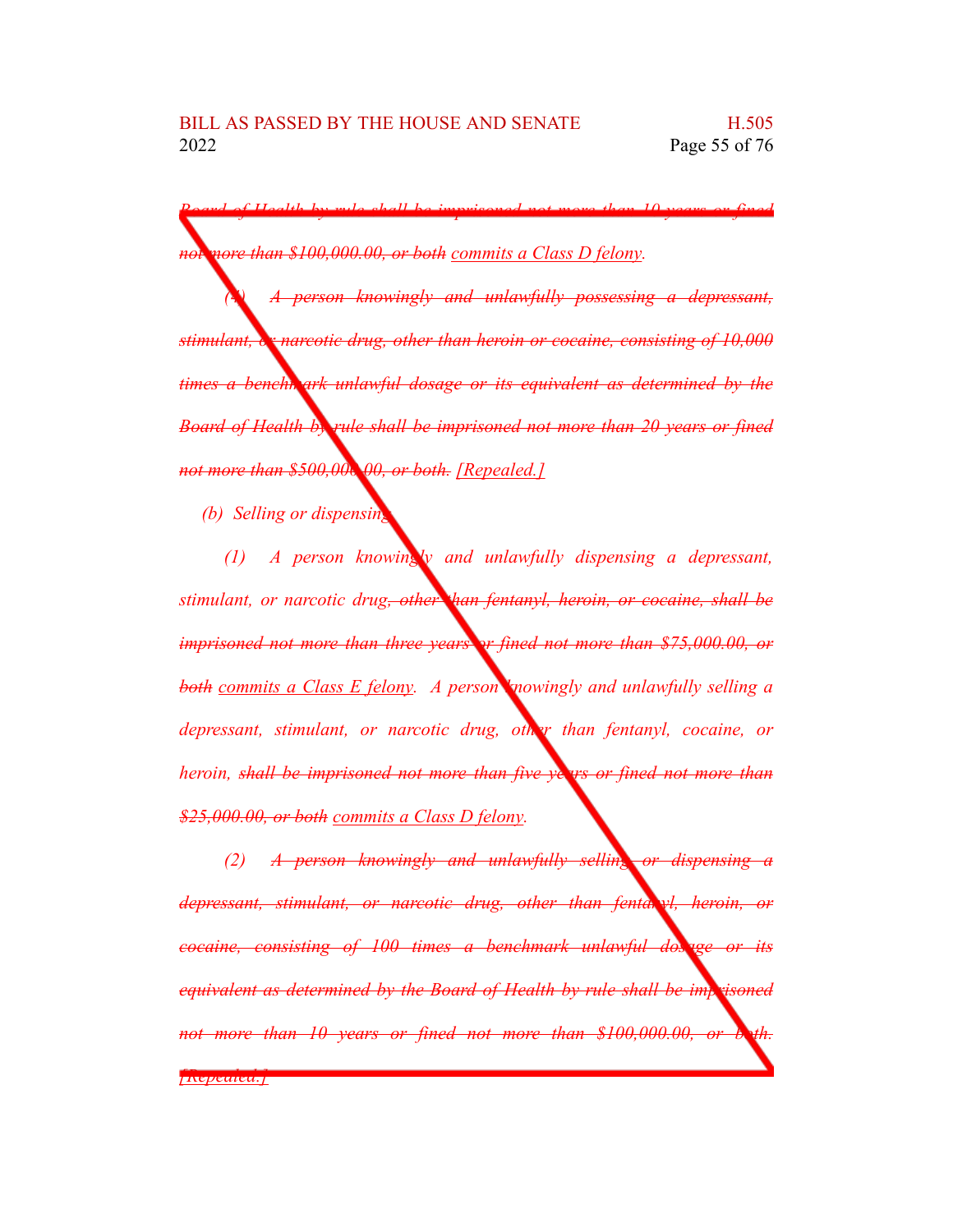*(3) A person knowingly and unlawfully selling or dispensing a depressant, stimulant, or narcotic drug, other than fentanyl, heroin, or cocaine, consisting of 1,000 times a benchmark unlawful dosage or its equivalent as determined by the Board of Health by rule shall be imprisoned not more than 20 years or fined not more than \$500,000.00, or both. [Repealed.]*

*(c)* Possession of buyvenorphine by a person under 21 years of age.

*(1) Except as provided in subdivision (2) of this subsection, a person under 21 years of age who knowingly and unlawfully possesses 224 milligrams or less of buprenorphine commits a civil violation and shall be subject to the provisions of section 4230b of this title.*

*(2) A person under 16 years of age who knowingly and unlawfully possesses 224 milligrams or less of buprenorphine commits a delinquent act and shall be subject to the provisions of section 4230j of this title. [Repealed.] Sec. 12. 18 V.S.A. § 4234a is amended to read:*

## *§ 4234a. METHAMPHETAMINE*

*(a) Possession.*

*(1) A person knowingly and unlawfully possessing methamphetamine shall be imprisoned not more than one year or fined not more than \$2,000.00, or both commits a Class B misdemeanor. Notwithstanding 13 V.S.A. § 53, a person who violates this section shall not be fined more than \$2,000.00.*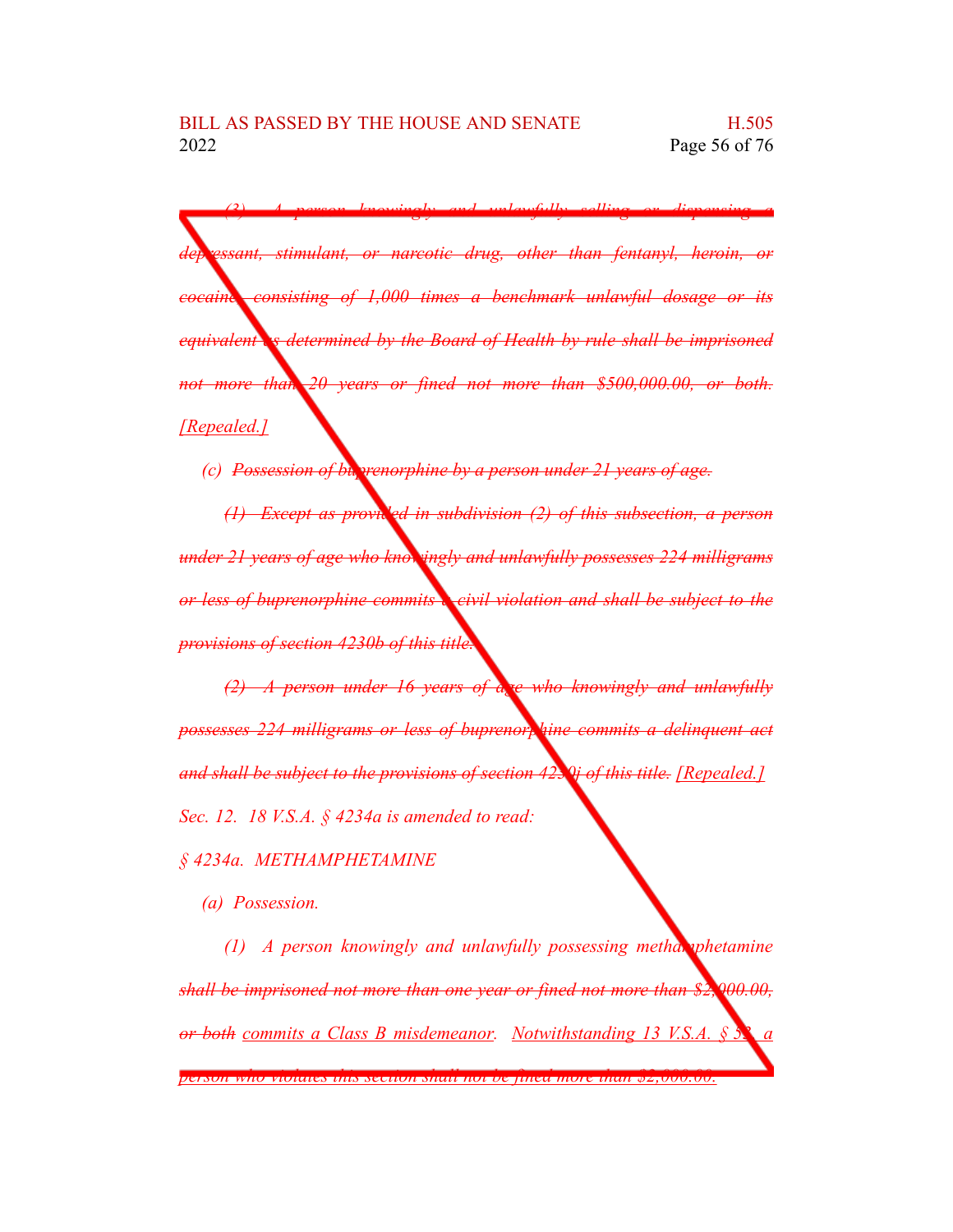*(2) A person knowingly and unlawfully possessing methamphetamine in an amount consisting of 2.5 grams or more of one or more preparations, compounds, mixtures, or substances containing methamphetamine shall be imprisoned not more than five years or fined not more than \$100,000.00, or both commits a Class D felony.*

*(3) A person knowingly and unlawfully possessing methamphetamine in an amount consisting of 25 grams or more of one or more preparations, compounds, mixtures, or substances containing methamphetamine shall be imprisoned not more than 10 years or fined not more than \$250,000.00, or both commits a Class C felony.*

*(b) Selling and dispensing.*

*(1) A person knowingly and unlawfully dispensing methamphetamine shall be imprisoned not more than three years or fined not more than \$75,000.00, or both commits a Class E felony. A person knowingly and unlawfully selling methamphetamine shall be imprisoned not more than five years or fined not more than \$100,000.00, or both commits a Class D felony.*

*(2) A person knowingly and unlawfully selling or dispensing methamphetamine in an amount consisting of 2.5 grams or more of one or more preparations, compounds, mixtures, or substances containing methamphetamine shall be imprisoned not more than 10 years or fined not*

*more than \$250,000.00, or both. [Repealed.]*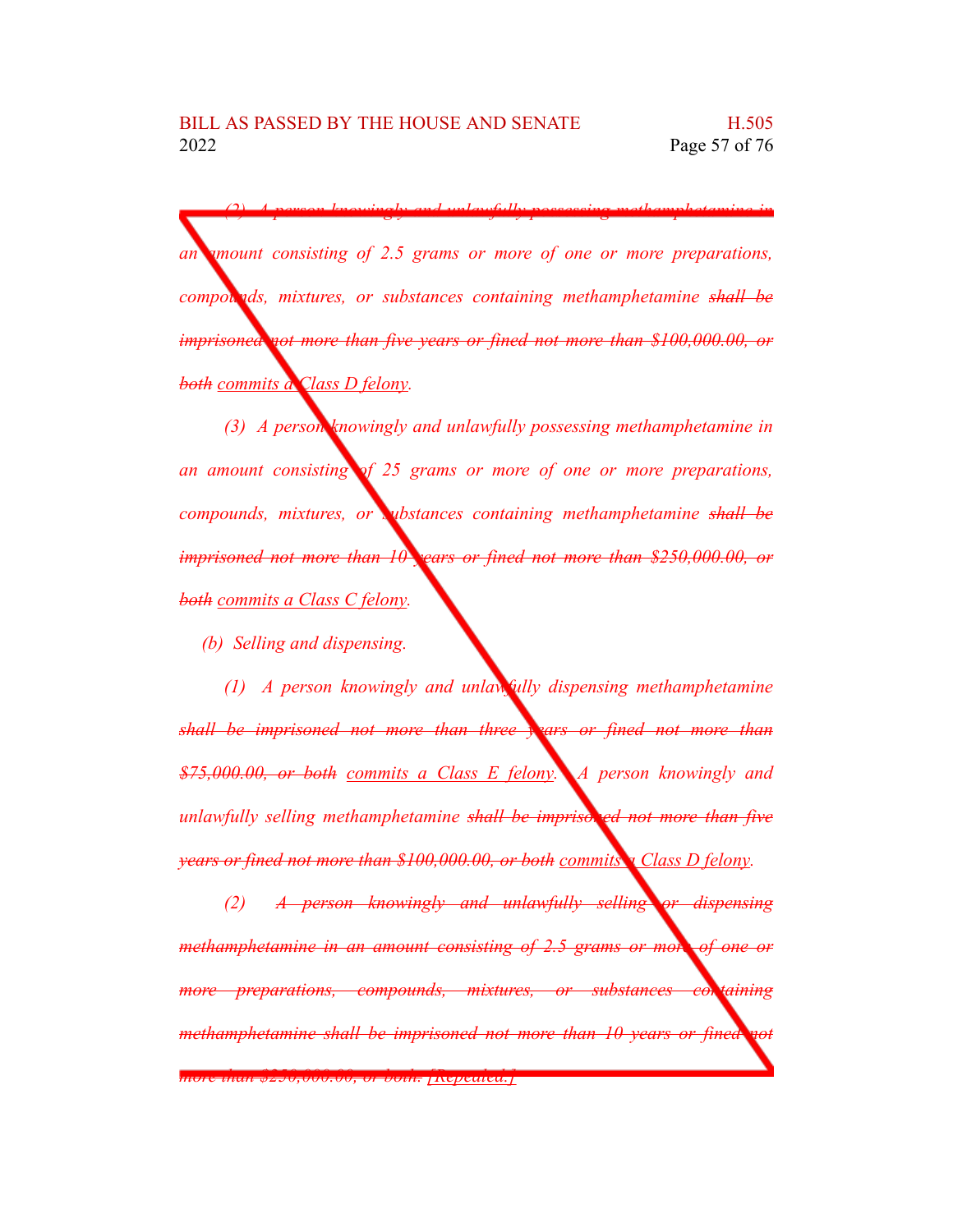*(3) A person knowingly and unlawfully selling or dispensing methamphetamine in an amount consisting of 25 grams or more of one or more preparations, compounds, mixtures, or substances containing methamphetamine shall be imprisoned not more than 20 years or fined not more than \$1,000,000.00, or both commits a Class C felony.*

*(c) Trafficking. A person knowingly and unlawfully possessing methamphetamine in an amount consisting of 300 grams or more of one or more preparations, compounds, mixtures, or substances containing methamphetamine with the intent to sell or dispense the methamphetamine shall be imprisoned not more than 30 years or fined not more than \$1,000,000.00, or both commits a Class B felony. There shall be a permissive inference that a person who possesses methamphetamine in an amount consisting of 300 grams or more of one or more preparations, compounds, mixtures, or substances containing methamphetamine intends to sell or dispense the methamphetamine. The amount of possessed methamphetamine under this subsection to sustain a charge of conspiracy under 13 V.S.A. § 1404 shall be no not less than 800 grams in the aggregate Sec. 13. 18 V.S.A. § 4234b is amended to read: § 4234b. EPHEDRINE AND PSEUDOEPHEDRINE*

*(a) Possession.*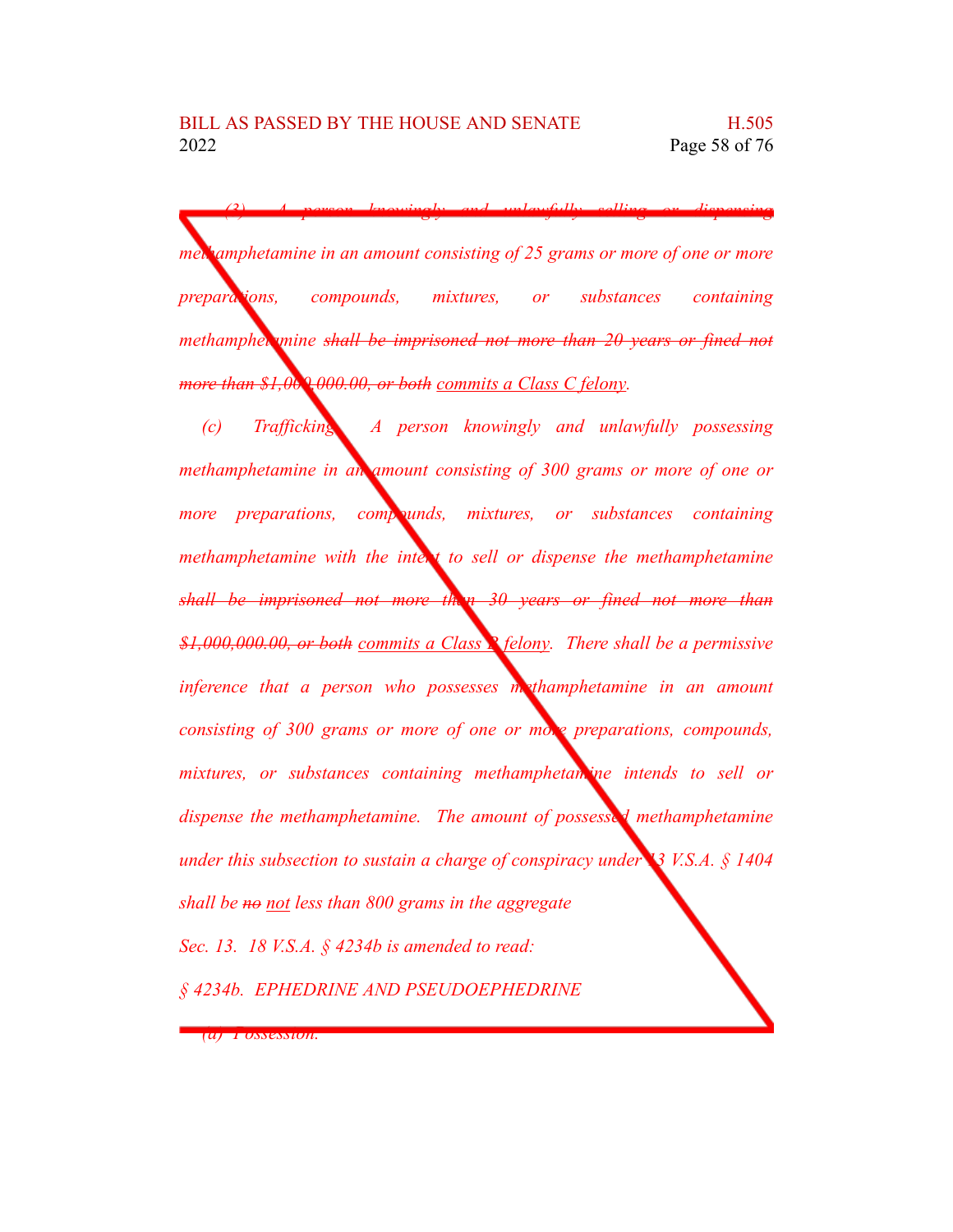*(1) No person shall knowingly and unlawfully possess a drug product containing ephedrine base, pseudoephedrine base, or phenylpropanolamine base with the intent to use the product as a precursor to manufacture methamphetamine or another controlled substance.*

*(2) A person who violates this subsection shall:*

*(A) commits a Class B misdemeanor if the offense involves possession of less than nine grams of ephedrine base, pseudoephedrine base, or phenylpropanolamine base, be imprisoned not more than one year or fined not more than \$2,000.00, or both; however, notwithstanding 13 V.S.A. § 53, a person who violates this section shall not be fined more than \$2,000.00;*

*(B) commits a Class E felony if the offense involves possession of nine or more grams of ephedrine base, pseudoephedrine base, or phenylpropanolamine base, be imprisoned not more than five years or fined not more than \$100,000.00, or both.*

*\* \* \**

*Sec. 14. 18 V.S.A. § 4235 is amended to read:*

*§ 4235. HALLUCINOGENIC DRUGS*

*(a) "Dose" of a hallucinogenic drug means that minimum amount of a hallucinogenic drug, not commonly used for therapeutic purposes, which that causes a substantial hallucinogenic effect. The Board of Health shall adopt*

*rules which that establish doses for hallucinogenic drugs. The Board may*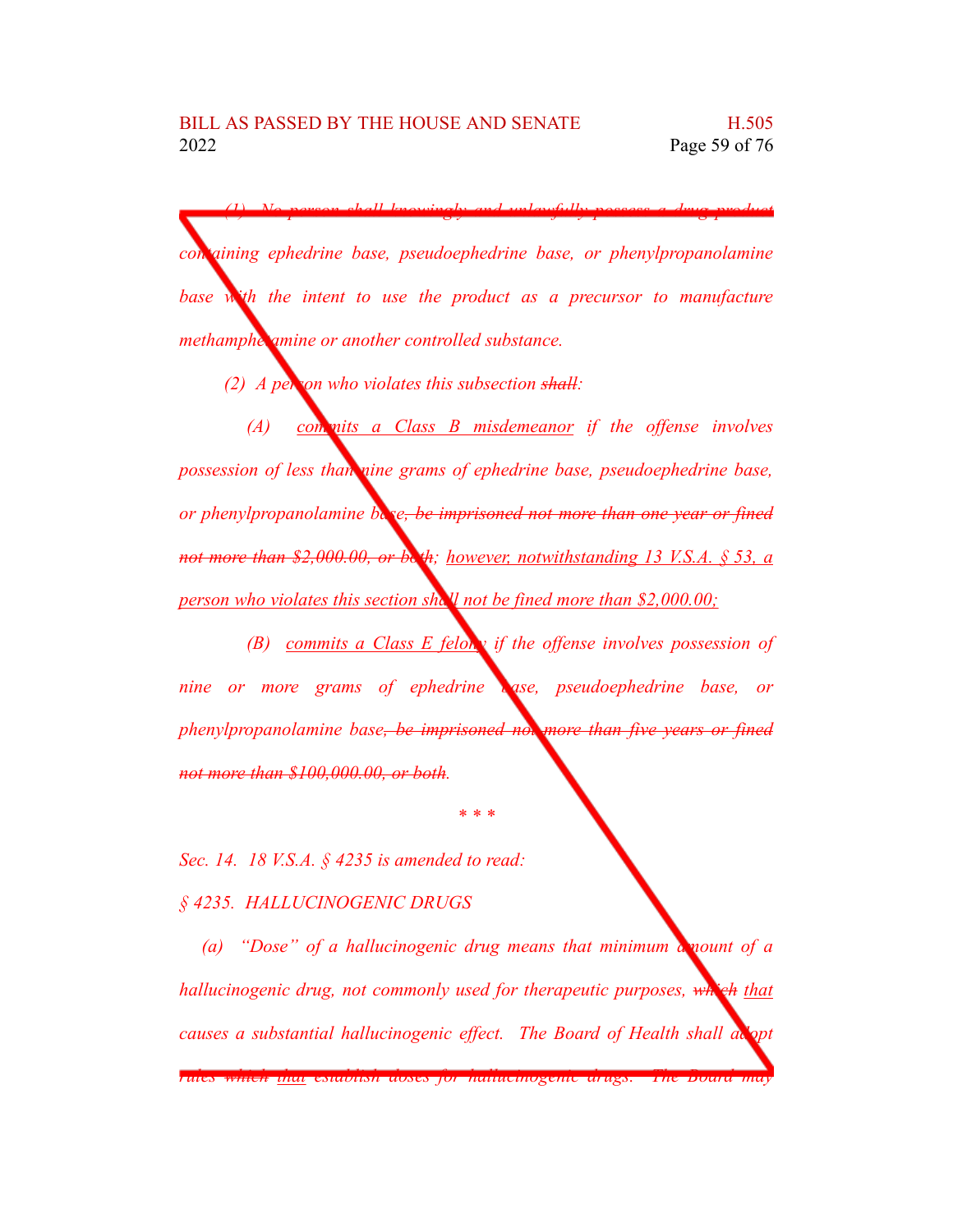*incorporate, where applicable, dosage calculations or schedules, whether*

*described as "dosage equivalencies" or otherwise, established by the federal government.*

*(b) Possession.* 

*(1) A person knowingly and unlawfully possessing a hallucinogenic drug, other than lysergic acid diethylamide, shall be imprisoned not more than one year or fined not more than \$2,000.00, or both commits a Class B misdemeanor. Notwithstanding 13 V.S.A. § 53, a person who violates this section shall not be fined more than \$2,000.00.*

*(2) A person knowingly and unlawfully possessing 10 or more doses of a hallucinogenic drug, other than lysergic acid diethylamide, shall be imprisoned not more than five years or fined not more than \$25,000.00, or both commits a Class A misdemeanor.*

*(3) A person knowingly and unlawfully possessing 100 or more doses of a hallucinogenic drug, other than lysergic acid diethylamide, shall be imprisoned not more than 10 years or fined not more than \$100,000.00, or both commits a Class D felony.*

*(4) A person knowingly and unlawfully possessing 1,000 or more doses of a hallucinogenic drug, other than lysergic acid diethylamide, shall be imprisoned not more than 15 years or fined not more than \$500,000.00, or*

*both commits a Class C felony.*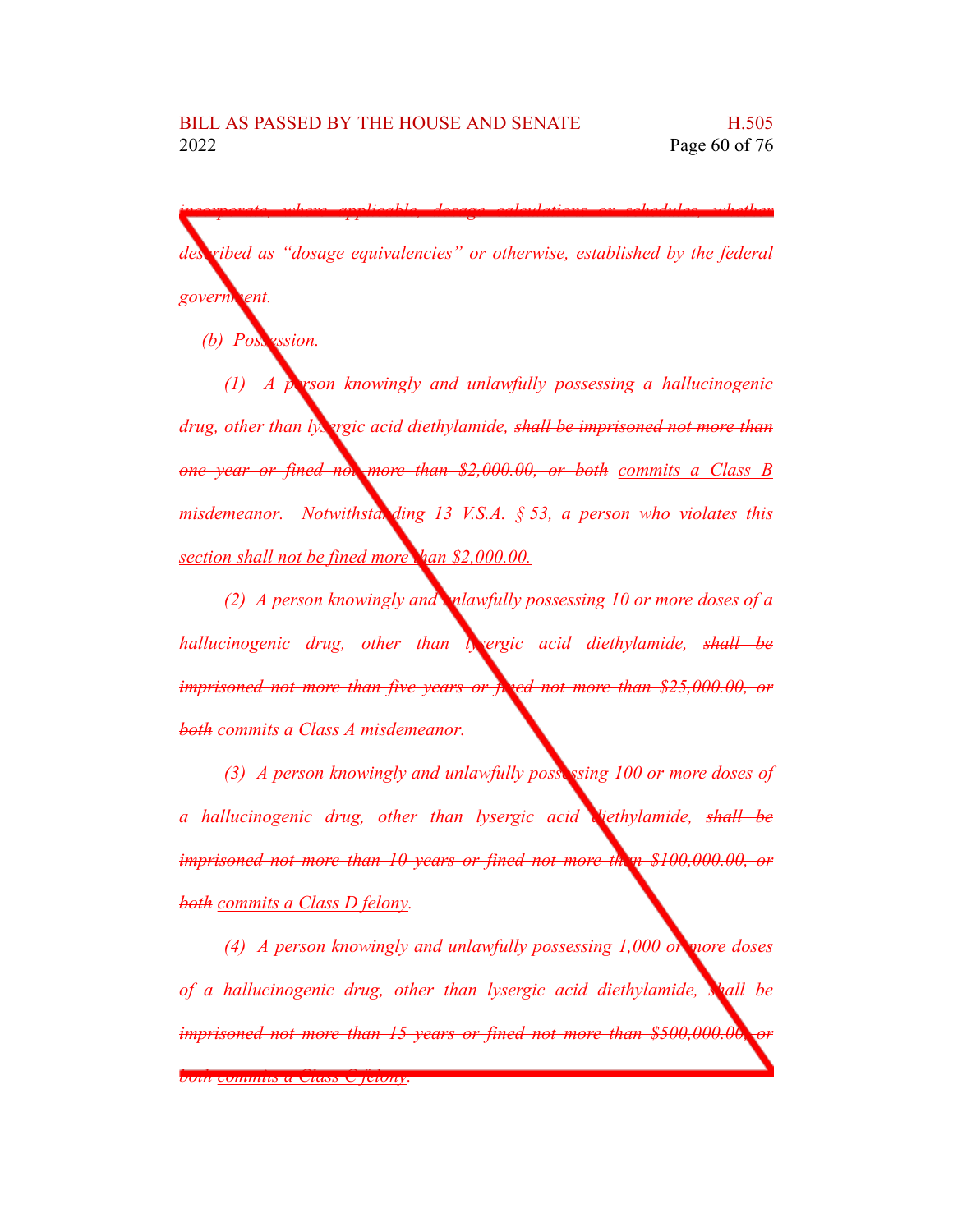*(c) Selling or dispensing.*

*(1) A person knowingly and unlawfully dispensing a hallucinogenic drug, other than lysergic acid diethylamide, shall be imprisoned not more than three years or fined not more than \$25,000.00, or both commits a Class E felony. A person knowingly and unlawfully selling a hallucinogenic drug, other than lysergic acid diethylamide, shall be imprisoned not more than five years or fined not more than* \$25,000.00, *or both commits a Class D felony.* 

*(2) A person knowingly and unlawfully selling or dispensing 10 or more doses of a hallucinogenic drug, other than lysergic acid diethylamide, shall be imprisoned not more than 10 years or fined not more than \$100,000.00, or both. [Repealed.]*

*(3) A person knowingly and unlawfully selling or dispensing 100 or more doses of a hallucinogenic drug, other than lysergic acid diethylamide, shall be imprisoned not more than 15 years or fined not more than \$500,000.00, or both commits a Class C felony. Sec. 15. 18 V.S.A. § 4235a is amended to read:*

*§ 4235a. ECSTASY*

*(a) Possession.*

*(1) A person knowingly and unlawfully possessing Ecstasy shall be*

*imprisoned not more than one year or fined not more than \$2,000.00, or both*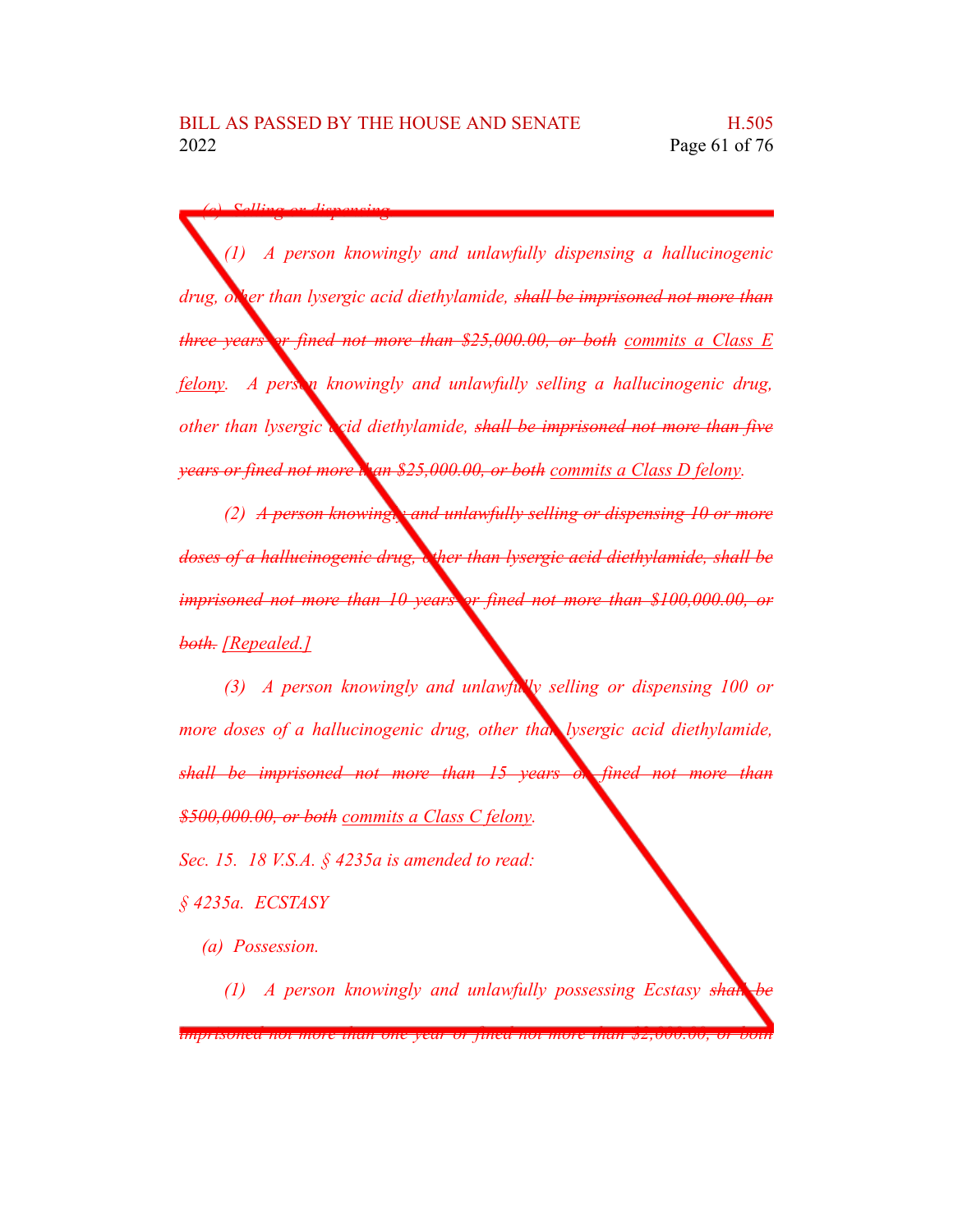*commits a Class B misdemeanor. Notwithstanding 13 V.S.A. § 53, a person who violates this section shall not be fined more than \$2,000.00.*

*(2) A person knowingly and unlawfully possessing Ecstasy in an amount consisting of two grams or more of one or more preparations, compounds, mixtures, or substances containing Ecstasy shall be imprisoned not more than five years or fined not more than \$25,000.00, or both commits a Class E felony.*

*(3) A person knowingly and unlawfully possessing Ecstasy in an amount consisting of 20 grams or more of one or more preparations, compounds, mixtures, or substances containing Ecstasy shall be imprisoned not more than 10 years or fined not more than \$100,000.00, or both commits a Class D felony.*

*(4) A person knowingly and unlawfully possessing Ecstasy in an amount consisting of seven ounces or more of one or more preparations, compounds, mixtures, or substances containing Ecstasy shall be imprisoned not more than 20 years or fined not more than \$500,000.00, or both. [Repealed.]*

*(b) Selling or dispensing.*

*(1) A person knowingly and unlawfully dispensing Ecstasy shall be imprisoned not more than three years or fined not more than \$25,000.00, or both commits a Class E felony. A person knowingly and unlawfully selling*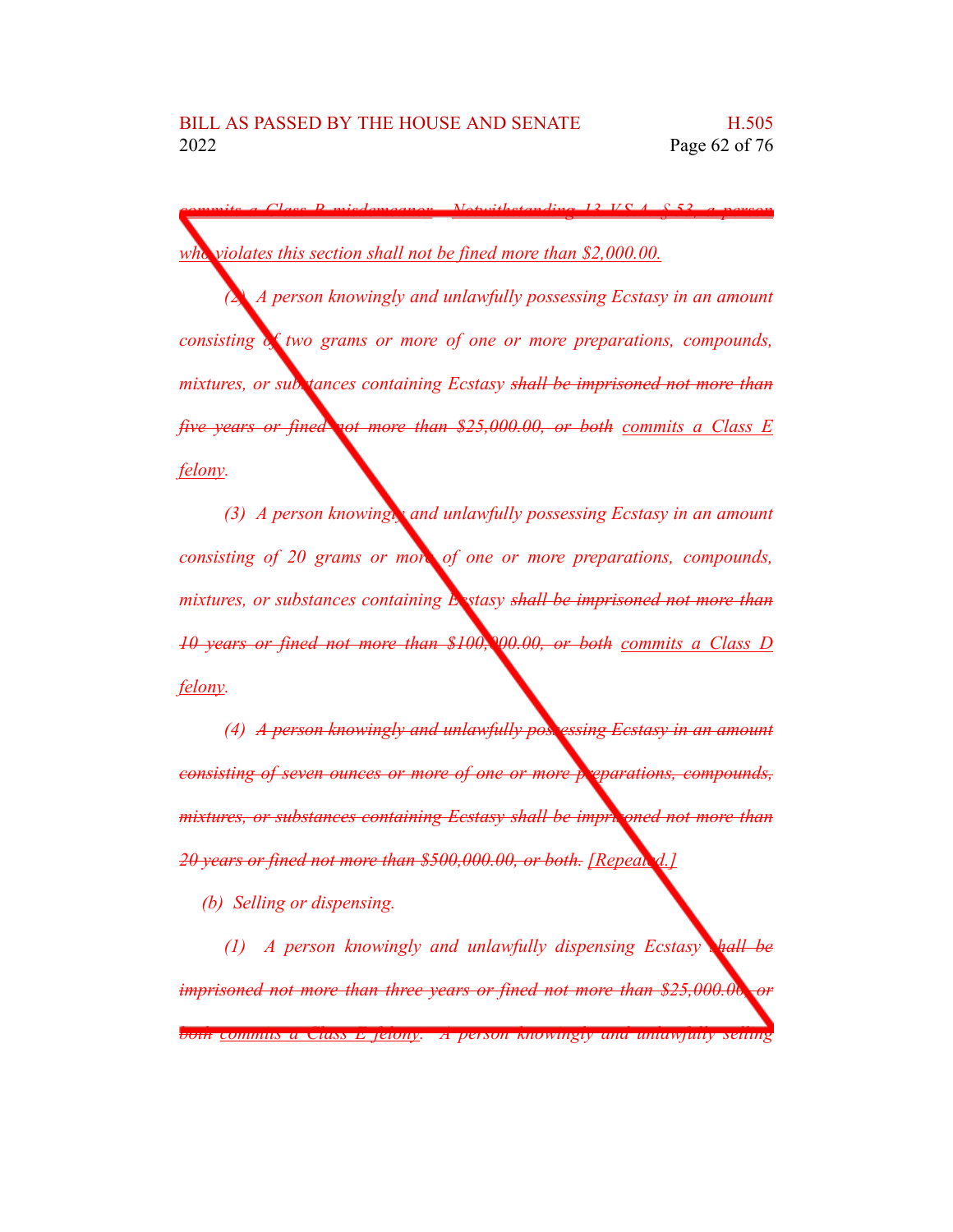*Ecstasy shall be imprisoned not more than five years or fined not more than \$25,000.00, or both commits a Class D felony.*

*(2) A person knowingly and unlawfully selling or dispensing Ecstasy in an amount consisting of two grams or more of one or more preparations, compounds, mixtures, or substances containing Ecstasy shall be imprisoned not more than 10 years or fined not more than \$100,000.00, or both. [Repealed.]*

*(3) A person knowingly and unlawfully selling or dispensing Ecstasy in an amount consisting of 20 grams or more of one or more preparations, compounds, mixtures, or substances containing Ecstasy shall be imprisoned not more than 20 years or fined not more than \$500,000.00, or both commits a Class C felony.*

*Sec. 16. 18 V.S.A. § 4236 is amended to read:*

*§ 4236. MANUFACTURE OR CULTIVATION*

*(a) A person knowingly and unlawfully manufacturing or cultivating a regulated drug shall be imprisoned not more than 20 years or fined not more than \$1,000,000.00, or both commits a Class B felony.*

*(b) This section shall not apply to the cultivation of cannabis. Sec. 17. 18 V.S.A. § 4237 is amended to read:*

*§ 4237. SELLING OR DISPENSING TO MINORS; SELLING ON SCHOOL*

*GROUNDS*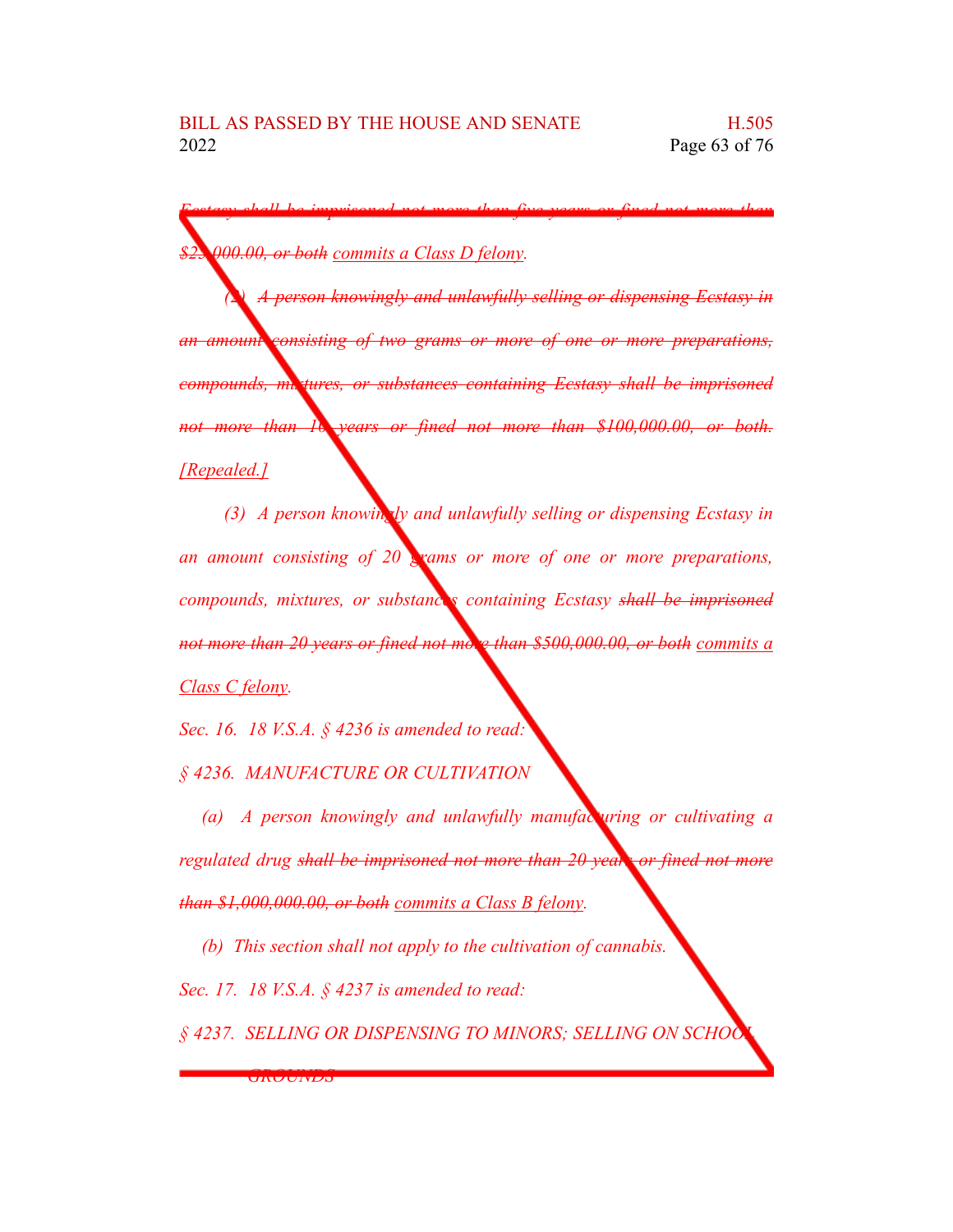*(a) Dispensing regulated drugs to minors. A person knowingly and unlawfully dispensing any regulated drug to a minor who is at least three years that person's junior shall be sentenced to a term of imprisonment of not more than five years commits a Class E felony. Notwithstanding 13 V.S.A. § 53, a person who violates this section shall not be fined.* 

*(b) Sale of regulated drugs. A person knowingly and unlawfully selling any regulated drug to a minor shall, in addition to any other penalty, be sentenced to a term of imprisonment of not more than 10 5 years.*

*(c) Selling on school grounds. No person shall knowingly and unlawfully:*

*(1) dispense or sell a regulated drug to any person on a school bus or on real property owned by a public or private elementary, secondary, or vocational school;*

*(2) sell a regulated drug to any person on real property abutting real property owned by a public or private elementary, secondary, or vocational school; or*

*(3) dispense a regulated drug to any person in public view on real property abutting real property owned by a school.*

*(d) Abutting school property. The selling or dispensing of a regulated drug to a person on property abutting school property is a violation under this section only if it occurs within 500 feet of the school property. Property shall*

*be considered abutting school property if:*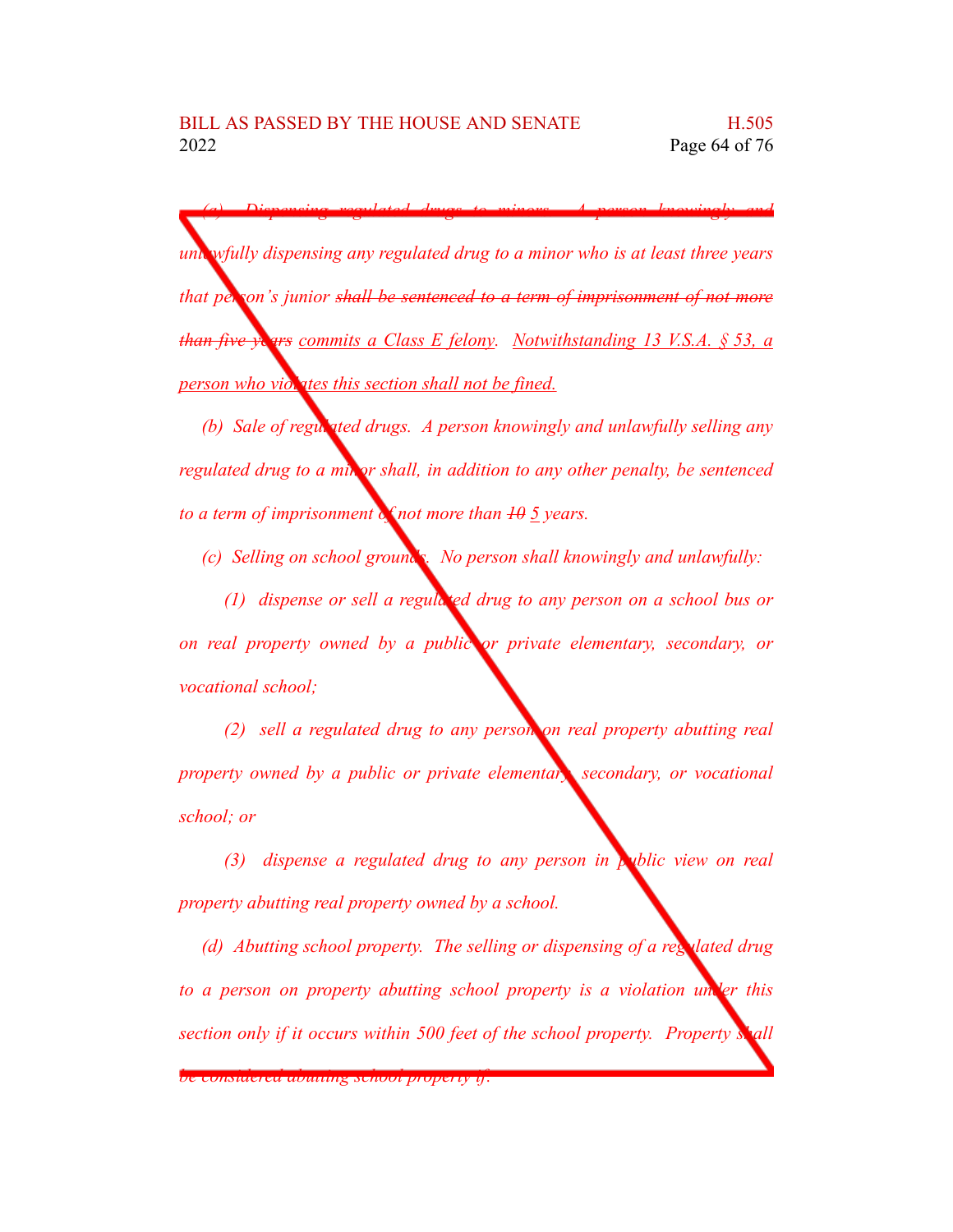*(1) it shares a boundary with school property; or*

*(2) it is adjacent to school property and is separated only by a river, stream, or public highway.*

*(e) Penalty. A person who violates subsection (c) of this section shall, in addition to any other penalty, be sentenced to a term of imprisonment of not more than*  $\overline{10}$  *years*.

*(f) Definitions. As used in this section:*

*(1) "Minor" means a person under the age of 18 years of age.*

*(2) "Owned by a school" means owned, leased, controlled, or subcontracted by a school and used frequently by students for educational or recreational activities.*

*Sec.* 18. 18 *V.S.A. §* 4249 *is amended to read* 

*§ 4249. TRANSPORTATION OF ALCOHOL, TOBACCO, OR*

*REGULATED DRUGS INTO PLACES OF DETENTION*

*(a) No person shall knowingly carry or introduce or cause to be carried or introduced into a lockup, jail, prison, or correctional facility:*

*(1) alcohol or alcoholic beverages;*

*(2) cannabis;*

*(3) a regulated drug, other than cannabis, as defined in section 4201 of*

*this title, except upon the prescription or direction of a practitioner as that*

*term is defined in 26 V.S.A. chapter 36; or*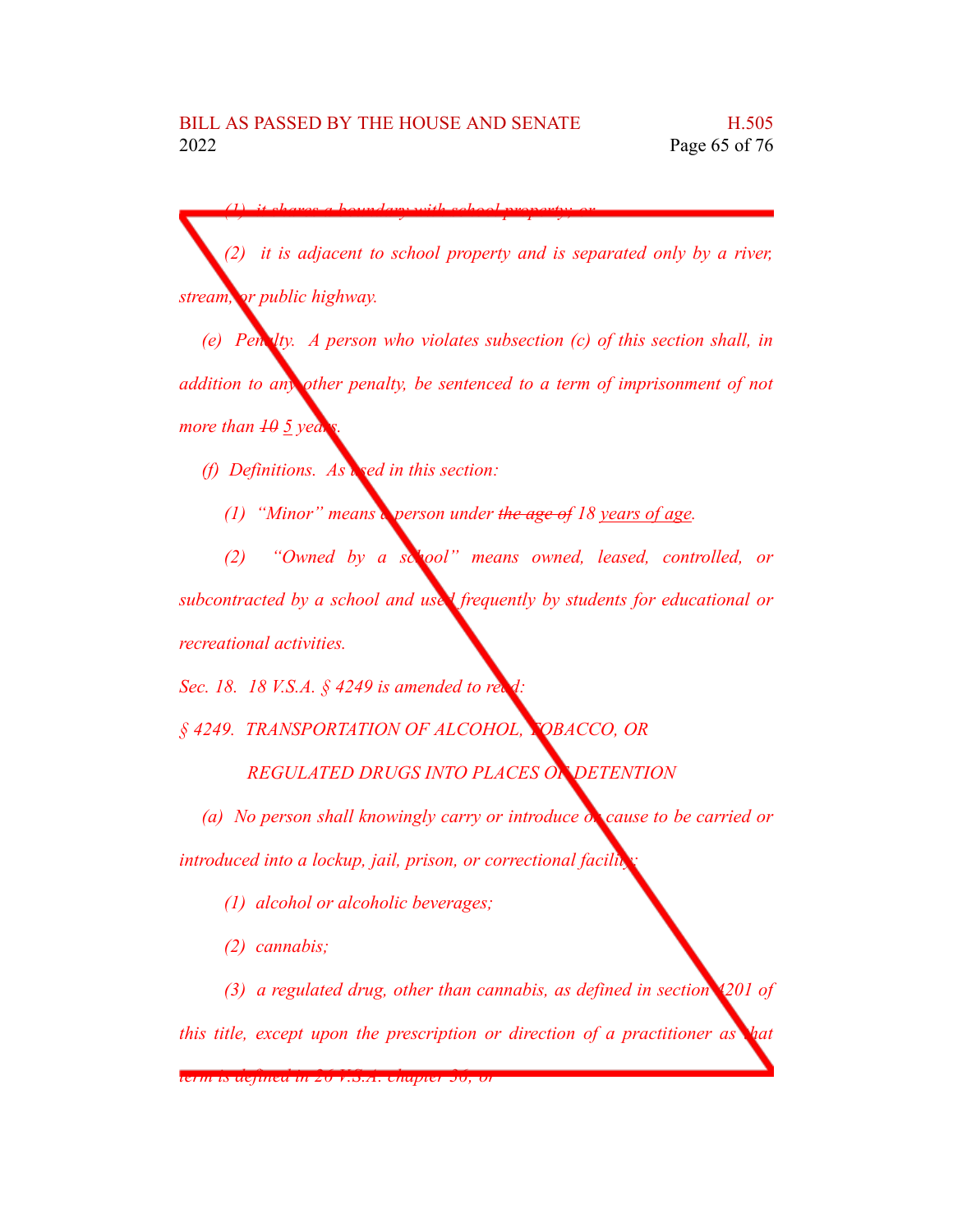*or store tobacco or tobacco products in a locked automobile parked on the correctional facility grounds, store tobacco or tobacco products in a secure place within the correctional facility which that is designated for storage of employee tobacco, and possess tobacco or tobacco products in a designated smoking area.*

*(4) tobacco or tobacco products, except that an employee may possess*

*(b) A person who violates subdivision (a)(1) of this section shall be imprisoned not more than three months or fined not more than \$300.00, or both commits a Class D misdemeanor. Notwithstanding 13 V.S.A. § 53, a person who violates this section shall not be fined more than \$300.00.*

*(c) A person who violates subdivision (a)(2) of this section shall be imprisoned not more than six months or fined not more than \$500.00, or both commits a Class D misdemeanor.*

*(d) A person who violates subdivision (a)(3) of this section shall be imprisoned not more than one year or fined not more than \$1,000.00, or both commits a Class B misdemeanor. Notwithstanding 13 V.S.A. § 53, a person who violates this section shall not be fined more than \$1,000.00.*

*\* \* \**

*Sec. 19. 18 V.S.A. § 4250 is amended to read: § 4250. SELLING OR DISPENSING A REGULATED DRUG WITH*

*DEATH RESULTING*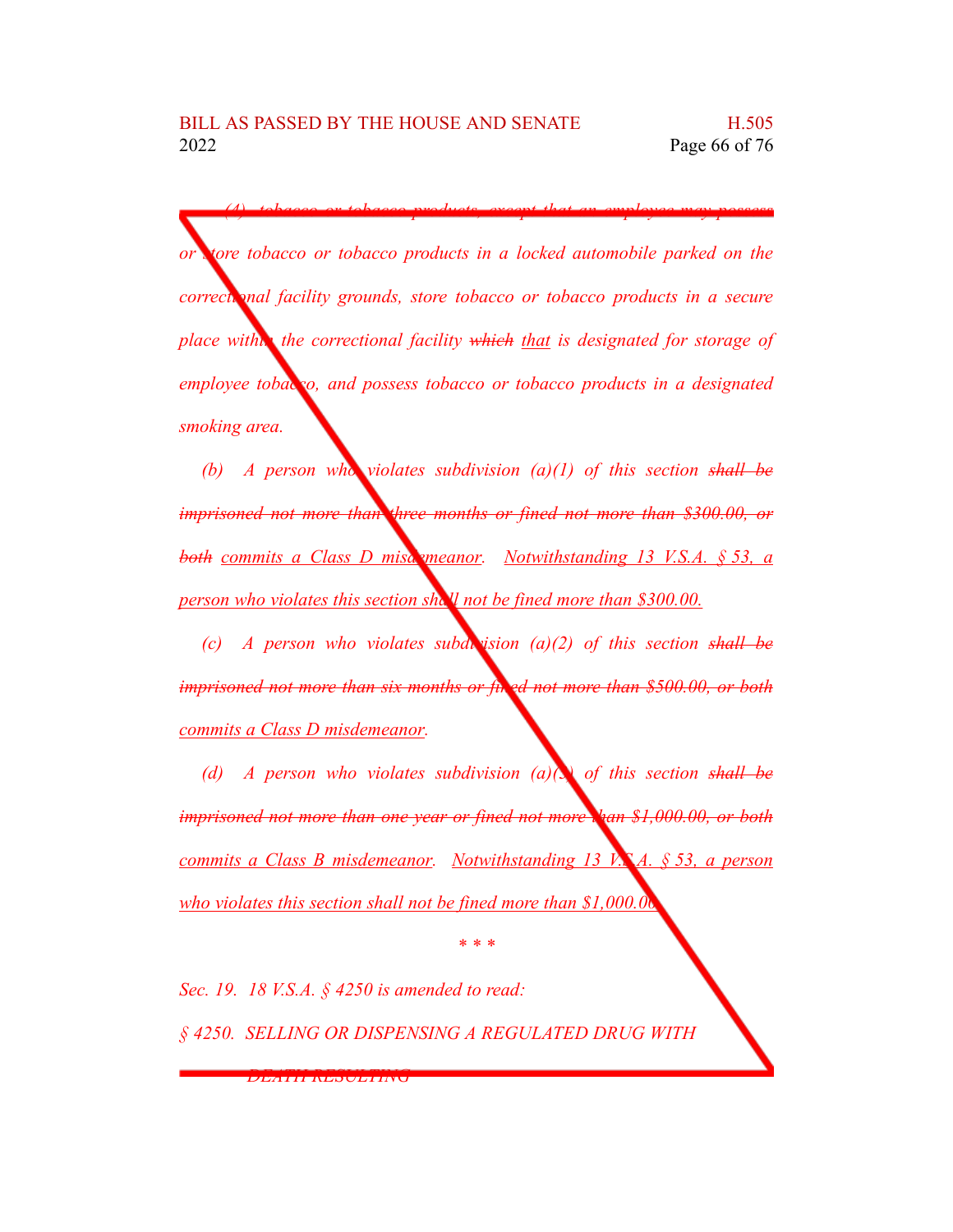*(a) If the death of a person results from the selling or dispensing of a <u><i>kated drug to the person in violation of this chapter, the person convicted*</u> *of the violation shall be imprisoned not less than two years nor more than 20 years commits a Class B felony. Notwithstanding 13 V.S.A. § 53, a person who violates this section shall not be fined.*

*(b) This section shall apply only if the person's use of the regulated drug is the proximate cause of his or her the person's death.*

*Sec. 20. 18 V.S.A. § 4252 is amended to read:*

*§ 4252. PENALTIES FOR DISPENSING OR SELLING REGULATED DRUGS IN A DWELLING*

*(a) No person shall knowingly permit a dwelling, building, or structure owned by or under the control of the person to be used for the purpose of illegally dispensing or selling a regulated drug.*

*(b) A landlord shall be in violation of subsection (a) of this section only if the landlord knew at the time he or she the landlord signed the lease agreement that the tenant intended to use the dwelling, building, or structure for the purpose of illegally dispensing or selling a regulated drug.*

*(c) A person who violates this section shall be imprisoned not more than two years or fined not more than \$1,000.00 or both commits a Class A misdemeanor. Notwithstanding 13 V.S.A. § 53, a person who violates this*

*section shall not be fined more than \$1,000.00.*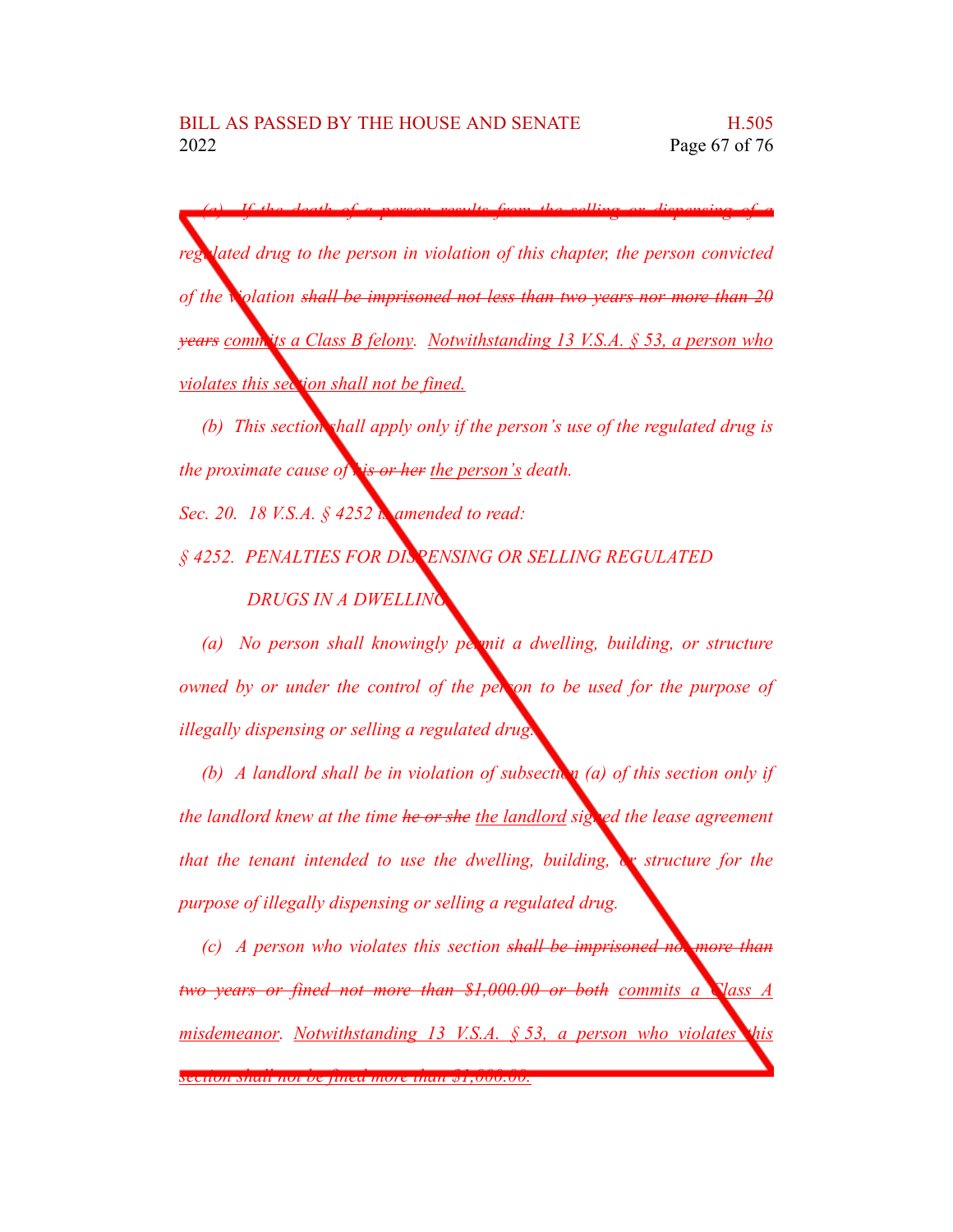*Sec. 21. 18 V.S.A. § 4256 is added to read: § 4256. DRUG USE STANDARDS ADVISORY BOARD (a) There is hereby created the Drug Use Standards Advisory Board established within the Vermont Sentencing Commission composed of experts in the fields* of general *and* **behavioral** mental health care, substance use disorder *treatment, and drug user communities. (b) The primary objective of the Board shall be to determine, for each regulated and unregulated drug, the benchmark personal use dosage and the benchmark personal use supply. The benchmarks determined pursuant to this subsection shall be determined with a goal of preventing and reducing the criminalization of personal drug use. The Board may provide additional recommendations to the Commission and the General Assembly regarding how to transition from a criminal justice approach to a public health approach to addressing drug possession.*

*(c) The Board shall be convened and chaired by the Deputy Commissioner of Health for Alcohol and Drug Abuse Programs. After receiving nominations from harm reduction service providers, the Deputy Commissioner shall appoint three consumer representatives to the Board who have lived experic vce in drug use and consumption practices. The Deputy Commissioner and the three consumer representatives shall appoint the remaining Board members as follows:*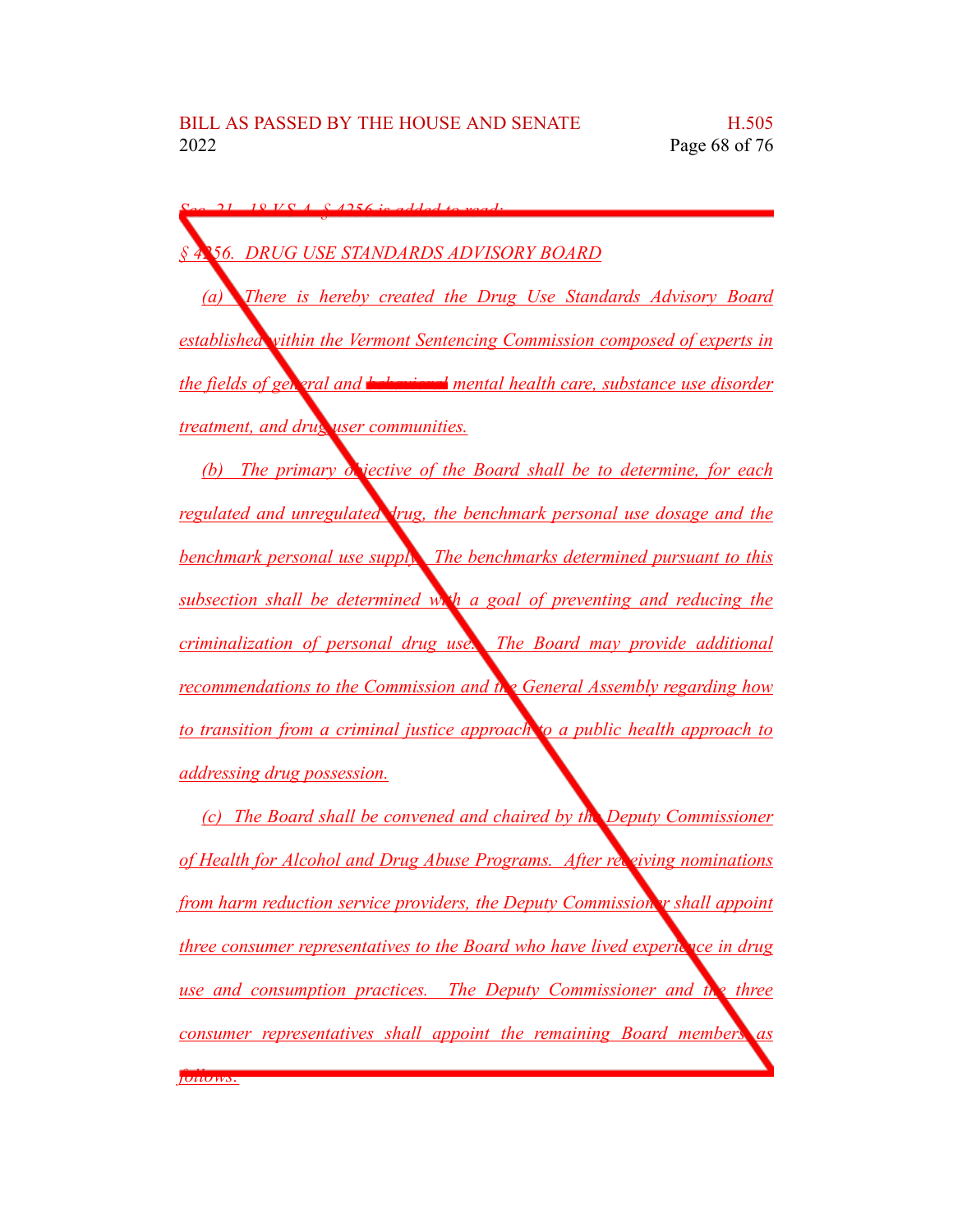*(1) two representatives from harm reduction service providers; (2) an expert on medication-assisted treatment programs; (3) an expert on human behavior and addiction; (4) an expert on substance use disorder treatment; (5) an expert on legal reform from the University of Vermont Law School Center for Justice Reform; and (6) an academic researcher specializing in drug use or drug policy. (d) The Board shall have the administrative assistance of the Division of Alcohol and Drug Abuse Programs. (e) Members of the Board shall be entitled to per diems pursuant to 32 V.S.A. § 1010 for not more than three meetings to develop initial recommendations required by subsection (f) of this section and once annually thereafter. (f) On or before September 1, 2022, the Board shall provide to the Commission and the General Assembly: (1) the recommended quantities for both the benchmark personal use dosage and benchmark personal use supply for each category of regulated drug listed in subdivision 4201(29) of this title; and*

*(2) a recommendation as to whether 18 V.S.A. § 4233 (heroin) and 18*

*V.S.A. § 4234a (fentanyl) should be combined into one statute.*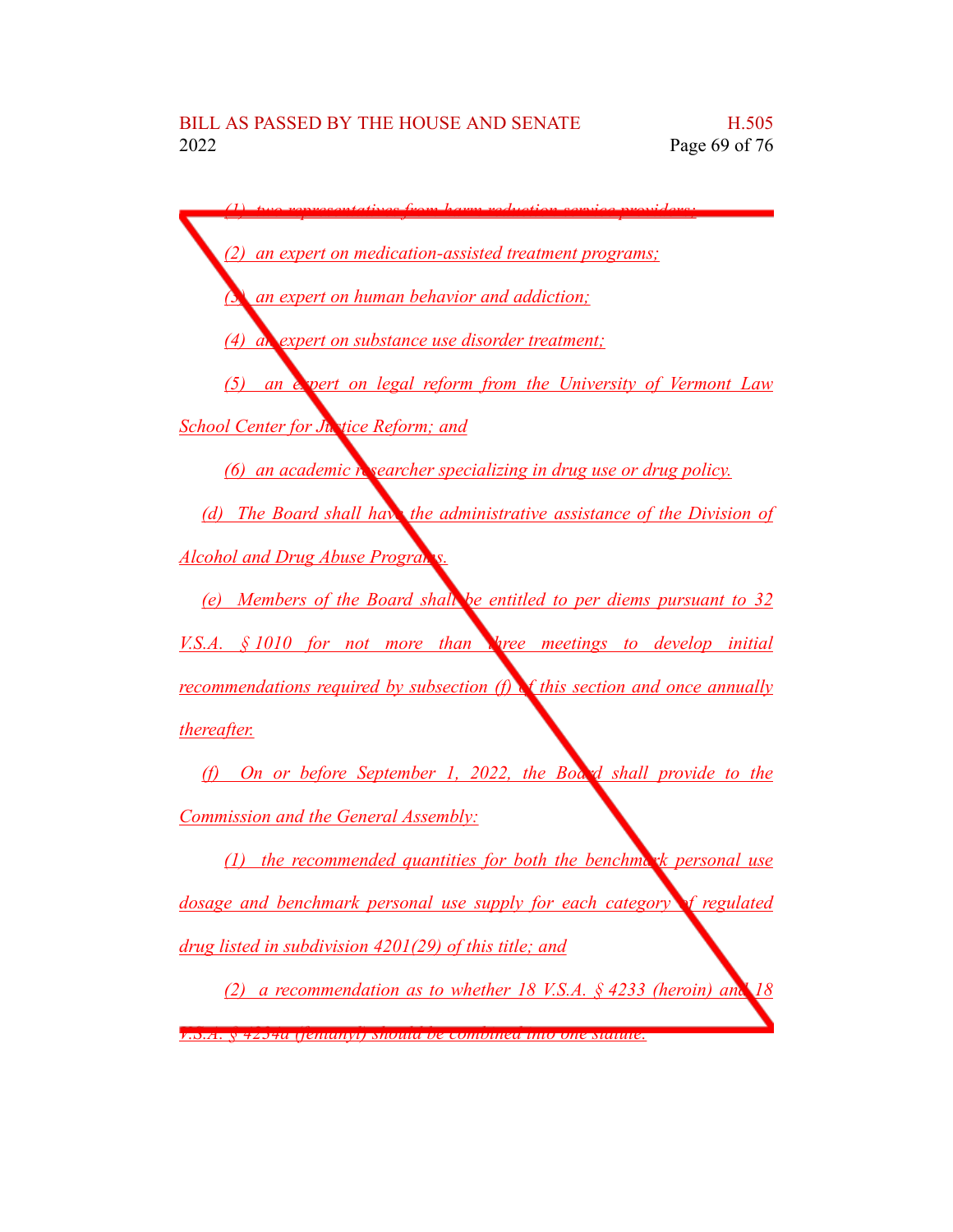*(g) On or before December 1, 2022, based on the benchmark personal use dosage and benchmark personal use supply recommendations of the Board, the Commission shall make recommendations to the General Assembly regarding adjustments in the amounts for possession, dispensing, and sale of regulated drugs under this chapter and a proposal for combining the heroin and fentanyl statutes if recommen ded by the Board.* 

*(h) Starting in 2023, the Board shall convene at least one time per year to review benchmarks established pursuant to this section and recommend any necessary amendments to the Commission and the General Assembly.*

*(i) As used in this section:*

*(1) "Benchmark personal use dosage" means the quantity of a drug commonly consumed over a 24-hour period for any therapeutic, medicinal, or recreational purpose.*

*(2) "Benchmark personal use supply" means the quantity of a drug commonly possessed for consumption by an individual for any therapeutic, medicinal, or recreational purpose.*

*Sec. 21a22. SUNSET OF DRUG USE STANDARDS ADVISORY BOARD*

*18 V.S.A. § 4256 (Drug Use Standards Advisory Board) is repealed on July 1, 2027.*

*Sec. 2223. 18 V.S.A. § 4476 is amended to read:*

*§ 4476. OFFENSES AND PENALTIES*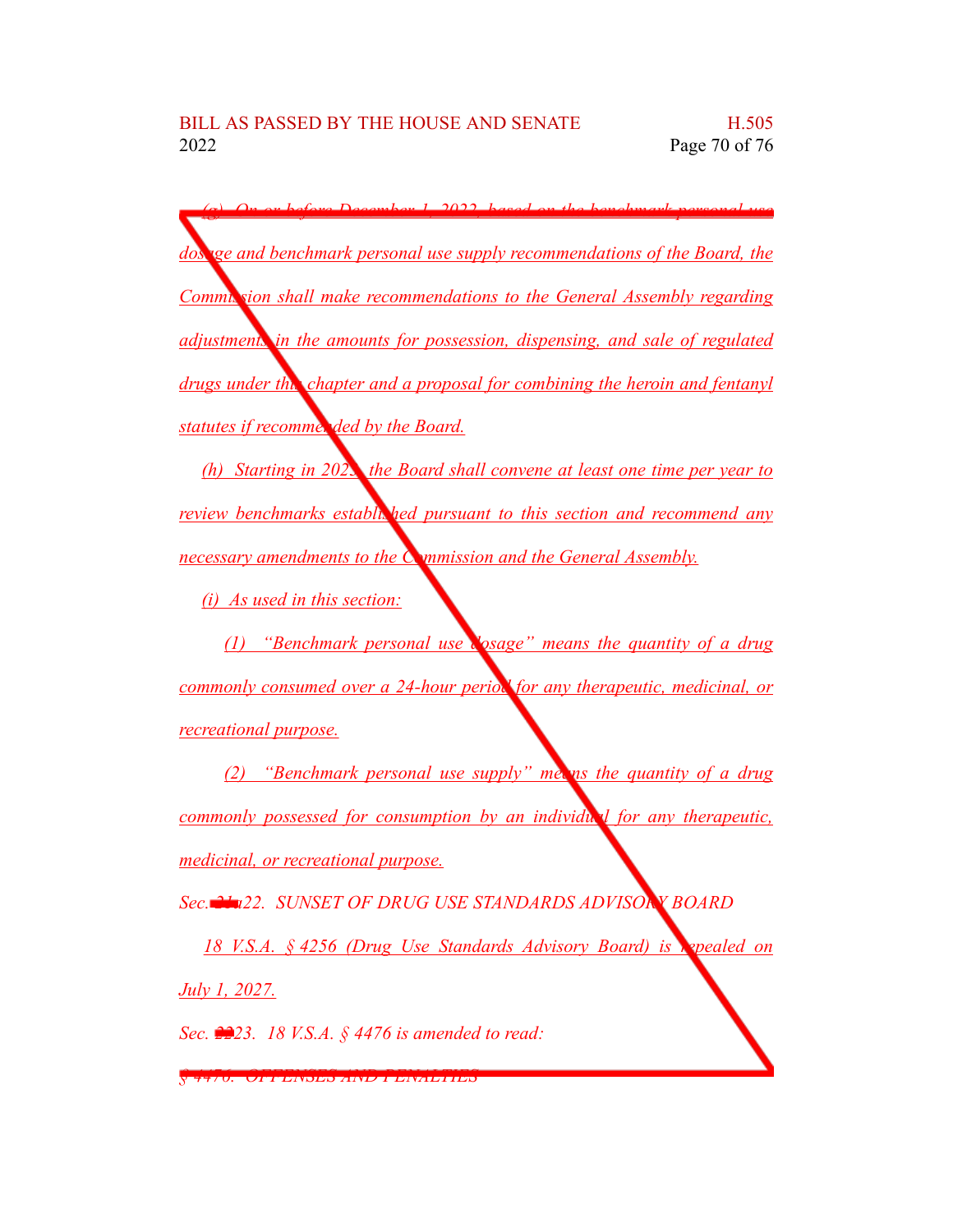*(a) A person who sells drug paraphernalia to a person under 18 years of age shall be imprisoned for not more than two years or fined not more than \$2,000.00, or both commits a Class C misdemeanor. (b) The distribution and possession of needles and syringes as part of an organized community-based needle exchange program shall not be a violation of this section or of chapter 84 of this title. Sec. 24. EFFECTIVE DATES (a) This section and Sec. 21 shall take effect on July 1, 2022. (b) All remaining sections shall take effect on July 1, 2023. Sec. 1. 18 V.S.A. § 4230 is amended to read:*

*§ 4230. CANNABIS*

## *\* \* \**

*(d) Canabis-infused Cannabis-infused products. Only the portion of a cannabis-infused product that is attributable to cannabis shall count toward the possession limits of this section. The weight of cannabis that is attributable to cannabis-infused products shall be determined according to methods set forth in rule by the Department of Public Safety in accordance with chapter 86 of this title (therapeutic use of cannabis).*

*Sec. 2. 18 V.S.A. § 4231 is amended to read:*

*§ 4231. COCAINE*

*\* \* \**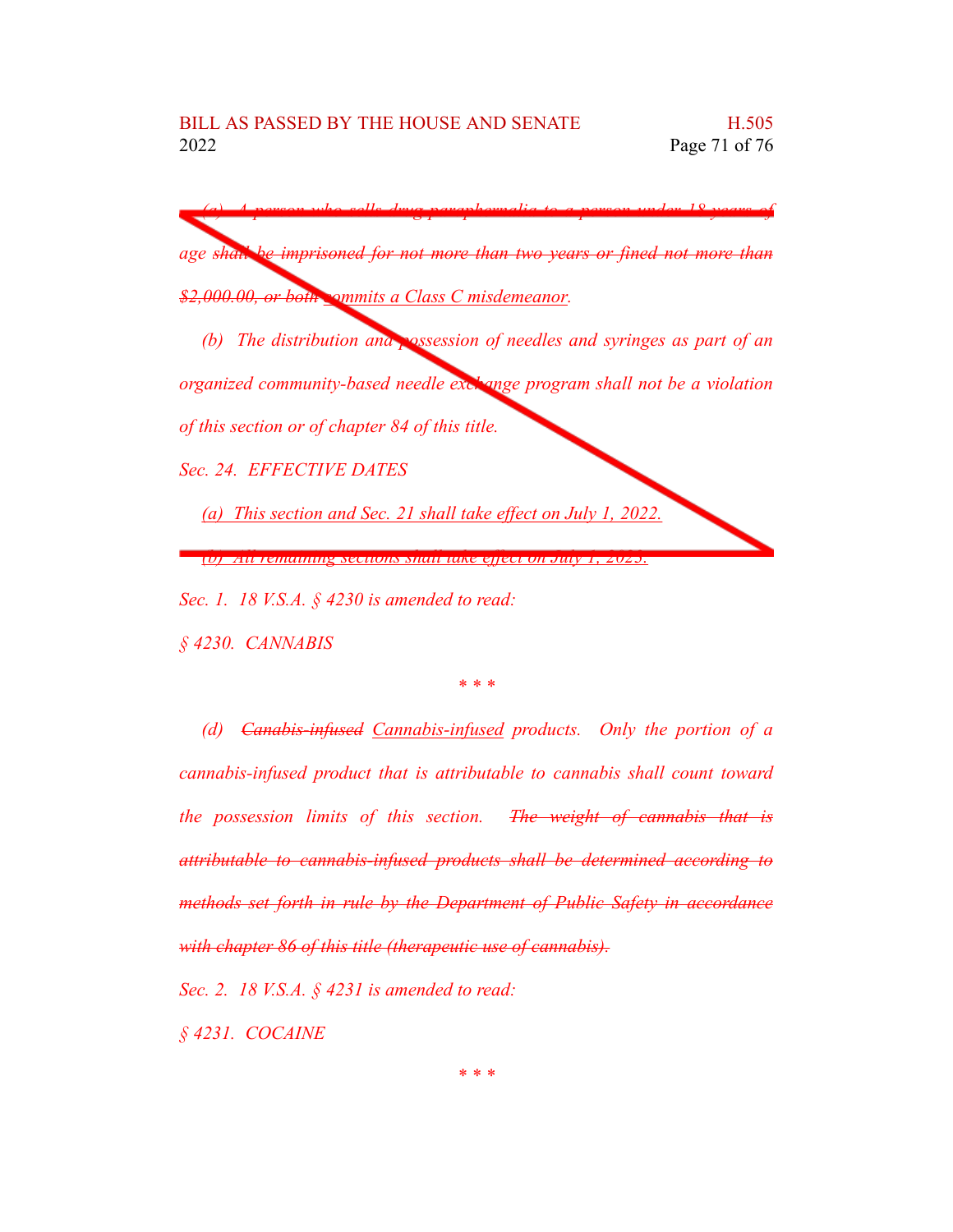## *(c) Trafficking.*

*(1) Trafficking. A person knowingly and unlawfully possessing cocaine in an amount consisting of 150 grams or more of one or more preparations, compounds, mixtures, or substances containing cocaine with the intent to sell or dispense the cocaine shall be imprisoned not more than 30 years or fined not more than \$1,000,000.00, or both. There shall be a permissive inference that a person who possesses cocaine in an amount consisting of 150 grams or more of one or more preparations, compounds, mixtures, or substances containing cocaine intends to sell or dispense the cocaine. The amount of possessed cocaine under this subdivision to sustain a charge of conspiracy under 13 V.S.A. § 1404 shall be no not less than 400 grams in the aggregate.*

*(2) A person knowingly and unlawfully possessing crack cocaine in an amount consisting of 60 grams or more of one or more preparations, compounds, mixtures, or substances containing crack cocaine with the intent to sell or dispense the crack cocaine shall be imprisoned not more than 30 years or fined not more than \$1,000,000.00, or both. There shall be a permissive inference that a person who possesses crack cocaine in an amount consisting of 60 grams or more of one or more preparations, compounds, mixtures, or substances containing crack cocaine intends to sell or dispense the crack cocaine. [Repealed.]*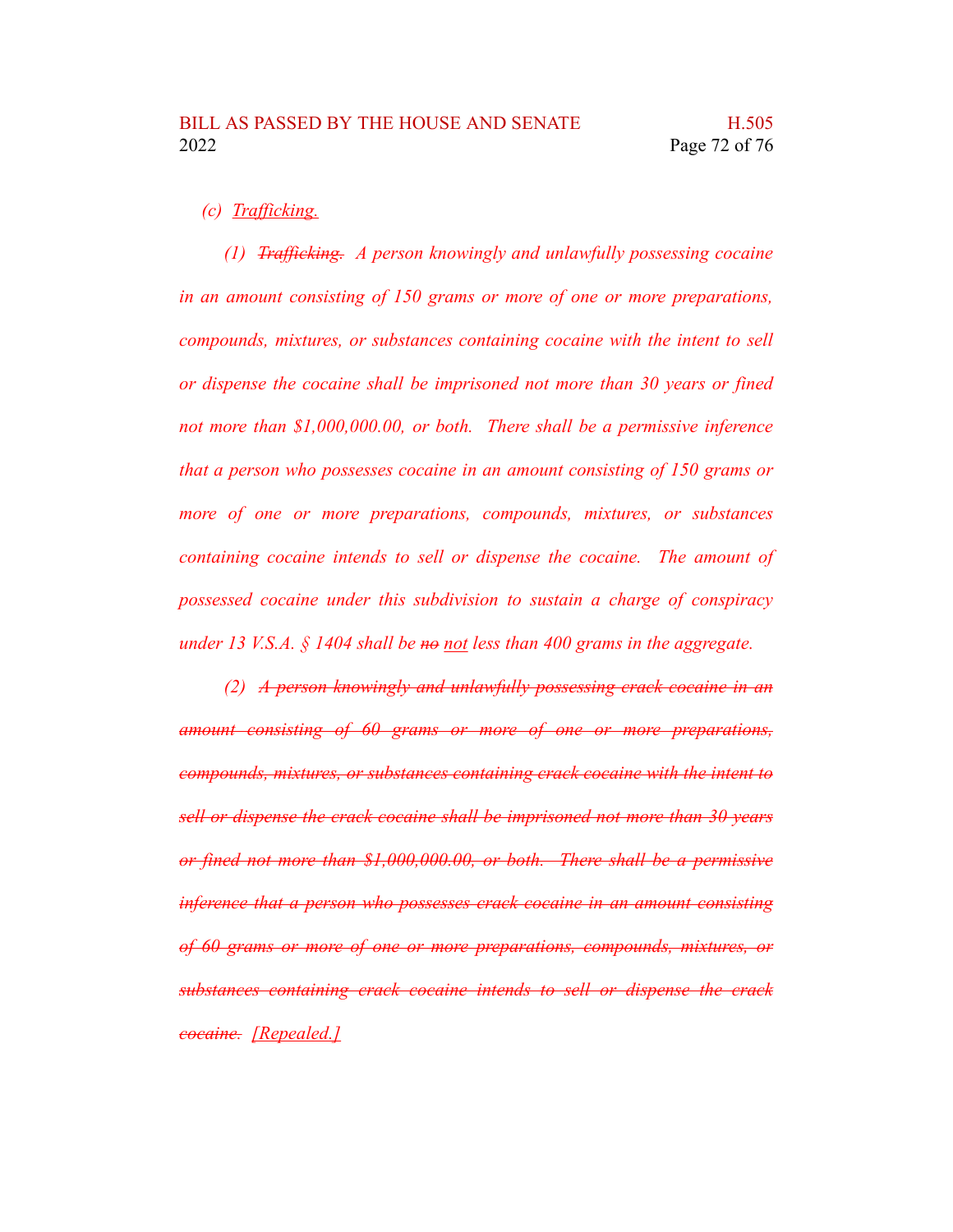*Sec. 3. 13 V.S.A. § 5453 is added to read:*

*§ 5453. DRUG USE STANDARDS ADVISORY BOARD*

*(a) There is hereby created the Drug Use Standards Advisory Board established within the Vermont Sentencing Commission composed of experts in the fields of general and mental health care, substance use disorder treatment, and drug user communities.*

*(b) The primary objective of the Board shall be to determine, for each regulated and unregulated drug, the benchmark personal use dosage and the benchmark personal use supply. The benchmarks determined pursuant to this subsection shall be determined with a goal of preventing and reducing the criminalization of personal drug use. The Board may provide additional recommendations to the Commission and the General Assembly regarding how to transition from a criminal justice approach to a public health approach to addressing drug possession.*

*(c)(1) The Board shall be convened and chaired by the Deputy Commissioner of Alcohol and Drug Abuse Programs. After receiving nominations from harm reduction service providers, the Deputy Commissioner shall appoint three consumer representatives to the Board who have lived experience in drug use and consumption practices. The Deputy Commissioner, after consulting with the three consumer representatives, shall strive for geographic diversity in appointing the remaining Board members as follows:*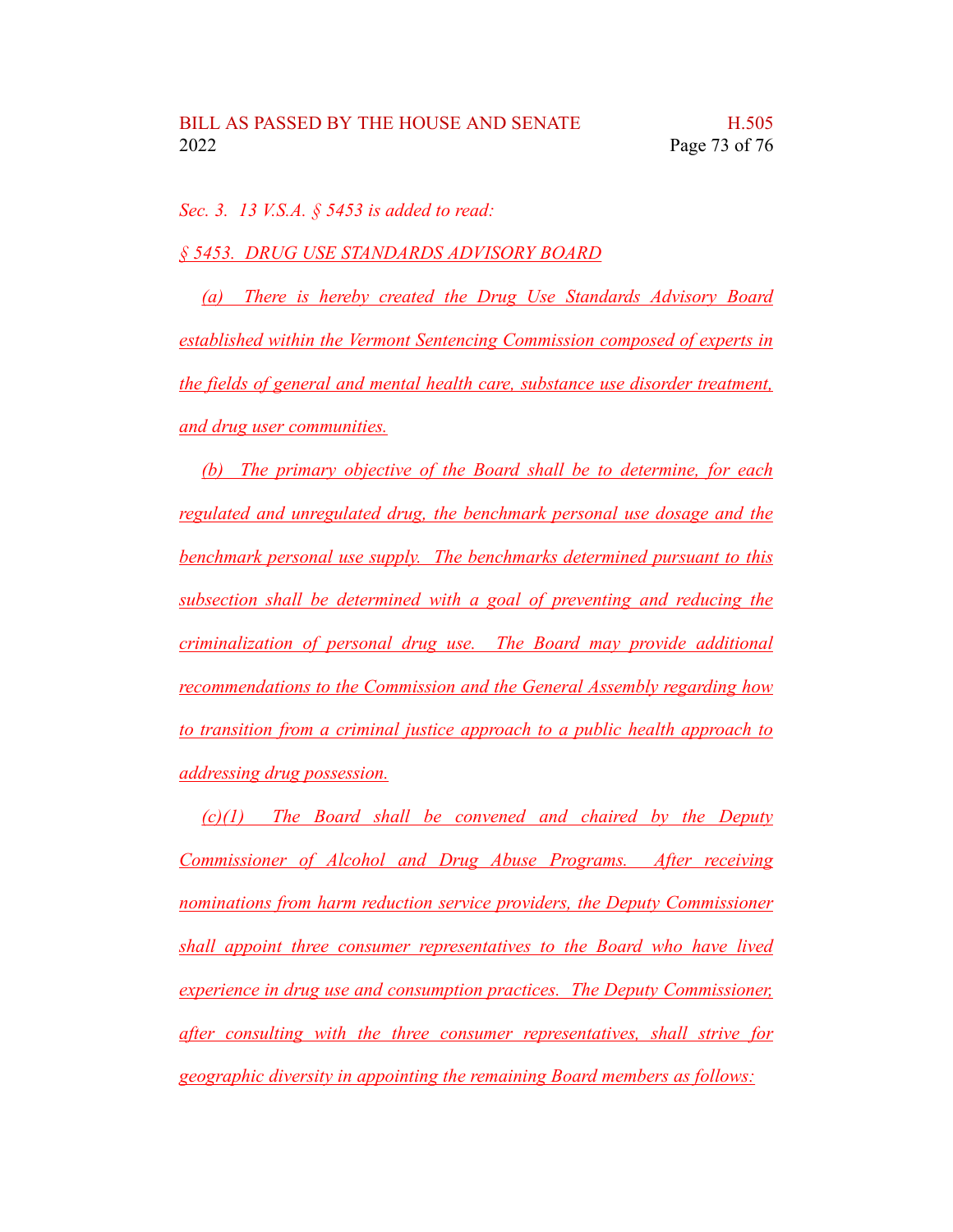*(A) two representatives from harm reduction service providers;*

*(B) an expert on medication-assisted treatment programs;*

*(C) an expert on human behavior and addiction;*

*(D) an expert on substance use disorder treatment;*

*(E) an expert on legal reform from the Vermont Law School Center*

*for Justice Reform;*

*(F) an academic researcher specializing in drug use or drug policy;*

*and*

*(G) a representative of law enforcement.*

*(2) The Chief Prevention Officer shall be a nonvoting member of the Board.*

*(d) The Board shall have the administrative assistance of the Division of Alcohol and Drug Abuse Programs.*

*(e) Members of the Board shall be entitled to per diems pursuant to 32 V.S.A. § 1010 for not more than three meetings to develop initial recommendations required by subsection (f) of this section and once annually thereafter.*

*(f) On or before September 1, 2022, the Board shall provide to the Commission and the General Assembly:*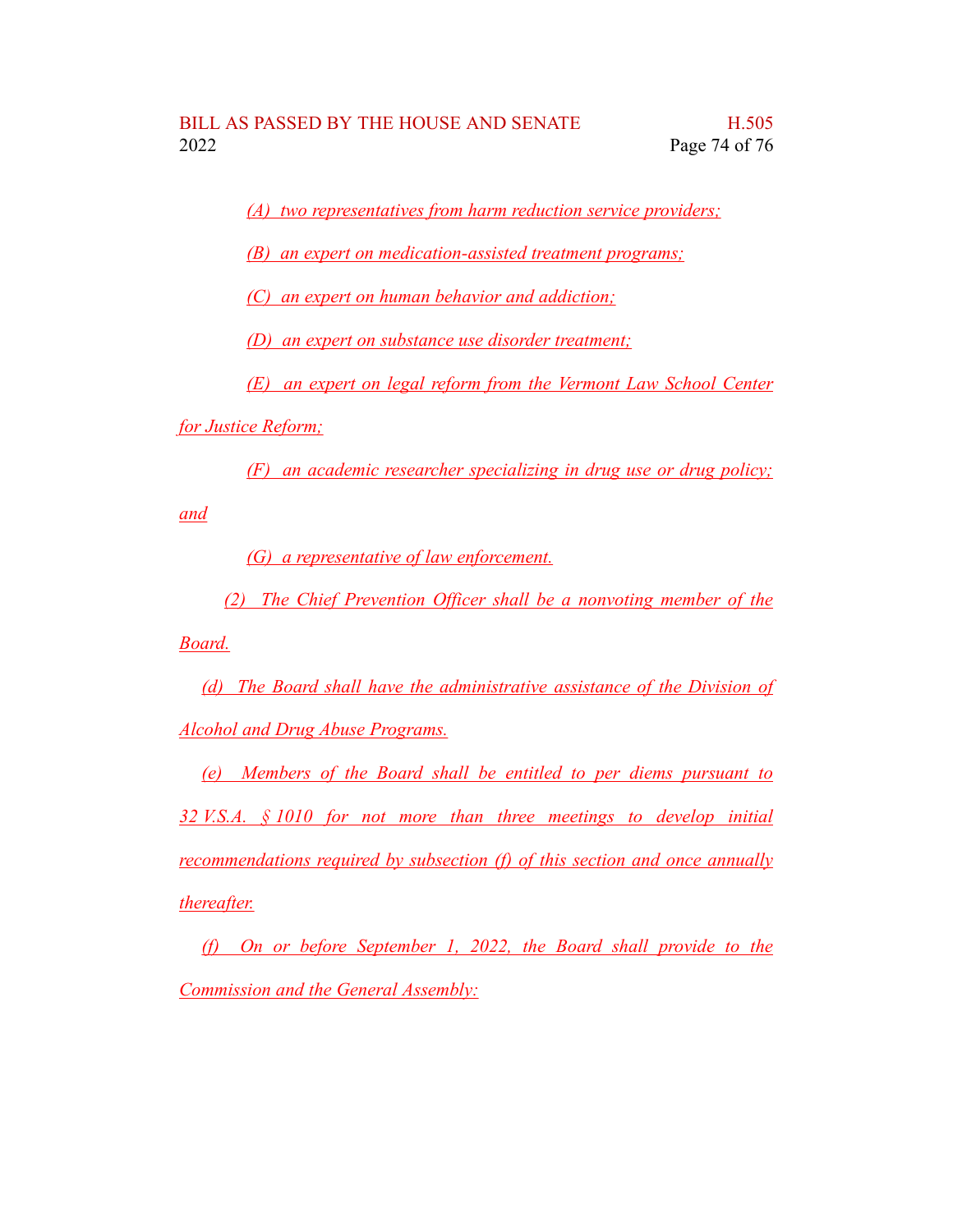*(1) the recommended quantities for both the benchmark personal use dosage and benchmark personal use supply for each category of regulated drug listed in 18 V.S.A. § 4201(29); and*

*(2) a recommendation as to whether 18 V.S.A. § 4233 (heroin) and 18 V.S.A. § 4233a (fentanyl) should be combined into one statute.*

*(g) On or before December 1, 2022, based on the benchmark personal use dosage and benchmark personal use supply recommendations of the Board, the Commission shall make recommendations to the General Assembly regarding adjustments in the amounts for possession, dispensing, and sale of regulated drugs under this chapter and a proposal for combining the heroin and fentanyl statutes if recommended by the Board.*

*(h) Starting in 2023, the Board shall convene at least one time per year to review benchmarks established pursuant to this section and recommend any necessary amendments to the Commission and the General Assembly.*

*(i) As used in this section:*

*(1) "Benchmark personal use dosage" means the quantity of a drug commonly consumed over a 24-hour period for any therapeutic, medicinal, or recreational purpose.*

*(2) "Benchmark personal use supply" means the quantity of a drug commonly possessed for consumption by an individual for any therapeutic, medicinal, or recreational purpose.*